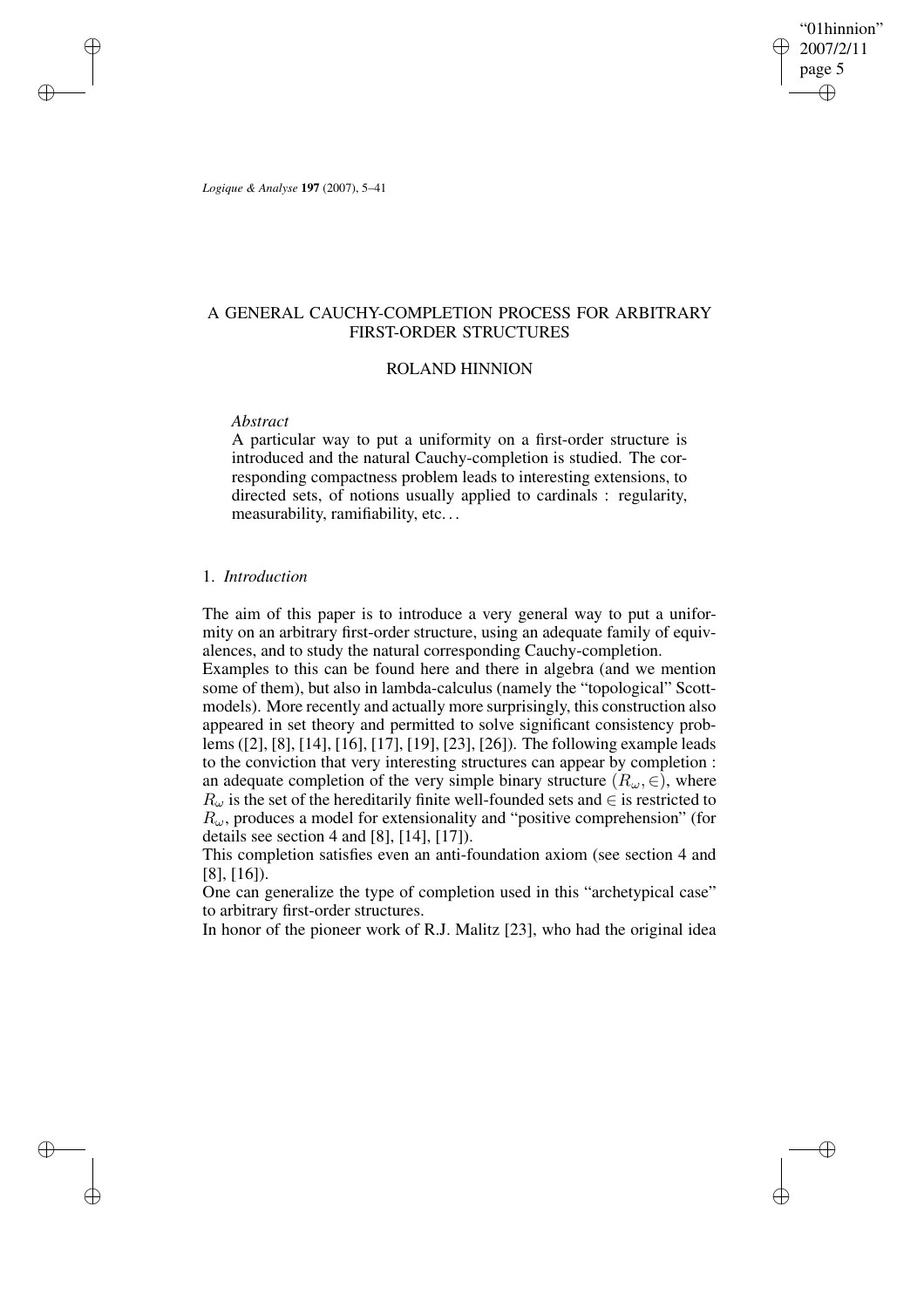"01hinnion" 2007/2/11 page 6 ✐ ✐

✐

✐

#### 6 ROLAND HINNION

to use an adequate family of equivalences to put a uniformity on a settheoretical universe, we will call this type of completion a "Malitz-completion". The problem of the compactness of such a completion leads to interesting properties of directed sets, namely generalisations of the notions of "regular", "measurable", "ramifiable", etc... (usually applied to cardinals).

# 2. *The construction*

One can give a very simple description of the construction, in terms of " $\mathcal{F}$ nets". We discuss the relation to "projective limits" and "uniformities" in section 3. So, let  $\mathcal L$  be any first-order language, with :  $R, R', \ldots$  relation symbols;  $F, F', \ldots$  function symbols;  $c, c', \ldots$  constant symbols. We admit arbitrarily many of these symbols.

A model for  $\mathcal L$  will be a structure of type :

$$
M = (A, R_M, R'_M, \dots, F_M, F'_M, \dots, c_M, c'_M, \dots)
$$

with universe  $A$ . Our metatheory will be  $ZFC$ , i.e. the Zermelo-Fraenkel set theory with axiom of choice.

Fix such a structure M and consider a non-empty family  $\mathcal F$  of equivalences on A. We adopt the natural order relation on  $\mathcal{F}$ , defined by :  $\sim \leq_{\mathcal{F}} \sim$  iff  $\forall a, b \in A \ (a \sim^{\prime} b \Rightarrow a \sim b).$ 

As a relation is a set of couples,  $\leq_{\mathcal{F}}$  is exactly the relation  $\supseteq$  restricted to  $\mathcal{F}$ . We will need some definitions and facts about "directed sets"; for  $\leq$  an order relation on a set  $D$ :

*Definition* 2.1:  $(D, \leq)$  *is* "*directed*" *iff any finite subset of* D *has an upper bound* in D, i.e.  $\forall X \subseteq D$  *(X is finite*  $\Rightarrow \exists d \in D \quad \forall x \in X \quad x \le d$ ).

*Definition* 2.2: *A subset* Y *of* D *is* "*cofinal*" *in*  $(D, \leq)$  *iff*  $\forall d \in D$   $\exists y \in$  $Y \quad d \leq y.$ 

*Definition* 2.3: *A "D-net" in a set A is a function*  $x : D \to A$ .

*Notation* :  $x = (x_d)_{d \in D}$  (so  $x_d$  is  $x(d)$ ).

*Definition* 2.4: *A "D-extractor" is a function*  $\sigma$  :  $D \rightarrow D$  *such that*  $∀d ∈ D d ≤ σ(d).$ 

*Fact* 2.5: The following sentences are equivalent (once  $\leq$  is an order relation on  $D$ ):

✐

✐

✐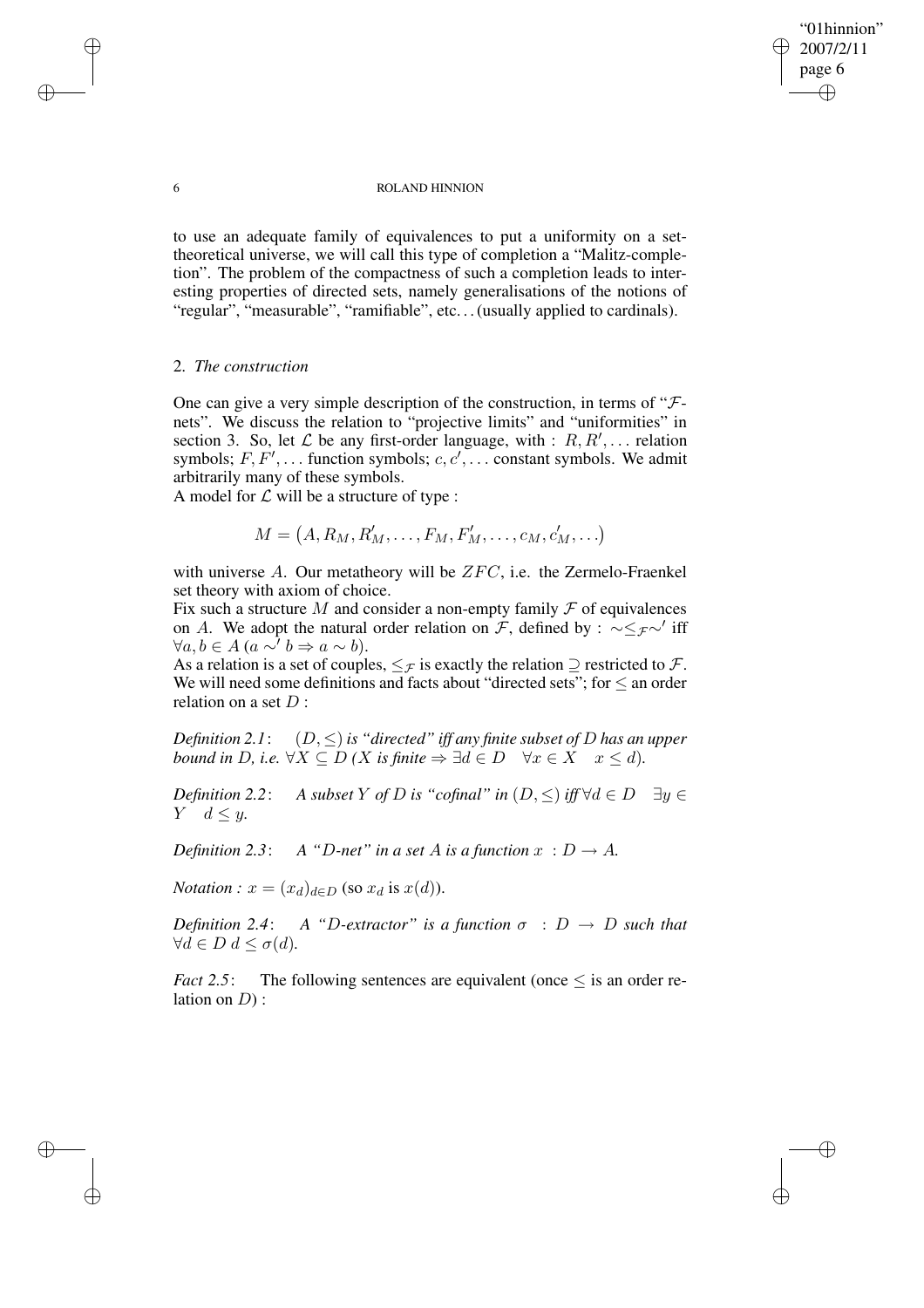#### A GENERAL CAUCHY-COMPLETION PROCESS 7

(i)  $(D, \leq)$  is directed,

✐

✐

✐

✐

- (ii) any finite partition of  $D$  has a cofinal piece,
- (iii) any cover of  $D$  (by subsets of  $D$ ) has a cofinal piece,
- (iv) any cofinal subset in  $(D, \leq)$  is directed (for the restriction of  $\leq$  to this subset),
- (v) there exists a directed cofinal subset in  $(D, \leq)$

*Fact* 2.6: In a directed set  $(D, \leq)$  the cofinal subsets are exactly the images of the D-extractors.

*Definition 2.7*: *A "*D*-subset" of a* D*-net* x *(in a set* A*) is a* D*-net of type*  $x_{\sigma} = (x_{\sigma(d)})_{d \in D}$  for some extractor  $\sigma$ .

We can come back now to our family  $\mathcal F$  of equivalences on  $A$  (the universe of the first-order structure M). For the moment we will expect  $(\mathcal{F}, \leq_{\mathcal{F}})$  to be directed and to satisfy the condition:  $\forall a, b \in A \, [(\forall \sim \in \mathcal{F} \quad a \sim b) \Rightarrow a = b]$ (equivalently :  $\cap \mathcal{F}$  is the equality relation on  $\overrightarrow{A}$ ).

Further, in order to avoid trivial cases we suppose also that  $\mathcal F$  has no maximum element for  $\leq_{\mathcal{F}}$ . We introduce now some "topological" definitions concerning  $\mathcal{F}$  :

*Definition 2.8*: *A "uniform Cauchy"* F*-net (in* A*) is an* F*-net* x *such that* ∀ ∼, ∼0∈ F *(*∼≤F∼0⇒ x<sup>∼</sup> ∼ x∼<sup>0</sup>*).*

*Definition* 2.9: *An*  $\mathcal{F}$ *-net*  $x$  *(in A) has*  $a$  "*uniform limit*"  $z$  *in*  $A$  *iff*  $\forall \sim \in$  $\mathcal{F} x_{\sim} \sim z.$ 

*Notation* :  $\lim_{\mathcal{F}} x = z$ .

*Fact* 2.10: Any  $F$ -net admitting a uniform limit is a uniform Cauchy  $F$ net and this uniform limit is unique.

*Definition 2.11*: *A subset* X *of* A *is "*F*-closed" iff* X *is closed under*  $\textit{uniform limits, i.e.}$   $(\forall \sim \in \mathcal{F} \ x_\sim \in X \ \& \ \lim_{\mathcal{F}} x = z) \Rightarrow z \in X.$ 

So we get a topology  $\mathcal{T}_{\mathcal{F}}$  on A by calling " $\mathcal{F}$ -open" the complements (in A) of the  $F$ -closed subsets of  $A$ .

*Definition* 2.12: *The set*  $\overline{A}_{\mathcal{F}}$  *is the set of all uniform Cauchy*  $\mathcal{F}$ -nets *in* A. The adequate equality on  $\overline{A}_{\mathcal{F}}$  is the equivalence relation defined by :  $x \approx y \Leftrightarrow \forall \sim \in \mathcal{F}$   $x_{\sim} \sim y_{\sim}$ .

"01hinnion" 2007/2/11 page 7

✐

✐

✐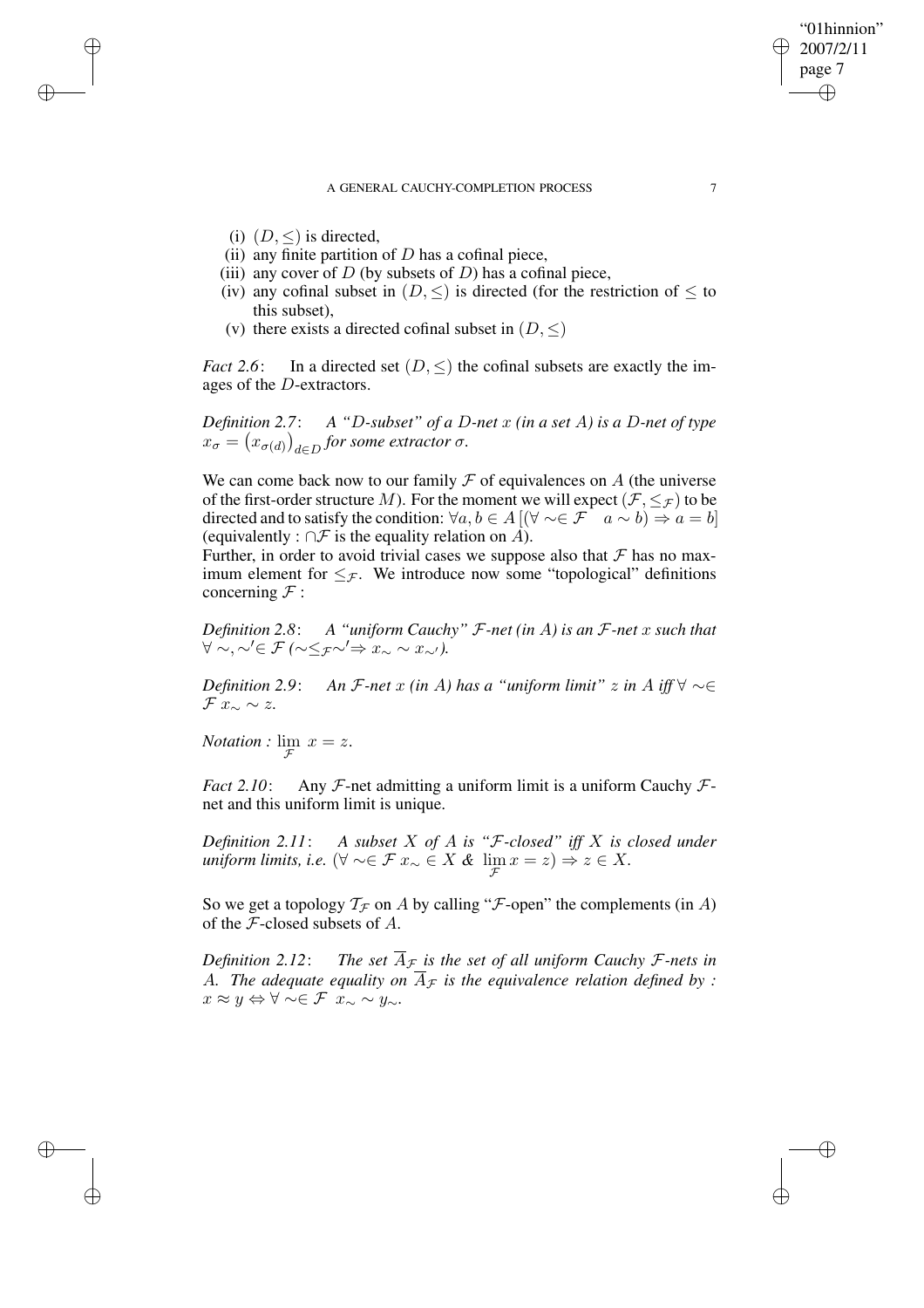✐

### 8 ROLAND HINNION

The canonical injection :  $A \rightarrow \overline{A}_{\mathcal{F}}$  associates (in the obvious way) to each element  $a \in A$  the constant  $\mathcal{F}$ -net x such that  $\forall \sim \in \mathcal{F}$   $x_{\sim} = a$ . So A can be seen as a subset of  $\overline{A}_{\mathcal{F}}$ , and also of the quotient  $\overline{A}_{\mathcal{F}}$  /  $\approx$  $\stackrel{\text{def}}{=}$  $\{ [x]_{\approx} \mid x \in \overline{A}_{\mathcal{F}} \},$  where  $[x]_{\approx} = \{ y \mid y \approx x \}.$  The constants of M are easily "transferred" to  $\overline{A}_{\mathcal{F}}$ , as each  $c_M$  can be seen as an element of  $\overline{A}_{\mathcal{F}}$ . The transfer of the relations is also easy : for R a relation symbol in  $\mathcal{L}, \overline{R}$  is defined on  $\overline{A}_{\mathcal{F}}$  by :

$$
\overline{R}(x, y, \ldots) \quad \text{iff} \quad \exists x' \approx x \quad \exists y' \approx y \ldots \forall \sim \in \mathcal{F} \quad R_M(x'_{\sim}, y'_{\sim}, \ldots)
$$

Obviously  $\approx$  is compatible with  $\overline{R}$ , i.e. :

 $(x \approx a \& y \approx b \ldots) \Rightarrow (\overline{R}(x, y, \ldots)) \Leftrightarrow \overline{R}(a, b, \ldots)).$ 

So  $\overline{R}$  can also be seen as a relation on  $\overline{A}_{\mathcal{F}}$  /  $\approx$  (and we keep the same notation " $\overline{R}$ ") i.e.  $\overline{R}([x]_{\approx}, [y]_{\approx},...) \stackrel{\text{def}}{\Leftrightarrow} \overline{R}(x, y, ...)$ 

One has to be slightly more careful for the transfer of the functions. The most natural idea would be to assume that each  $\sim \in \mathcal{F}$  is compatible with each  $F_M$  (for F a function symbol in  $\mathcal{L}$ ), i.e.

$$
\vec{x} \sim \vec{y} \Rightarrow F_M(\vec{x}) \sim F_M(\vec{y})
$$

(where  $\vec{x}$ ,  $\vec{y}$  are *n*-tuples and  $\vec{x} \sim \vec{y}$  means that  $x_i \sim y_i$  for each component  $i$ ).

We will suppose for the discussion that the function  $F<sub>M</sub>$  has one argument, i.e. that  $F_M$  is a function :  $A \to A$ ; our conclusions can be extended in the obvious way to the  $n$ -ary case.

So, if each  $\sim \in \mathcal{F}$  is compatible with  $F_M$ , F can naturally be extended to  $\overline{A}_{\mathcal{F}}$  / ≈, by the rule :  $\overline{F}(x) = (F_M(x_\sim))_{\sim \in \mathcal{F}}$ , for  $x \in \overline{A}_{\mathcal{F}}$ .

However, this condition of compatibility is too restrictive, and it suffices actually to suppose that  $F_M$  is " $\mathcal F$ -uniformly continuous", i.e. that there exists an *F*-extractor  $\sigma$  such that :  $\forall a, b \in A \ (a\sigma(\sim)b \Rightarrow F_M(a) \sim F_M(b)).$ We call such a  $\sigma$  a "uniformizer of  $F_M$ ".

This condition is equivalent to :  $\forall \sim \in \mathcal{F} \exists \sim' \in \mathcal{F} \forall a, b \in A \ (a \sim' b \Rightarrow$  $F_M(a) \sim F_M(b)$  and corresponds exactly to the condition of "uniform continuity" of  $F_M$ , in the sense of the uniform spaces theory (see section 3). The extension  $\overline{F}$  is defined now by :  $\overline{F}(x) = (F_M(x_{\sigma(\sim)}))_{\sim \in \mathcal{F}}$  where  $\sigma$  is some uniformizer of  $F_M$ .

One can easily verify that  $\overline{F}$  is a well-defined function :  $\overline{A}_{\mathcal{F}}/\approx \rightarrow \overline{A}_{\mathcal{F}}/\approx$ .

What precedes leads to the following definitions :

✐

✐

✐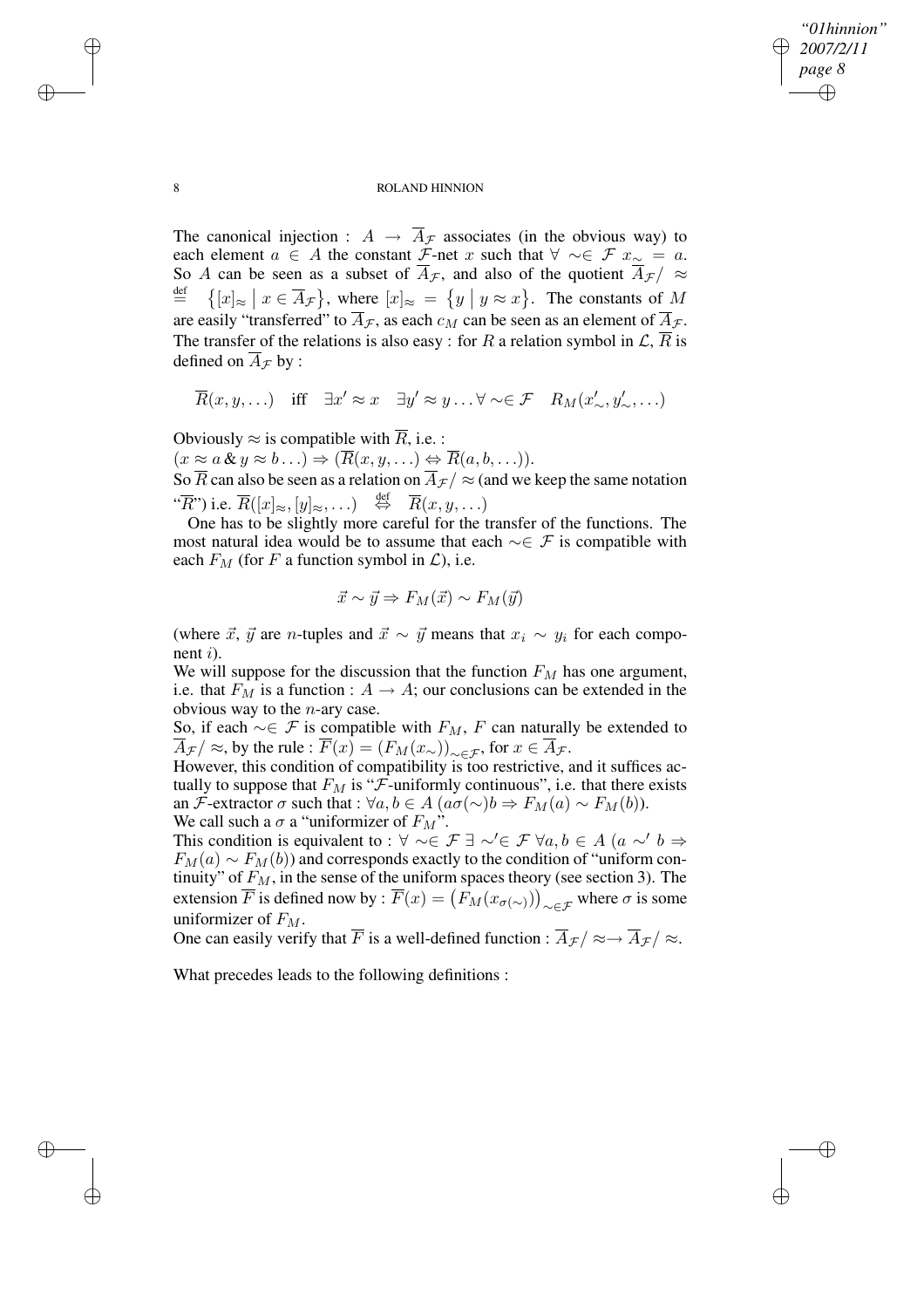*Definition* 2.13:  $F$  *is a "Malitz-family" for the first-order structure* M *iff*  $\mathcal F$  *is a non-empty directed set (for*  $\leq_{\mathcal F}$ ) *of equivalences on* A *(the universe of* M*), without maximum element, such that* ∩F *is the equality on* A *and each F*<sub>*M*</sub> (for *F a* function symbol in  $\mathcal{L}$ ) is *F*-uniformly continuous (i.e.  $\forall$  ∼∈ *F*  $\exists \sim' \in \mathcal{F} \ \forall \vec{a}, \vec{b} \in A^n \ (\vec{a} \sim' \vec{b} \Rightarrow F_M(\vec{a}) \sim F_M(\vec{b})).$ 

*Definition* 2.14: *If*  $F$  *is a Malitz-family for*  $M$ *, then the structure*  $\overline{M}_{\mathcal{F}}=(\overline{A}_{\mathcal{F}}/\approx,\overline{R},\overline{R'},\ldots,\overline{F},\overline{F'},\ldots,[c]_{\approx},\ldots)$  is called the "Malitz-com*pletion*" *of*  $M$  (*modulo*  $\mathcal{F}$ *).* 

We discuss now some basic facts about  $\overline{M}_{\mathcal{F}}$ .

 $d \circ f$ 

✐

✐

✐

✐

*Basic fact* 2.15: We can see A as a subset of  $\overline{A}_{\mathcal{F}}$   $\approx$  by identifying each element of  $A$  with the obvious correspondent  $F$ -net. One can easily check that the restriction of  $\approx$  to A is exactly the equality on A.

Note that this canonical injection :  $A \rightarrow \overline{A}_{\mathcal{F}} / \approx$  is not necessarily an *embedding* of M into  $\overline{M}_{\mathcal{F}}$ , as in shown by this example : suppose M is  $(N \cup {\infty}, R)$  where  $\infty$  is some element not in N (the set of the integers) and  $R = \{(n, n) \mid n \in \mathbb{N}\}$ ; consider the Malitz-family  $\mathcal{F} = \{\sim_k \mid k \in \mathbb{N}\}\$ where

$$
x \sim_k y \quad \stackrel{\text{def}}{\Leftrightarrow} \quad [(x = y \in \mathbb{N} \& x < k \& y < k) \lor (x \geq k \& y \geq k)].
$$

Naturally the order " $\leq$ " on  $\mathbb{N} \cup \{\infty\}$  is the obvious one, i.e. the usual one on N and realizing  $\forall x \in \mathbb{N} \cup \{\infty\}$   $x \leq \infty$ .

Then  $\overline{A}_{\mathcal{F}}$  /  $\approx$  is exactly  $\mathbb{N} \cup \{\infty\}$ , but  $\infty$   $\overline{R}$   $\infty$  while  $\neg \infty$   $R$   $\infty$ .

*Basic fact* 2.16: The notions of uniform Cauchy- $\mathcal{F}$ -net, uniform limit,  $\mathcal{F}$ closed subset, etc...can easily be transferred to  $\overline{A}_{\mathcal{F}}$   $/ \approx$  by extending each  $\sim \in \mathcal{F}$  to an equivalence  $\sim^*$  on  $\overline{A}_{\mathcal{F}}$  : (for  $x, y \in \overline{A}_{\mathcal{F}}$ )

 $x \sim^{\star} y \stackrel{\text{def}}{\Leftrightarrow} x_{\sim} \sim y_{\sim}$ .

One can easily verify that  $\overline{R}$  (for R a n-ary relation symbol in  $\mathcal{L}$ ) is a closed subset in  $(\overline{A}_{\mathcal{F}})^n$  (with the product topology) : actually it is the closure of  $R_M$ .

Further one can check that  $\overline{F}$  is continuous (it is even uniform continuity), for each function symbol F in L. At last one can verify that  $A_{\mathcal{F}}/ \approx$  is F-Cauchy complete, i.e. any uniform Cauchy  $F$ -net has a uniform limit. Note also that A and  $\overline{A}_{\mathcal{F}}$  /  $\approx$  are Hausdorff spaces (due to our assumption that  $\cap \mathcal{F}$ is the equality on  $\overrightarrow{A}$ )

*"01hinnion" 2007/2/11 page 9*

✐

✐

✐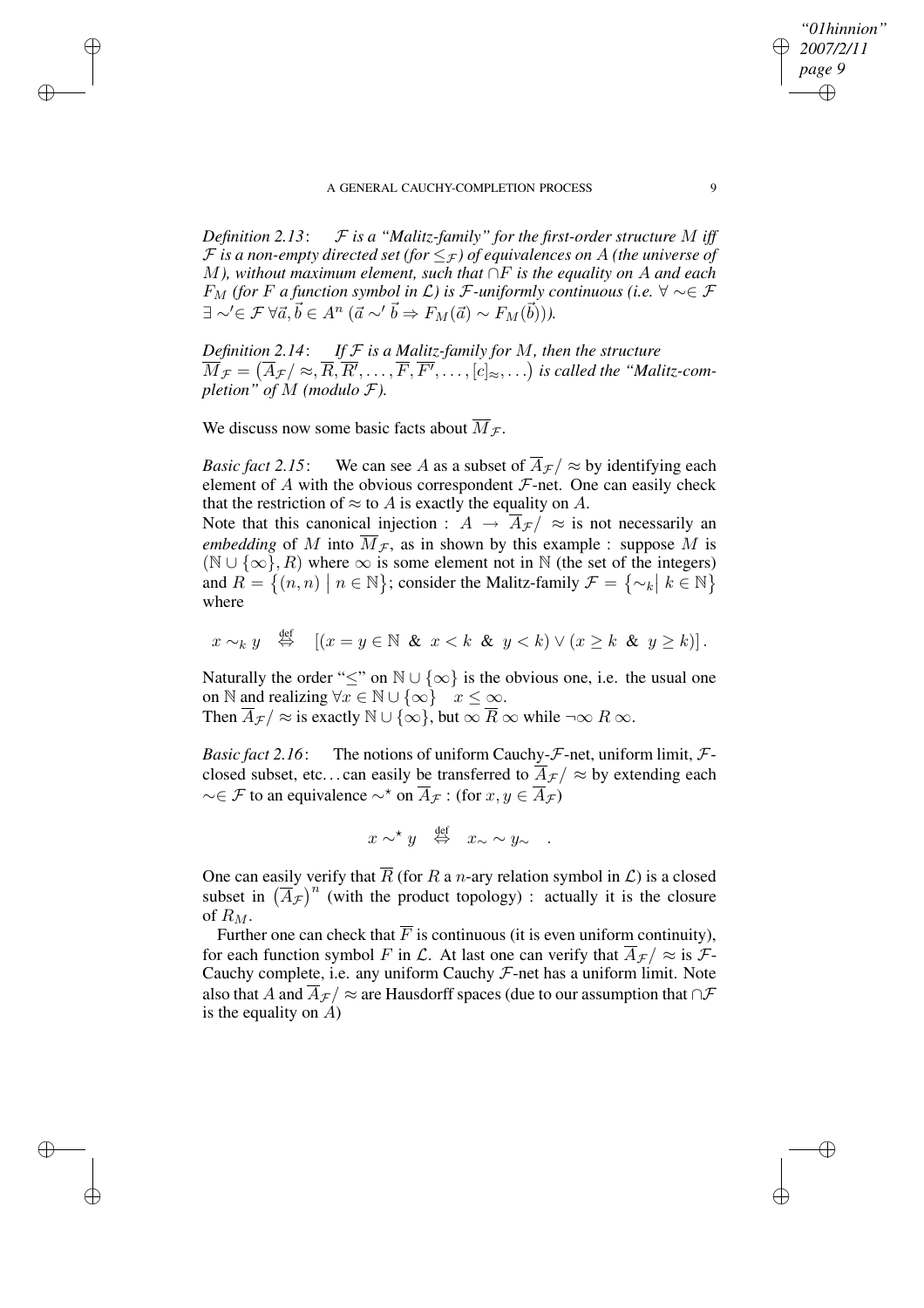✐

## 10 ROLAND HINNION

*Basic fact* 2.17: If Y is a cofinal subset of a Malitz family  $\mathcal F$  (for M), then  $\overline{M}_{\mathcal{F}}$  and  $\overline{M}_{Y}$  are isomorphic in the strong sense : as first order structures *and* as uniform spaces.

# 3. *Remarks*

*Remark 3.1*: Does the use of Malitz-families instead of families of compatible equivalences really produce more, i.e. does there exist  $M, \mathcal{F}$  such that  $\forall \mathcal{F}'$  Malitz-family of equivalences *compatible* with the functions of M, we have that  $\overline{M}_{\mathcal{F}}$  and  $\overline{M}_{\mathcal{F}'}$ , are *not* isomorphic as first-order structure ?

The answer is "yes" : consider  $M = (\mathbb{N}, f)$  where f is the function defined by :

$$
f(n+1) = n \quad (\forall n \in \mathbb{N}) \quad \& \quad f(0) = 0 \quad .
$$

Take  $\mathcal{F} = \{ \sim_n \mid n \in \mathbb{N} \}$  where

$$
x \sim_n y \stackrel{\text{def}}{\Leftrightarrow} [(x \leq n \& y \leq n \& x = y) \vee (x > n \& y > n)]
$$
.

An example of a "uniformizer" for f is :  $\sigma(\sim_n) = \sim_{n+1}$ . One can easily verify that  $\overline{M}_{\mathcal{F}}$  looks like this :

$$
(\mathbb{N}\cup\{\infty\}\quad,\quad f\cup\{(\infty,\infty)\})\quad.
$$

An additional slight effort permits to check that the only possible equivalences, compatible with f, are :  $\mathbb{N}^2$  and  $\simeq_n$  (for each  $n \in \mathbb{N}$ ), defined by :

$$
x \simeq_n y \Leftrightarrow [(x \le n \quad & y \le n) \lor (x = y > n)] \quad .
$$

So the family of the compatible equivalences (on M) is a chain :  $\mathbb{N}^2$   $\supset$  $\cdots$   $\supset \simeq_3 \supset \simeq_2 \supset \simeq_1 \supset \simeq_0.$ 

Any subfamily of this will have a maximum element (for the order  $\supset$ ) so cannot be a Malitz-family.

*Remark* 3.2: The notion of "*F*-Cauchy complete" (see basic fact 2.16) is equivalent to the classical notion of "Cauchy-complete", when  $\mathcal F$  is taken as a base for the uniformity (see Kelley [22]).

Let us check the main point of this.

A Cauchy-net, in the sense of Kelley, is a net of type  $(x_d)_{d\in D}$ , where D is some directed set, such that :  $\forall \sim \in \mathcal{F}(\mathcal{F}$  is the base of the uniformity)  $\exists d \in D \ \forall i, j \in D \ [(i \geq d \ \& \ j \geq d) \Rightarrow x_i \sim x_j];$  this last sentence is

✐

✐

✐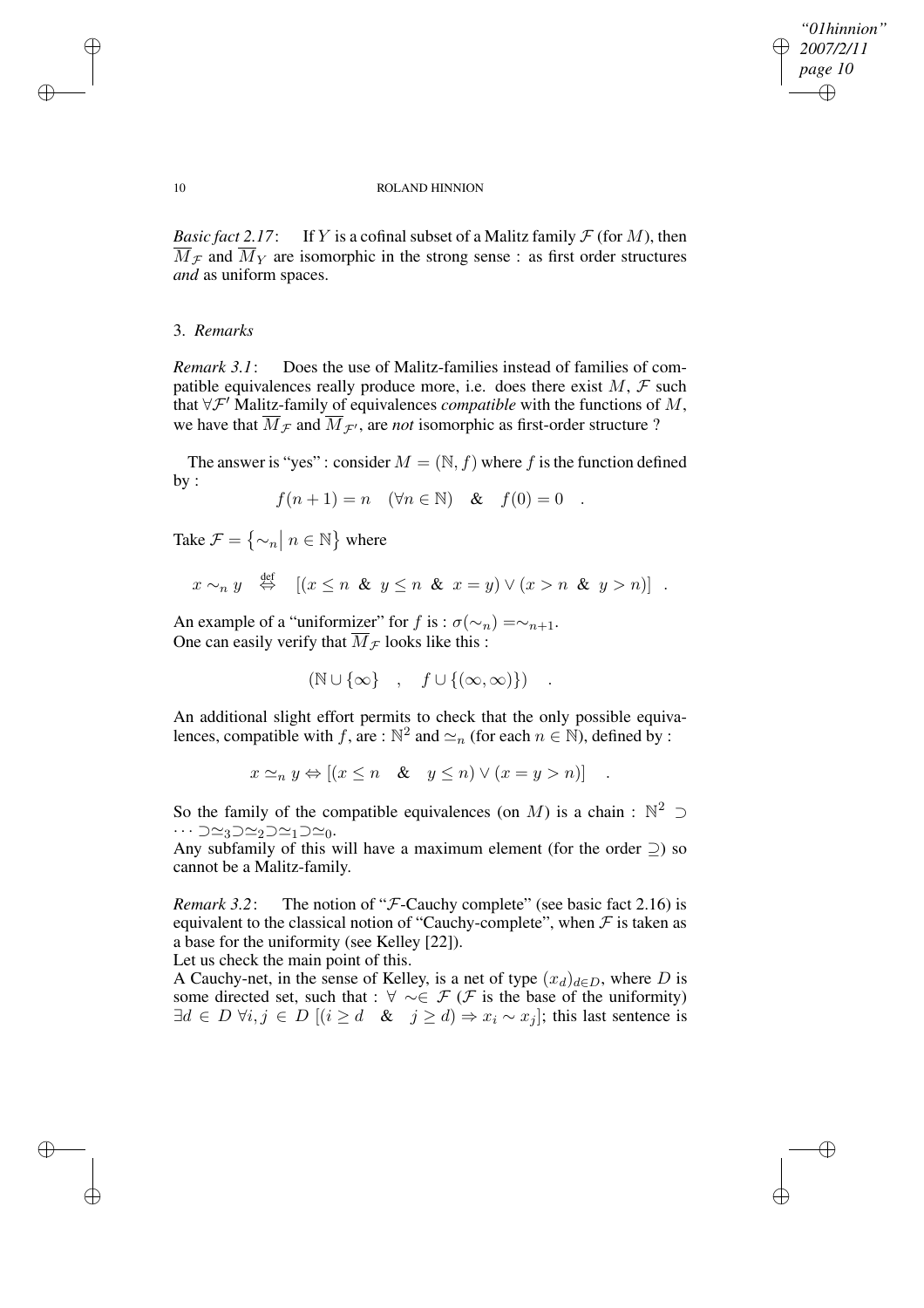## A GENERAL CAUCHY-COMPLETION PROCESS 11

equivalent to :  $\forall \sim \in \mathcal{F} \exists d \in D \forall i \in D \ (i \geq d \Rightarrow x_d \sim x_i).$ 

✐

✐

✐

✐

So it is obvious, as  $\mathcal F$  is a directed set, that Cauchy-completeness in the sense of Kelley implies F-Cauchy-completeness.

For the other direction : suppose  $F$ -Cauchy-completeness, i.e. each uniform Cauchy F-net has a uniform limit. Take  $(x_d)_{d \in D}$  a Cauchy-net in the sense of Kelley.

Choose for each  $\sim \in \mathcal{F}$  one  $d_{\sim} \in D$  such that  $x_{d_{\sim}} \sim x_k$  for each  $k \geq d_{\sim}$ . Define  $y_{\sim} = x_{d_{\sim}}$ . If  $\sim' \in \mathcal{F}$  realizes  $\sim \leq_{\mathcal{F}} \sim'$ , take  $d \in D$  an upper bound for  $d_{\sim}$  and  $d_{\sim}$ ; then  $y_{\sim} = x_{d_{\sim}} \sim x_d \sim x_{d_{\sim}} = y_{\sim}$  and so  $y_{\sim} \sim y_{\sim}$ . So obviously  $(y_\sim)_{\sim \in \mathcal{F}}$  is a uniform Cauchy F-net. By our hypothesis this  $F$ -net has a uniform limit z which is also the limit (in the sense of Kelley) of the net  $(x_d)_{d\in D}$ , i.e. z realizes : for any open set 0 such that  $z \in 0$  there exists  $d \in D$  such that  $\forall d' \geq d$   $x_{d'} \in 0$  (the topology is,  $\mathcal{T}_{\mathcal{F}}$  defined in 2.11; one can easily check that the equivalence classes  $\{b|b \sim a\}$  (for  $\sim \in \mathcal{F}$ ) form a base for  $T_{\mathcal{F}}$ ).

*Conclusion.* The particular type of uniform spaces considered here permits to restrict one's attention to  $\mathcal F$ -nets instead of general nets.

So the situation can be summarized by saying that a Malitz-completion is a Cauchy-completion for a first-order structure which universe has a uniformity base which is a Malitz-family for this structure.

We did not adopt this presentation initially, for two reasons :

- (i) the " $F$ -nets" version is easy to handle and does not presuppose any knowledge about uniform spaces,
- (ii) the intention of this type of construction is to start with a first-order structure (without any topology nor uniformity) and to find interesting Malitz-families.

The set of all possible Malitz-families (for a given structure  $M$ ) is itself an interesting object (that can be empty), investigated in [20].

*Remark* 3.3: About the "projective limit" aspect :  $\overline{A}_{\mathcal{F}}$   $\sim$  can indeed be seen as the projective limit of the quotient sets  $A/\sim$  (where  $A/\sim$  $\overset{\text{def}}{=}$  $\{ [a]_{\sim} \mid a \in A \}$  and  $[a]_{\sim} \stackrel{\text{def}}{=} \{ b \in A \mid b \sim a \}$ ), in the usual sense (see f.ex. Douady [6]). Each relation  $R_M$  is transferred to  $A/\sim$  in the obvious way :

$$
R_{\sim}([a]_{\sim}, [b]_{\sim}, \ldots) \quad \stackrel{\text{def}}{\Leftrightarrow} \quad \exists a' \sim a \ \exists b' \sim b \ldots R_M(a', b', \ldots).
$$

"01hinnion" 2007/2/11 page 11

✐

✐

✐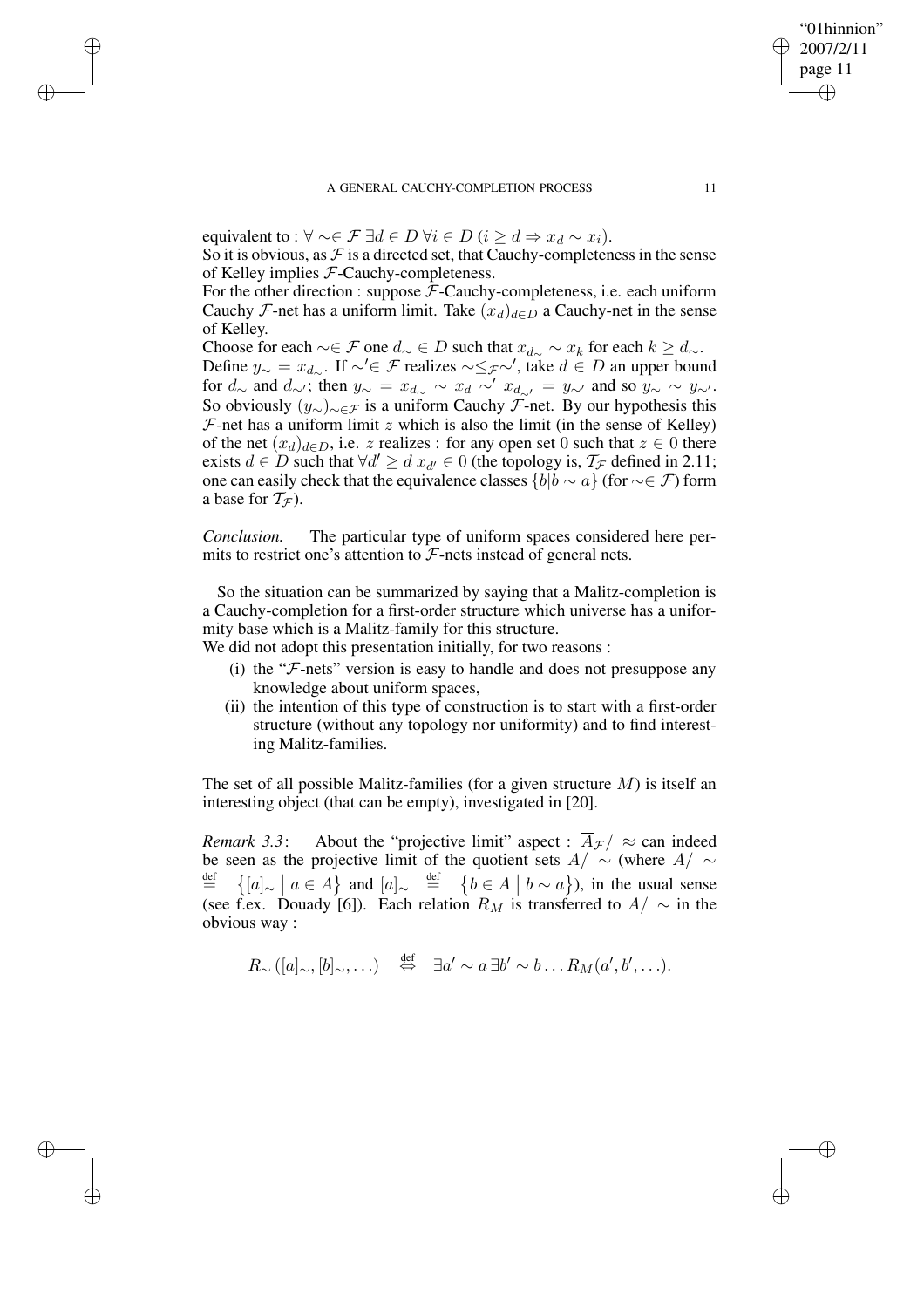✐

#### 12 ROLAND HINNION

The projective system is the obvious one : the canonical projections are of type

$$
A/\sim' \to A/\sim : [a]_{\sim'} \mapsto [a]_{\sim} \quad \text{(for } \sim \leq_{\mathcal{F}} \sim'
$$
  

$$
\overline{A}_{\mathcal{F}}/\approx \to A/\sim : [x]_{\approx} \mapsto [x_{\sim}]_{\sim} \quad .
$$

For the relations and the constants the situation is classical in the sense that the canonical projections are homomorphisms. We can even precize that these projections are "strong homomorphisms", in the sense of Chang & Keisler [4], which is not the case for arbitrary projective limits of structures (for some fixed language  $\mathcal{L}$ ) : consider, for example,  $M_n \stackrel{\text{def}}{=} (\mathbb{N}, R_n)$ where  $R_n \stackrel{\text{def}}{=} \{ (k, k+1) \mid k \geq n \}$  and the trivial projective system  $M_n \rightarrow M$  $M_p: x \mapsto x \ (n \geq p)$ ; each of these projections is a homomorphism, the projective limit is  $\overline{M} = (\mathbb{N}, \emptyset)$ , but no projection is a *strong* homomorphism. For the functions the situation is somewhat unusual in the sense that the factors of the projective limit don't stay necessarily in the category of the models for  $\mathcal{L}$ , however the limit itself is again in this category : for example, in the case of a Malitz-completion for a group G, with language  $\mathcal{L} = \{., 1\},\$ the factors  $G / \sim$  are not necessarily groups because the function "." can cease to be a *function* on G/ ∼.

*Remark 3.4*: We have also a system of canonical injections (once A has been well-ordered) :

$$
A/\sim \to A : [x]_{\sim} \to z
$$
  
 
$$
A/\sim \to A/\sim': [x]_{\sim} \to [z]_{\sim} \qquad \text{(for } \sim \leq_{\mathcal{F}} \sim'
$$

where z is the least element of  $[x]_{\sim}$  for the well-ordering relation on A. So each  $A/\sim$  can be seen as a subset of A and so " $\bigcup_{\sim\in\mathcal{F}}A/\sim$ "  $\subseteq A$ . Note that we don't have generally the equality for " $\bigcup_{\sim \in \mathcal{F}} A/\sim$ " and A; consider  $M = \mathbb{N} \cup \{\infty\}$  and the Malitz-family  $\mathcal{F} = \{\infty, n \mid n \in \mathbb{N}\}\)$ , where  $x \sim_n y \stackrel{\text{def}}{\Leftrightarrow} [(x = y < n) \vee (x \ge n \& y \ge n)]$  (with the usual conventions for  $\infty$ ). We adopt the usual well-ordering on M. Then " $\bigcup_{\substack{\sim \in \mathcal{F}}} A$ /  $\sim$ " is  $\mathbb N$ , while A is  $\mathbb N \cup \{\infty\}$ .

The canonical system of injections is "in harmony" with the canonical system of projections, in the sense that :

projection  $\circ$  injection  $=$  identity

✐

✐

✐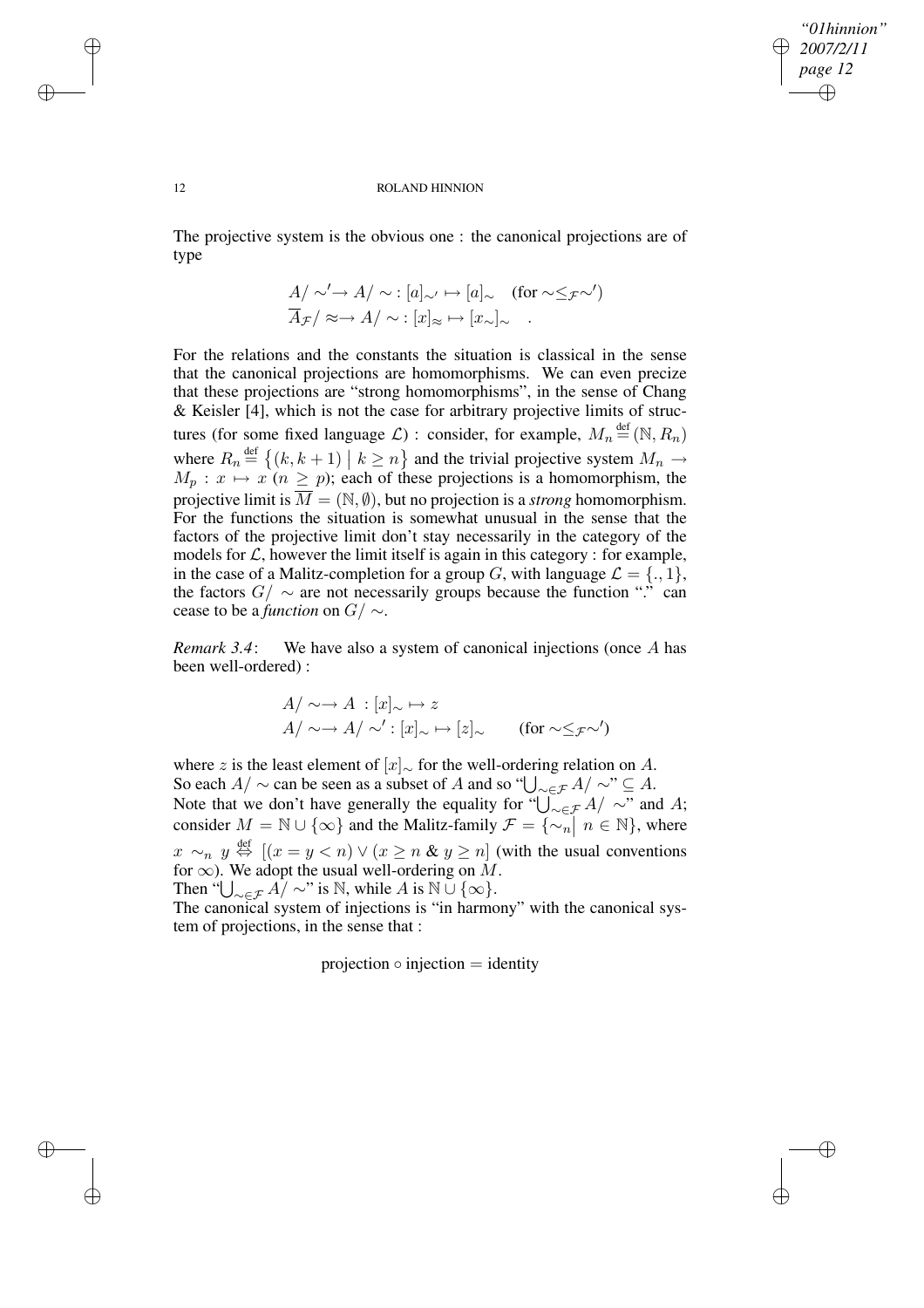(whenever this composition makes sense).

Note that the canonical injections are *not* necessarily homomorphisms for the relations and the constants.

*Remark 3.5*: The Cauchy-completion of a first-order structure also makes sense for more general uniformities and have underwhile been investigated in [24]. The projective limit aspect however is lost when the uniformity has no base made of equivalences. The adequate compactness (see section 5) however is still linked to the tree property, like here (sections 5 and 6). The preservation problems (section 4) in that context have not (so far) been studied, but A. Rigo developed an interesting concept of "balanced formula" that allows predictions, about what will be satisfied in the completion, based on tests in the initial structure.

It should also be mentioned that "many" uniformities do admit a base made of equivalences, as those that are  $\kappa$ -uniformities (i.e. closed under  $\kappa$ -finite intersections) with  $\kappa > \aleph_0$ ; then one is brought back to Malitz-completions. All the projections p are *strong* homomorphisms for the relations and the constants (the functions can cease to be functions on  $M/\sim$  and  $M/\sim'$  but can be considered as relations).

The injections are generally *not* homomorphisms, except the one from M into  $\overline{M}_{\mathcal{F}}$  (which however is generally *not* strong so could fail to be an embedding).

# 4. *Preservation*

✐

✐

✐

✐

Here we study briefly several "preservation" properties involving  $M$  and  $\overline{M}_{\mathcal{F}}$ , where  $\mathcal F$  is a Malitz-family for M. Some of these properties already appeared in more specialized contexts (see Forti & Hinnion [14], Esser [8]). We will be interested in several classes of formulas in the language  $\mathcal{L}$ , depending on M and  $\mathcal{F}$ .

*Definition 4.1*: *CONT is the class of the formulas (in* L*) preserved under uniform*  $\mathcal{F}\text{-}limits$  *"from*  $M$  *to*  $\overline{M}_{\mathcal{F}}$ ", *i.e. :*  $\varphi(x, y, \ldots) \in \mathcal{C}ONT$  *iff* 

$$
\forall a, b, \ldots \in \overline{A}_{\mathcal{F}} \left[ (\forall \sim \in \mathcal{F} M \vDash \varphi(a_{\sim}, b_{\sim}, \ldots)) \Rightarrow \overline{M}_{\mathcal{F}} \vDash \varphi([a]_{\approx}, [b]_{\approx}, \ldots) \right].
$$

*Definition 4.2*: *CONT isthe class of the formulas preserved under uniform F*-limits in  $\overline{M}$ , i.e.:

$$
\varphi(x, y, \ldots) \in \overline{CONT}
$$
 iff  $\forall a, b \in \overline{A}_{\mathcal{F}}/\approx \forall (x^{(\sim)})_{\sim \in \mathcal{F}}$ 

*"01hinnion" 2007/2/11 page 13*

✐

✐

✐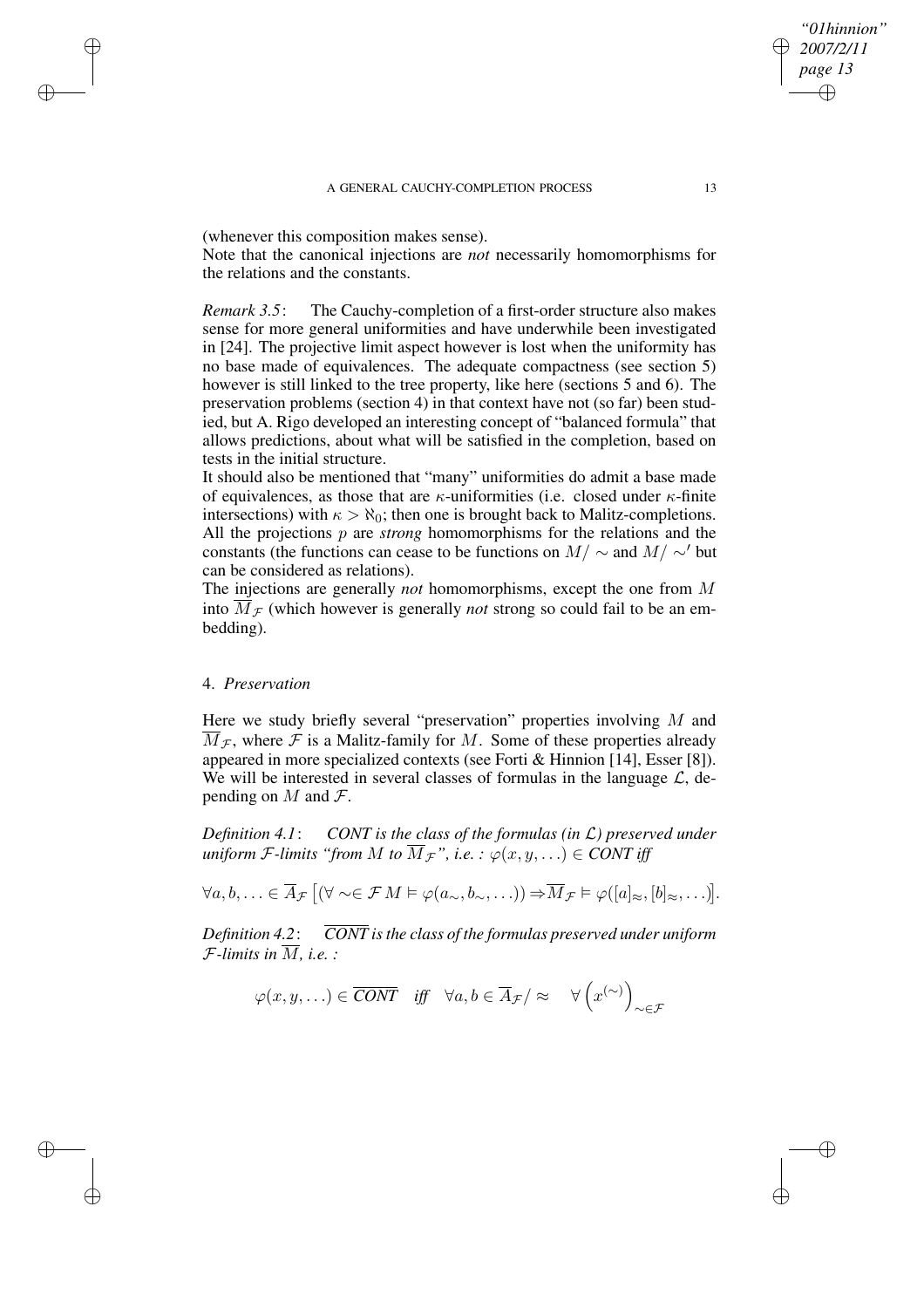*"01hinnion" 2007/2/11 page 14* ✐ ✐

.

✐

✐

# 14 ROLAND HINNION

 ${\cal F}$ -net with uniform limit a (in  $\overline{M}_{\cal F})$   $\forall\left(y^{(\sim)}\right)_{\sim\in{\cal F}}{\cal F}$ -net with uniform limit  $b$  $(in \overline{M}_{\mathcal{F}})$ ...

$$
\left[ \left( \forall \sim \in \mathcal{F} \quad \overline{M}_{\mathcal{F}} \models \varphi \left( x^{(\sim)}, y^{(\sim)}, \ldots \right) \right) \Rightarrow \overline{M}_{\mathcal{F}} \models \varphi(a, b, \ldots) \right]
$$

Let us recall that each  $\sim \in \mathcal{F}$  has been extended to  $\overline{A}_{\mathcal{F}}$  /  $\approx$  by the definition :

 $x \sim^* y \Leftrightarrow x \sim y \sim$  (see basic fact 2.16).

We will simply write "∼" also for the extension "∼\*", so that the definitions for "uniform Cauchy  $F$ -net", "uniform  $F$ -limit", etc... immediately apply to  $\overline{M}_{\mathcal{F}}$ ; for example : "z is the uniform *F*-limit of the *F*-net  $(x^{(\sim)})_{\sim \in \mathcal{F}}$ in  $\overline{M}_{\mathcal{F}}$ " means exactly : " $\forall \sim \in \mathcal{F}$   $x^{(\sim)} \sim z$ ", or more explicitly : " $\forall \sim \in \mathcal{F}$   $(x^{(\sim)})_{\sim} \sim z_{\sim}$ " (" $x^{(\sim)} \sim^{\star} z$ " would be the very strict notation for " $x^{(\sim)} \sim z$ "). Actually,  $\varphi(x, y, \ldots) \in \overline{\text{CONT}}$  iff  $\{(a, b, \ldots) \in (\overline{M}_{\mathcal{F}})^n | \overline{M}_{\mathcal{F}} \models \varphi(a, b, \ldots)\}\$ 

is closed in  $(\overline{M}_{\mathcal{F}})^n$  (we suppose that  $\varphi$  has n free variables).

*Definition 4.3*: INV *is the class of the formulas which are "invariant" in the following sense :*

$$
\varphi(x, y, \ldots) \in \text{INV iff}
$$
  
\n
$$
\forall a, b, \ldots \in A(M \models \varphi(a, b, \ldots) \Rightarrow \overline{M}_{\mathcal{F}} \models \varphi([a]_{\approx}, [b]_{\approx}, \ldots).
$$

*Definition 4.4*: *"*x*-*APPROX*" is the name of the class of the formulas "approximable at the variable* x*" (for simplicity we present here the case of the formulas with 2 free variables "*x*" and "*y*", but the general case can be obtained obviously by replacing*  $x^*$  *by an n*-tuple  $x^*$  *and*  $y^*$  *by an* m*-tuple "*~y*"), i.e. :*  $\theta(x, y) \in x - APPROX$  *iff* 

 $\forall a, b \in \overline{A}_{\mathcal{F}} \text{ such that } \overline{M}_{\mathcal{F}} \models \theta([a]_{\approx}, [b]_{\approx})$  $\forall b' \in \overline{A}_{\mathcal{F}}$  such that  $b \approx b'$  $\exists a' \in \overline{A}_{\mathcal{F}}$  such that  $a \approx a'$  $\exists \sigma \text{ extractor (on } \mathcal{F}) \text{ such that } \forall \sim \in \mathcal{F} \quad M \models \theta(a'_{\sigma(\sim)}, b'_{\sigma(\sim)}).$ 

*Definition* 4.5: *The class*  $x$ -APPROX *is defined by*  $: \theta(x, y) \in x$ -APPROX *iff*  $\forall a, b \in \overline{A}_{\mathcal{F}} \neq \emptyset$  *realizing*  $\overline{M}_{\mathcal{F}} \models \theta(a, b)$ ∀(v (∼) )∼∈F F*-net in* MF *with uniform limit* b*.*

✐

✐

✐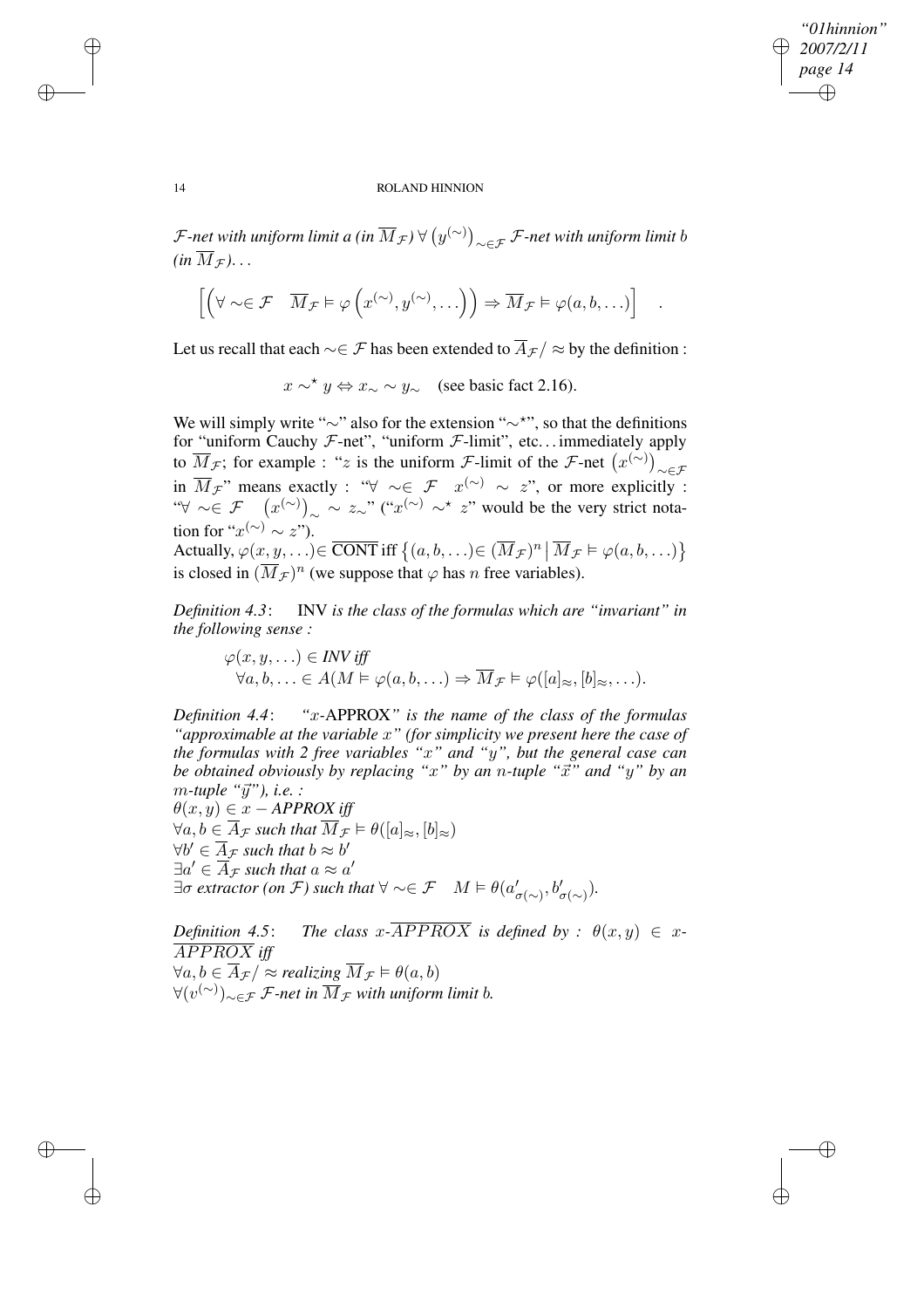#### A GENERAL CAUCHY-COMPLETION PROCESS 15

 $\exists (u^{(\sim)})_{\sim\in\mathcal{F}}$  *F*-net in  $\overline{M}_{\mathcal{F}}$  with uniform limit a.  $\exists \sigma \text{ extractor (on } \mathcal{F}) \text{ such that } \forall \sim \in \mathcal{F} \quad \overline{M}_{\mathcal{F}} \models (u^{(\sigma(\sim))}, v^{(\sigma(\sim))}).$ 

**Definition 4.6:**

\n
$$
\theta(x, y) \in x\text{-}WAPPROX ("w" for "weak")
$$
\niff

\n
$$
\forall a \in \overline{A}_{\mathcal{F}} \quad \forall b \in A \text{ such that } \overline{M}_{\mathcal{F}} \models \theta([a]_{\approx}, [b]_{\approx})
$$
\n
$$
\exists a' \in \overline{A}_{\mathcal{F}} \text{ such that } \forall \sim \in \mathcal{F} \quad M \models \theta(a'_{\sim}, b).
$$

Here follows a list of easy to prove facts :

✐

✐

✐

✐

*Fact* 4.7: CONT,  $\overline{CONT}$ , INV, do contain the atomic formulas and are closed under "&" and "∨".

*Fact* 4.8: CONT and CONT are closed under " $\forall$ " (i.e.  $\varphi \in \text{CONT} \Rightarrow$  $\forall z \quad \varphi \in \text{CONT}$ , and the same for  $\overline{\text{CONT}}$ ).

*Fact 4.9*: INV is closed under "∃".

*Fact* 4.10: CONT is closed under " $\forall$ -APPROX" quantification, i.e.  $\varphi \in$ CONT &  $\theta(\vec{x}, \vec{y}) \in \vec{x}$ -APPROX implies  $\forall \vec{x}(\theta(\vec{x}, \vec{y}) \Rightarrow \varphi)$  is in the class CONT.

*Fact*  $4.11:$  CONT is closed under " $\forall$ -APPROX" quantification.

*Fact* 4.12: If  $\varphi \in \text{CONT}$  and  $\theta(\vec{x}, \vec{y}) \in \vec{x}$ -WAPPROX, then  $\forall \vec{x}(\theta(\vec{x}, \vec{y}) \Rightarrow$  $\varphi$ ) is in the class INV. In particular, if  $\varphi \in \text{CONT}$ , then  $\forall \vec{x} \varphi \in \text{INV}$ .

*Fact* 4.13: If  $\overline{M}_{\mathcal{F}}$  is  $\mathcal{F}$ -compact, then CONT and  $\overline{CONT}$  are closed under "∃". Naturally, "F-compact" means that any F-net admits an F-subnet which has a uniform limit in the space considered; this notion is studied in section 5.

*Fact* 4.14: If  $\overline{M}_{\mathcal{F}}$  is  $\mathcal{F}$ -compact, then CONT, CONT, INV do contain the class of the positive formulas (i.e. the formulas obtained from the atomic ones under ∨, &, ∃, ∀).

In order to illustrate the relations between the classes of formulas studied here, we discuss now briefly the "archetypical example" : start with the (simple) structure  $M = (R_{\omega}, \in)$ , where  $R_0 = \emptyset$ ,  $R_{n+1} = \mathcal{P}R_n$  ( $\mathcal{P}$  is the power set operation),  $R_{\omega} = \cup$  $\bigcup_{n \in \omega} R_n$  ( $\omega$  is the set of the von Neumann integers), the

"01hinnion" 2007/2/11 page 15

✐

✐

✐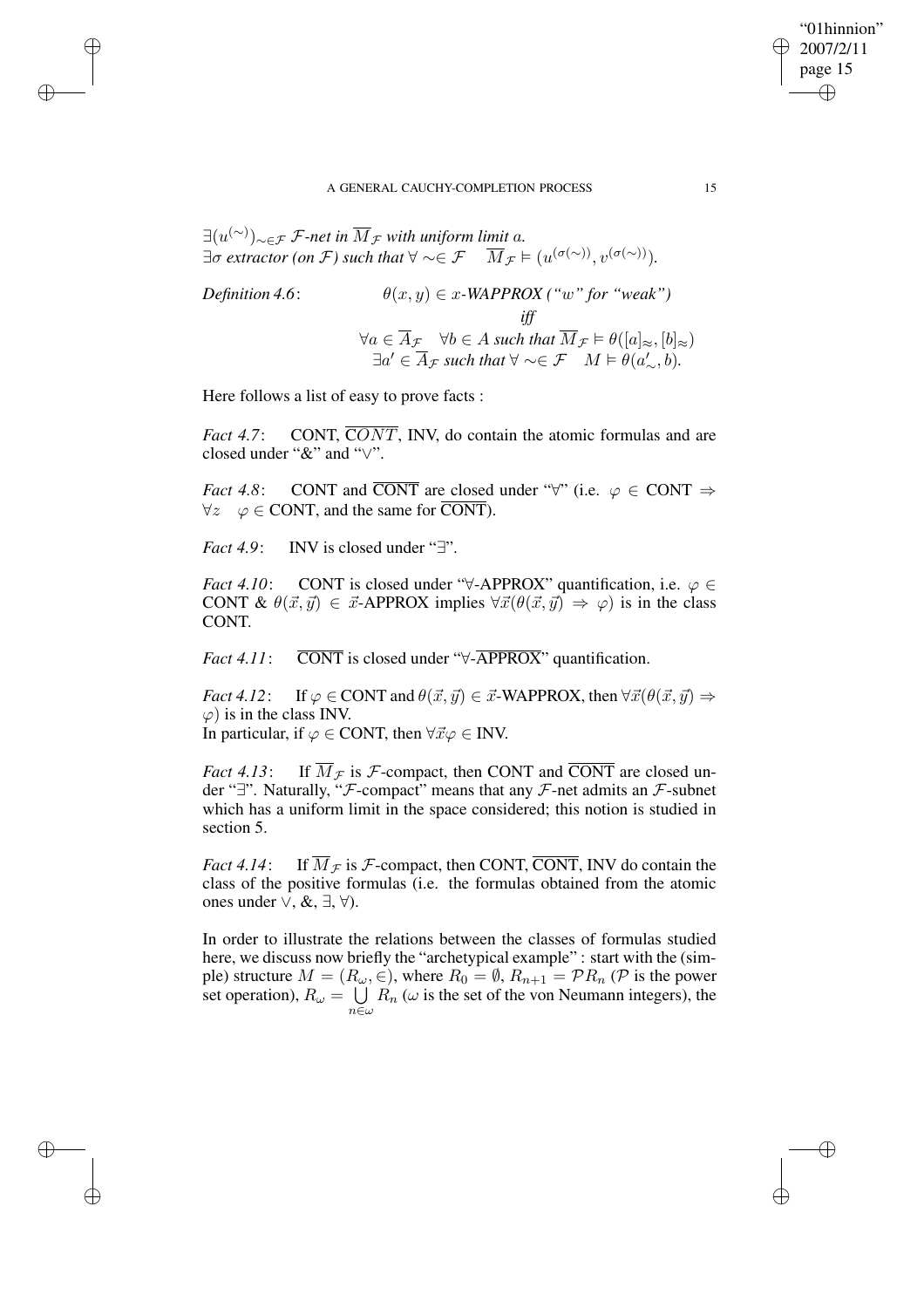✐

### 16 ROLAND HINNION

"∈" in M is restricted to  $R_{\omega}$ . We consider the following Malitz-family for  $M: \mathcal{F} = {\lbrace \sim_n \mid n \in \mathbb{N} \rbrace}$ , where  $\sim_0 = R_\omega \times R_\omega$  and  $\sim_{n+1} = (\sim_n)^+$ ; this "+" operation is the classical one (see [1], [14], [18]) :

$$
x \sim^+ y \quad \stackrel{\text{def}}{\Leftrightarrow} \quad \left[ \left( \forall t \in x \ \exists t' \in y \ t \sim t' \right) \& \left( \forall z \in y \ \exists z' \in x \ z \sim z' \right) \right]
$$

(for  $\sim$  any equivalence relation on  $R_{\omega}$ ). Actually this family  $\mathcal F$  is a chain :

$$
\sim_0\supset\sim_1\supset\sim_2\supset\cdots
$$

The completion  $\overline{M}_{\mathcal{F}}$  has been studied by various authors (who used different presentations) : it is noted  $\overline{\mathcal{M}}_{\omega}$  in Weydert [26],  $N_{\omega}$  in Forti & Hinnion [14], Forti & Honsell [16],  $X_{\omega}$  in Hinnion [17] and M in Esser [8]. One can show that the "sets" of this set-theoretical universe  $\overline{M}_{\mathcal{F}}$  are exactly the closed subsets of  $(R_\omega)_{\cal F}/\approx$ , that  $M_{\cal F}$  is  ${\cal F}$ -compact and that  $M_{\cal F}$ is a model for : the axiom of extensionality, the anti-foundation axiom  $X_1$ (introduced by Forti & Honsell [15]) and the "generalized positive comprehension" principle. We don't discuss these highly interesting aspects here, but just mention them in order to be able to justify some details in what follows.

We can summarize the general situation for CONT,  $\overline{CONT}$ , INV by

*Proposition 4.15*:

$$
CONT \subseteq INV \quad & \quad \overline{CONT} \cap INV \subseteq CONT
$$

In the case of  $(R_\omega, \in)_{\mathcal{F}}$  precedingly described, the areas  $1 = \text{INV} \setminus \text{CONT}$ ,  $2 = \text{CONT} \setminus \overline{\text{CONT}}$ ,  $3 = \text{CONT} \cap \overline{\text{CONT}}$ ,  $4 = \overline{\text{CONT}} \setminus \text{CONT}$  are nonempty; this is witnessed by the following formulas :

Area  $1 : x \neq y \in INV \setminus CONT$ Indeed,  $x \neq y \in \text{INV}$  is obvious. Further  $x \neq y \notin$  CONT, as  $\forall n \in \omega \quad n \neq n+1$ , so  $M \vDash x_n \neq x_{n+1}$  for  $x_n \stackrel{\text{def}}{=} n$ . But one can check that  $x = (x_n)_{n \in \omega}$  and  $y = (x_{n+1})_{n \in \omega}$  are uniform Cauchy F-nets such that  $x \approx y$ . So  $\overline{M}_{\mathcal{F}} \models x = y$ .

Area 2 :  $x = \{x, y\} \& x \neq y \in \text{CONT} \setminus \overline{\text{CONT}}$ . This formula is trivially CONT because  $x = \{x, y\}$  is impossible to

✐

✐

✐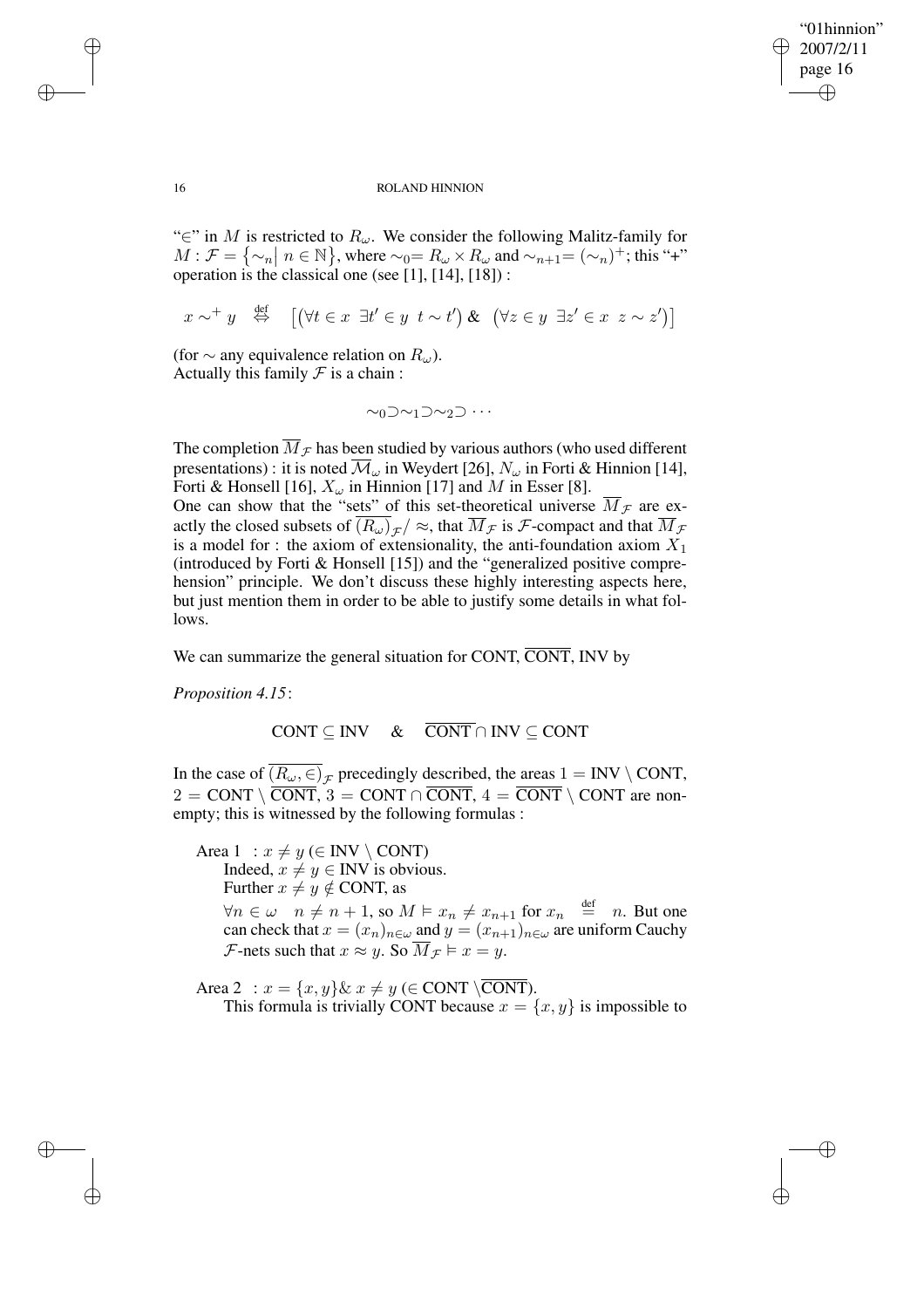realize in  $R_{\omega}$ .

✐

✐

✐

✐

Further, consider the F-net x defined by :  $x_0 = \emptyset \& x_{k+1} = \{x_k\}$ and construct, for each  $k \in \omega$ , an element  $y_k$  in  $\overline{M}_{\mathcal{F}}$  such that  $\overline{M}_{\mathcal{F}} \models y_k = \{y_k, x_k\}.$ 

Fundamentally, this is possible because  $\overline{M}_{\mathcal{F}}$  satisfies the anti-foundation axiom  $X_1$  (Forti & Honsell [16], Esser [8]), but one can explain this directly by the following construction : define  $z_k^{(n)}$  $\binom{n}{k}$  (in M) by :  $z_k^{(0)} = \emptyset \& z_k^{(n+1)} = \left\{ z_k^{(n)} \right\}$  $\{k^{(n)}, x_k\}$ . One can easily check that the formula  $v = \{u, w\}$  is CONT and that  $\left(z_k^{(n)}\right)$  $\genfrac(){0cm}{0}{(n)}{k}$ is a uniform Cauchy<br> $n \in \omega$ F-net, which we call  $y_k$  (naturally, as we work in  $\overline{A}_{\mathcal{F}}/\approx$ , this  $y_k$  has to be understood modulo  $\approx$ ); so we get  $\overline{M}_{\mathcal{F}} \models y_k = \{y_k, x_k\}.$ 

Further  $\overline{M}_{\mathcal{F}} \models y_k \neq x_k$  because any  $y_k$  is a proper pair in  $\overline{M}_{\mathcal{F}}$ , which is not the case of  $x_k$  (except for  $k = 2$ ).

So we have  $\forall k \in \omega \quad \overline{M}_{\mathcal{F}} \models (y_k = \{y_k, x_k\} \quad \& \quad y_k \neq x_k)$ . If the formula  $x = \{x, y\}$  &  $x \neq y$  is CONT, and a is the limit of the  $x_k$ and b is the limit of the  $y_k$ , we should have :  $\overline{M}_{\mathcal{F}} \models b = \{b, a\} \&$  $b \neq a$ .

Note that  $\overline{M}_{\mathcal{F}} \models a = \{a\}$  because  $v = \{u\}$  is CONT and  $M \models$  $x_{k+1} = \{x_k\}.$ 

But it is also known that  $M_f$  is strongly extensional in the sense of Aczel [1], i.e. : any bisimulation on  $M_{\mathcal{F}}$  is the equality on  $M_{\mathcal{F}}$  (a bisimulation on a binary structure  $N = (B, \in_N)$  is an equivalence relation  $\simeq$  on N such that  $\simeq \subseteq \simeq^+$ ).

Here,  $\simeq \frac{\text{def}}{\sqrt{a}} \frac{\{(a,b),(b,a)\}\cup \{(t,t) \mid t \in \overline{M}_{\mathcal{F}}\}}$  is a bisimulation on  $\overline{M}_{\mathcal{F}}$ , so that  $\overline{M}_{\mathcal{F}} \models a = b$ , contradicting what precedes.

Area 3 :  $x \in y$  (∈ CONT ∩CONT). Obvious, as " $x \in y$ " is atomic (see fact 4.7).

Area 4 :  $\forall x \ x \notin x \in \overline{CONT} \setminus \text{CONT}$ . This formula is trivially CONT. Further it is not CONT because  $M \models \forall x \ x \notin x$  while  $\neg \overline{M}_{\mathcal{F}} \models$  $\forall x \ x \notin x$  (consider for example  $x = (x_k)_{k \in \omega}$  defined as in the case "Area 2").

We can summarize the general situation for the "approx" classes by

*Proposition 4.16*:

x*-APPROX* ⊆ x*-WAPPROX &* x*-WAPPROX*∩x−*APPROX* ⊆ x−*APPROX*

*"01hinnion" 2007/2/11 page 17*

✐

✐

✐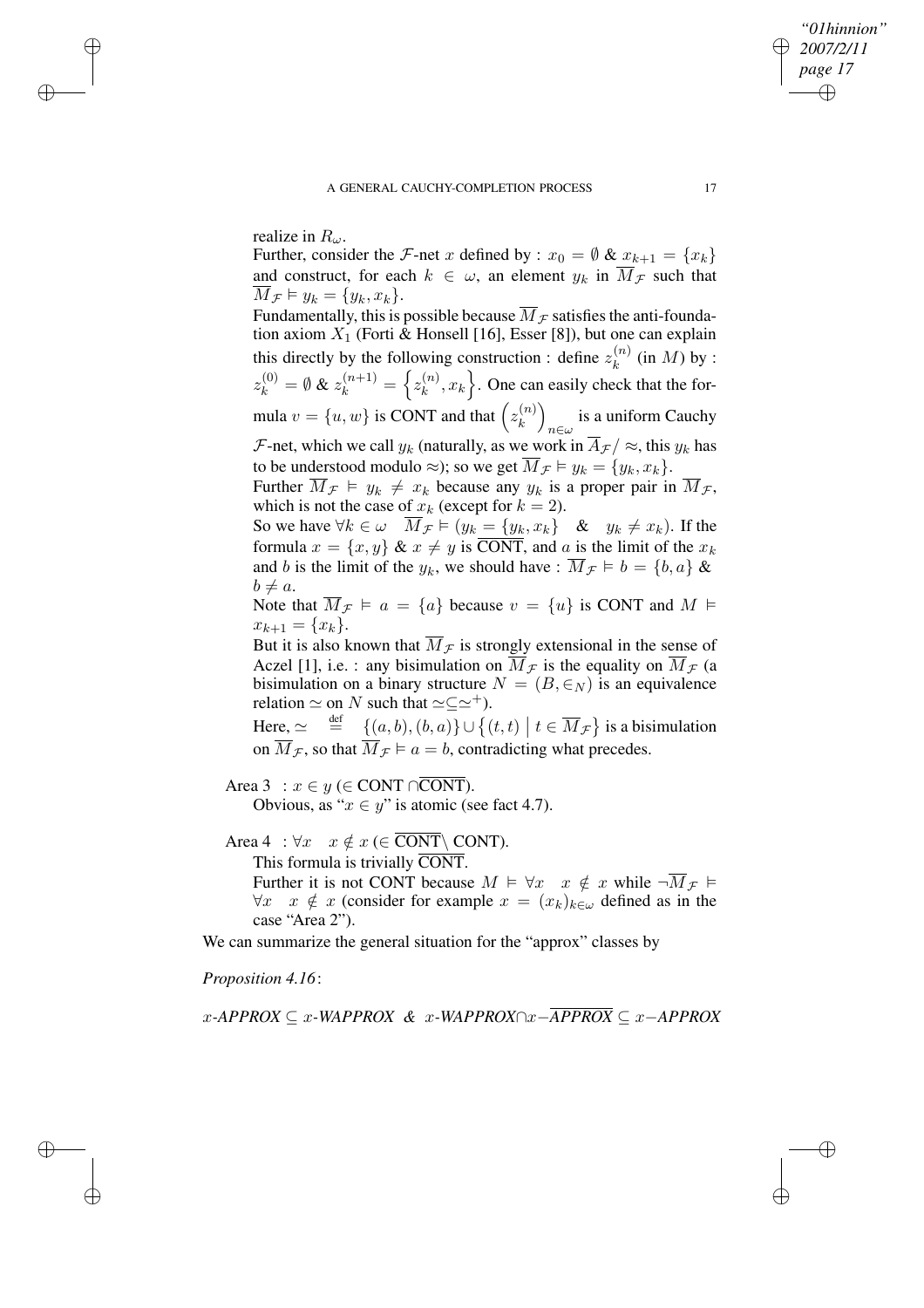✐

### 18 ROLAND HINNION

In the case of  $\overline{M}_{\mathcal{F}}$  precedingly described  $(M = (R_{\omega}, \in))$ , the areas 1, 2, 3, 4 are non-empty; this is witnessed by :

Area 1 :  $y = \{y\} \lor y \in x \in x$ -WAPPROX \x-APPROX).

Suppose  $\overline{M}_{\mathcal{F}} \models y = \{y\} \vee y \in \overline{x}$ , with  $y \in M \& \overline{x} \in \overline{M}_{\mathcal{F}}$ . So  $\overline{M}_{\mathcal{F}} \models y \in \overline{x}$  because no y in M can realize  $\overline{M}_{\mathcal{F}} \models y = \{y\}.$ 

Take  $(x_n)_{n \in \omega}$  any F-net with uniform limit  $\overline{x}$ . Define  $x'_n \stackrel{\text{def}}{=} x_n \cup$  $\{y\}.$ 

Then  $\bar{x}$  is still the limit of the  $x'_n$  and  $\bar{M}_{\mathcal{F}} \models y \in x'_n$ . So the formula " $y = \{y\} \vee y \in x$ " is x-WAPPROX.

Further, consider  $\Omega$  = the unique auto-singleton in  $\overline{M}_{\mathcal{F}}$  (= the limit of  $x_k$  for  $x_0 = \emptyset$  &  $x_{n+1} = \{x_n\}$  and any F-net  $(z_n)_{n \in \omega}$  in M, with limit  $\emptyset$ . Then  $\overline{M}_{\mathcal{F}} \models \Omega = \{\Omega\} \vee \Omega \in \emptyset$ . But no  $\mathcal{F}\text{-net}(t_n)_{n \in \omega}$ in M can realize (for some extractor  $\sigma$  on  $\omega$ ):

$$
M \vDash t_{\sigma(n)} = \left\{ t_{\sigma(n)} \right\} \vee t_{\sigma(n)} \in z_{\sigma(n)}
$$

because " $v = \{v\}$ " is impossible in M and  $\lim_{n \in \omega} z_n = \emptyset$  implies  $z_n = \emptyset$  for  $n \geq 1$ .

So " $y = \{y\} \vee y \in x$ " is not x-APPROX.

Area 2 :  $x = y = \{y\} \vee \forall z (z = \{z\} \Rightarrow z \notin z)$  ( $\in x$ -APPROX  $\setminus x$ -APPROX). Suppose  $\overline{M}_{\mathcal{F}} \vDash \overline{x} = \overline{y} = {\overline{y}} \vee \forall z (z = {z} \Rightarrow z \notin \overline{z})$  and  $\overline{y}$  is the limit of  $y_n$  in  $M$ . Then  $x_n \stackrel{\text{def}}{=} y_n$  trivially realizes  $M \vDash x_n = y_n = \{y_n\} \vee \forall z (z =$  ${z} \Rightarrow z \notin y_n$ ) just because  $M \vDash \forall z \quad z \neq \{z\}.$ So the initial formula is  $x$ -APPROX. Consider now  $x_0 = \emptyset \& x_{k+1} = \{x_k\}, \Omega = \{\Omega\}$  and  $y_n = \{\Omega, x_n\}.$ The limit  $\overline{y}$  of  $y_n$  is again  $\Omega$  because the limit of  $x_k$  is  $\Omega$ , and so  $\overline{y} = {\Omega, \Omega} = {\Omega} = \overline{\Omega}.$ So, for  $\overline{x} = \overline{y} = \Omega$  we have :

$$
\overline{M}_{\mathcal{F}} \vDash \overline{x} = \overline{y} = \{\overline{y}\} \vee \forall z (z = \{z\} \Rightarrow z \notin \overline{y}).
$$

However no  $(x_n)_{n \in \omega}$  with limit  $\overline{x}$  can realize  $\overline{M}_{\mathcal{F}} \models x_n = y_n =$  ${y_n}$  because each such  $y_n$  is a proper pair while  ${y_n}$  is a singleton, nor can it realize  $\overline{M}_{\mathcal{F}} \models \forall z$ 

 $(z = \{z\} \Rightarrow z \notin y_n)$  because  $\Omega$  is the only z in  $\overline{M}_{\mathcal{F}}$  realizing  $z = \{z\}$  and  $\Omega \in y_n$ .

✐

✐

✐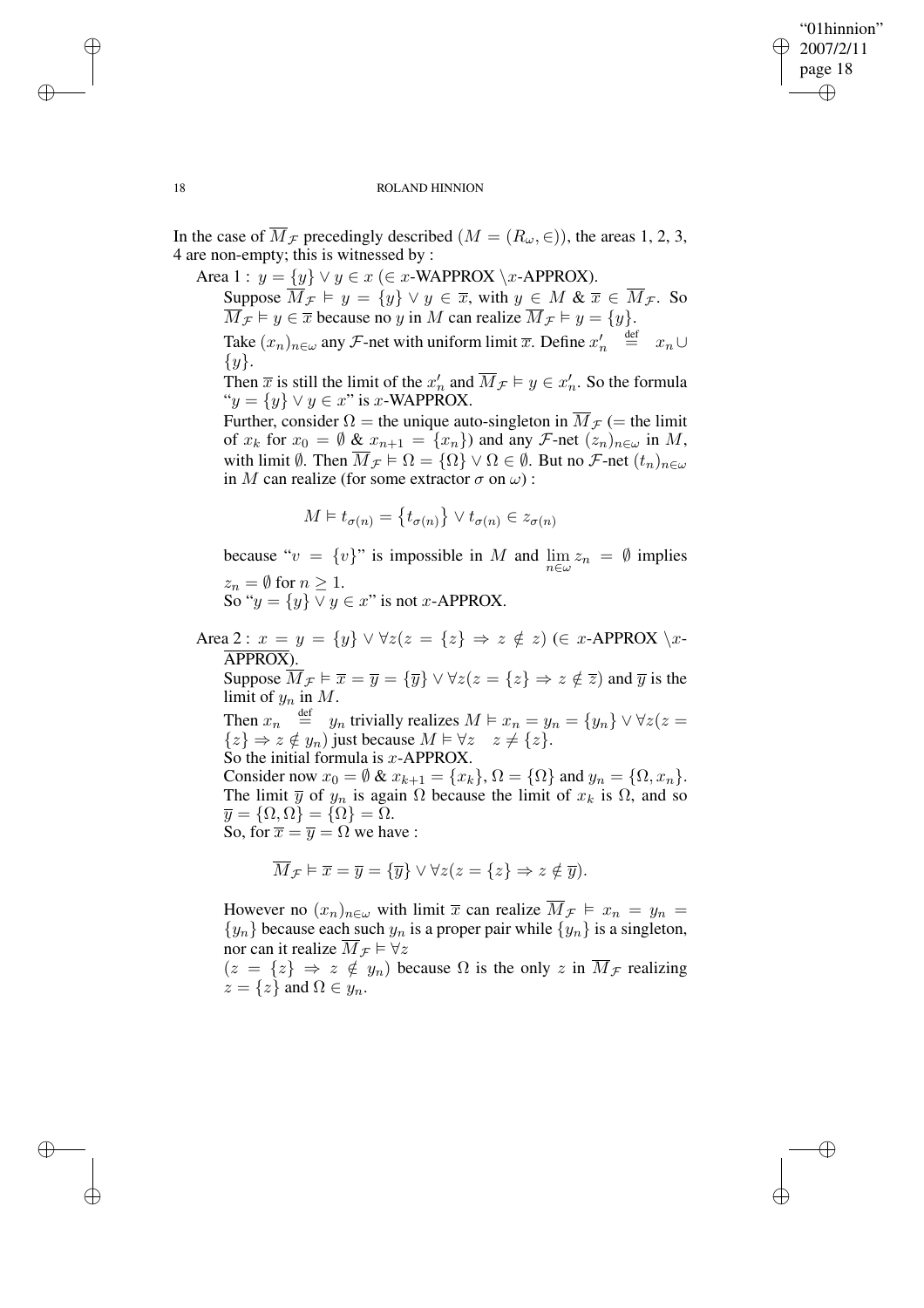$$
Area 3: y \in x (\in x - APPROX \cap x - APPROX)
$$

Just take  $x_n \stackrel{\text{def}}{=} \overline{x} \cup \{y_n\}$ , for  $\overline{y}$  limit of  $y_n$ . Then  $\overline{x}$  is the limit of  $x_n$ .

Area 4 :  $y \neq \{y\}$  &  $x = \{x\}$  ( $\in x$ -APPROX),  $x$ -WAPPROX).

Suppose  $\overline{M}_{\mathcal{F}} \models \overline{y} \neq {\overline{y}} \& \overline{x} = {\overline{x}}$ , and  $\overline{y}$  is the limit of  $y_n$  (in  $\overline{M}_{\mathcal{F}}$ ). Then, for some extractor  $\sigma$  on  $\omega$ ,  $\overline{M}_{\mathcal{F}} \models y_{\sigma(n)} \neq \{y_{\sigma(n)}\}$ because otherwise infinitely many  $n \in \omega$  would realize  $\overline{M}_{\mathcal{F}} \models y_n =$  $\{y_n\}$  and then  $\overline{M}_{\mathcal{F}} \models \overline{y} = \{\overline{y}\}\$ . Take  $x_n \stackrel{\text{def}}{=} \overline{x}$ . So  $\forall n \in \omega$  $\overline{\dot{M}}_{\mathcal{F}} \vDash y_{\sigma(n)} \neq \{y_{\sigma(n)}\}$  &  $x_{\sigma(n)} = \{x_{\sigma(n)}\}$  and this shows that our formula is  $x$ -APPROX. Further, suppose that  $y_0 \in M$  and  $\overline{x} \in \overline{M}$  realize  $\overline{M}_{\mathcal{F}} \models y_0 \neq \{y_0\}$  $\& \overline{x} = {\overline{x}}.$ 

Then each F-net  $(x_n)_{n \in \omega}$  in M, with limit  $\overline{x}$ , realizes  $\overline{M}_{\mathcal{F}} \models x_n \neq$  ${x_n}$  and so  $\neg \overline{M}_{\mathcal{F}} \models y_0 \neq {y_0} \& x_n = {x_n}$ , so that our formula is not x-WAPPROX.

# 5. *The compactness problem*

✐

✐

✐

✐

As we will see in section 6, the  $F$ -compactness is sometimes essential (but not always). So we study this problem here, via 3 approaches.

The first one which comes in mind is to try to relate  $\mathcal{F}$ -compactness to usual "cover-compactness" and use some "Tychonoff" theorem. The second approach was already suggested by Malitz [23] and uses adapted ultrafilters as "deus ex machina". The third approach is the direct one, where one tries to see how one can extract a uniform Cauchy  $F$ -subnet from an arbitrary  $F$ -net. Before we can develop these approaches, we have to clarify some basic facts about  $F$ -compactness and also to introduce some definitions and results concerning directed sets.

*Definitions* 5.1:  $((D, \leq)$  *is supposed to be a directed set without maximum and* F *is supposed to be a Malitz-family for a structure* M *with universe* A*).*

*5.1.1* D *is "*θ*-directed" (where* θ *is an infinite cardinal) iff each* θ*-finite subset of D has an upper bound in D* (" $\theta$ -finite" *means* "*of cardinal*  $\lt \theta$ ").

*5.1.2 a "strictly well-ordered chain" in* D *is a* δ*-net in* D *(for some ordinal*  $\delta$ ) *:*  $(d_{\alpha})_{\alpha < \delta}$  *such that* 

 $\forall \alpha, \beta < \delta \quad (\alpha < \beta \Leftrightarrow d_{\alpha} < d_{\beta})$ 

*"01hinnion" 2007/2/11 page 19*

✐

✐

✐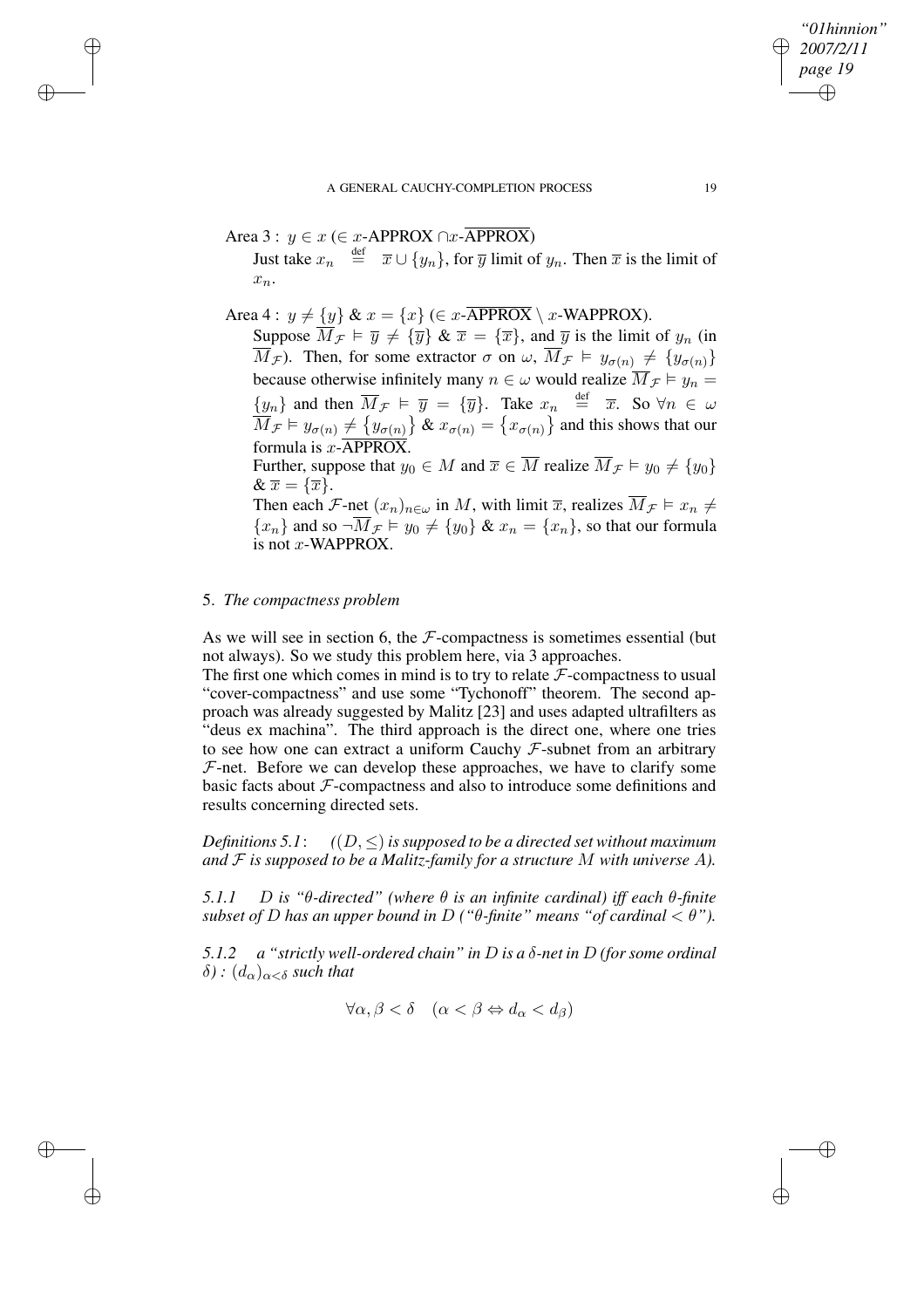✐

## 20 ROLAND HINNION

*(equivalently : the order-type of this*  $\delta$ *-net is*  $\delta$  *itself).* 

*5.1.3 a "basic chain" in D is a strictly well-ordered chain in*  $D$  :  $(d_{\alpha})_{\alpha < \delta}$  $\int d\alpha \, d\alpha \, d\alpha$   $\int d\alpha < \delta$  *a has no strict upper bound in D.* 

*5.1.4*  $\delta_D$  *is the least infinite ordinal*  $\delta$  *such that some*  $\delta$ -*net in*  $D$  *is a basic chain in* D*.*

*5.1.5*  $\kappa_F$  *is the least strict upper bound of the cardinals*  $|A| \sim |$ *, for*  $\sim \in \mathcal{F}$ *(where*  $|X| \stackrel{def}{=}$  *the cardinal of* X*)*.

*Basic fact 5.2*: *(the proofs are easy).*

- *5.2.1* D *is* θ*-directed is equivalent to each of the following sentences :*
	- (i) *each partition of* D *into strictly less that*  $\theta$  *pieces admits a cofinal piece,*
	- (ii) *each cover of* D *with strictly less than* θ *pieces admits a cofinal piece,*
	- (iii) *each cofinal subset of* D *is* θ*-directed,*
	- (iv) D *admits a cofinal,* θ*-directed subset.*
- $5.2.2 \quad \delta_D$  *is a regular (infinite) cardinal.*
- 5.2.3 D is  $\delta_D$ -directed.

5.2.4 *D is not*  $\delta_D^+$ -directed (" $\theta^+$ " *is the usual notation for the successor cardinal of* θ*.)*

*5.2.5*  $\kappa_{\mathcal{F}} \leq |A|^+$ .

*Comment* : as each  $A / \sim$ , for  $\sim \in \mathcal{F}$ , can be canonically injected in A (remark 3.4), we have  $|A/\sim| \leq |A|$  and so  $\kappa_{\mathcal{F}} \leq |A|^+$ .

The situations  $\kappa_{\mathcal{F}} = |A|^+, \kappa_{\mathcal{F}} = |A|, \kappa_{\mathcal{F}} < |A|$  are all possible : for  $\kappa_{\mathcal{F}} = |A|^+$ , take  $M = \mathbb{N}$  and  $\mathcal{F} = {\sim_n | n \in \mathbb{N}}$ , with  $a \sim_n b \Leftrightarrow$  $[(a \le n \& b \le n) \vee (a = b > n)],$  and so  $|A| = \aleph_0$  while  $|A|^+ = \aleph_1 = \kappa_{\mathcal{F}};$ for  $\kappa_{\mathcal{F}} = |A|$ , take  $M = \mathbb{N}$  and  $\mathcal{F} = {\sim |A| \sim \text{is finite}}$ , and so  $|A| = \aleph_0 = \kappa_{\mathcal{F}}$ ; for  $\kappa_{\mathcal{F}} < |A|$ , take  $M = \aleph_1$  and  $\mathcal{F} = \{ \sim |A| \sim \text{is finite} \},$ and so  $|A| = \aleph_1$  while  $\kappa_{\mathcal{F}} = \aleph_0$ .

*5.2.6*  $\delta_{\mathcal{F}} \leq |A|$ .

*Proof.* Consider a strictly well-ordered chain  $(\sim_{\nu})_{\nu \leq \theta}$  in  $(\mathcal{F}, \leq_{\mathcal{F}})$ . Modulo the canonical injections (remark 3.4), the family of sets  $(A/\sim_{\nu})_{\nu<\theta}$  can

✐

✐

✐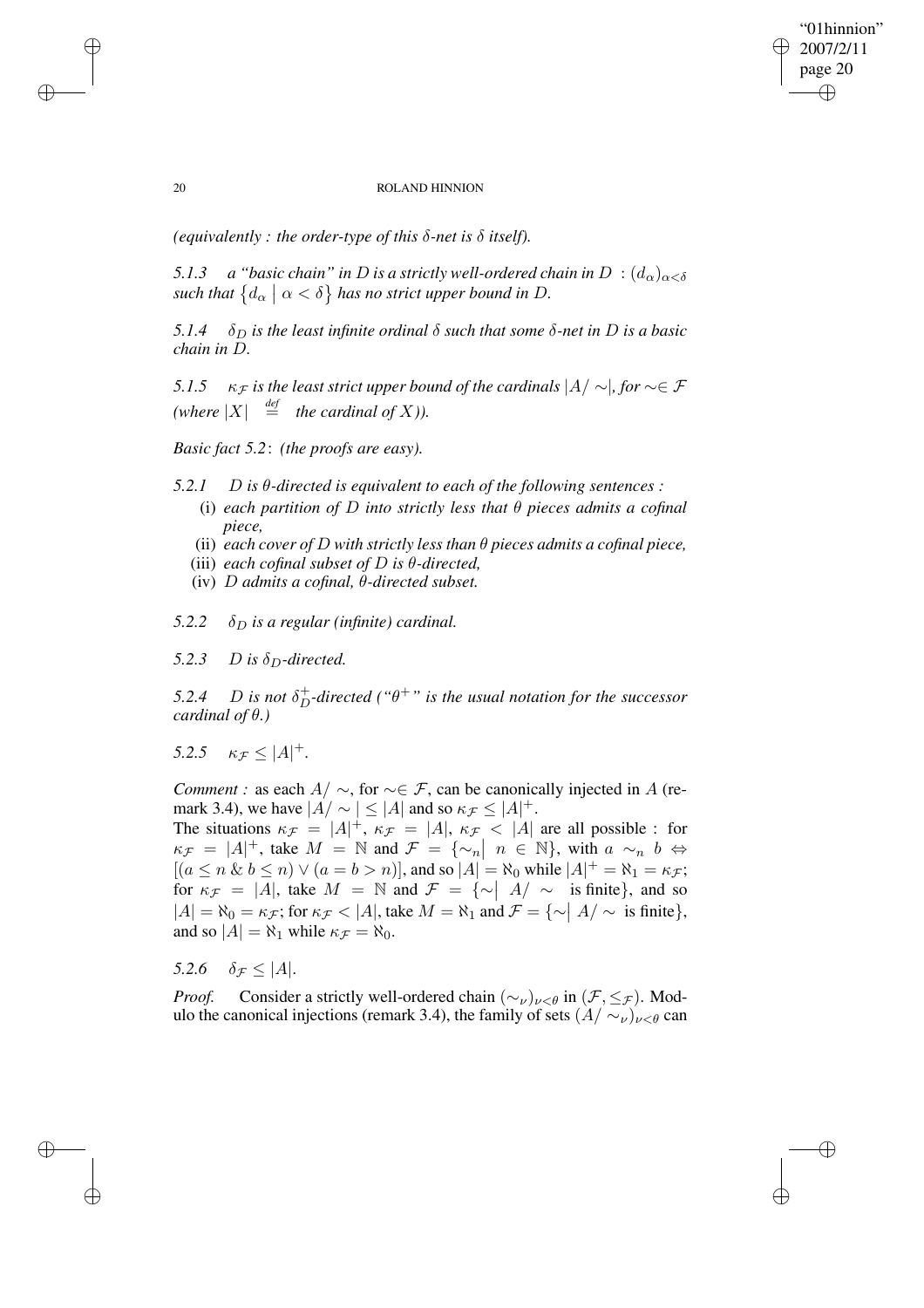be seen as a strictly increasing chain for inclusion, with  $A$  as upper bound :

 $A/\sim_0\subset A/\sim_1\subset\cdots\subset A/\sim_\nu\subset\cdots\subset A$ 

No  $A/\sim_{\nu}$  can "be" A because F has no maximum. So, we get :

 $\alpha_0 < \alpha_1 < \cdots < \alpha_{\nu} < \cdots < \mathcal{E}$ 

where  $\alpha_{\nu}$  is the (well-) order type of  $A/\sim_{\nu}$  (for  $\nu < \theta$ ) and  $\mathcal E$  is the (well-) order type of A. As  $\mathcal{E} < |A|^{\dagger}$  and  $(\theta, <)$  is embedded in  $(\mathcal{E}, <)$  by the function :  $\nu \mapsto \alpha_{\nu}$ , we get :  $\theta \leq \mathcal{E} < |A|^{+}$  and so  $\theta < |A|^{+}$  ( $\alpha_{\nu}$ ,  $\mathcal{E}$  are ordinals).

So, if we take for  $\theta$  one of the *cardinals*  $\delta_{\mathcal{F}}$  or  $\beta_{\mathcal{F}}$ , we get :

$$
\delta_{\mathcal{F}} \le |A| \quad \& \quad \beta_{\mathcal{F}} \le |A|
$$

| __ |  |
|----|--|
|    |  |
|    |  |
|    |  |

5.2.7  $\delta_F \leq \kappa_F \& \beta_F \leq \kappa_F$ .

✐

✐

✐

✐

*Proof.* Like for 5.2.7, except that " $\mathcal{E}$ " is replaced by " $\kappa_F$ "; so one gets that  $\theta \leq \kappa_{\mathcal{F}}$  for each strictly well-ordered chain  $(\sim_{\nu})_{\nu < \theta}$  in  $(\mathcal{F}, \leq_{\mathcal{F}})$ .

*5.2.8 If*  $\delta_{\mathcal{F}} = \kappa_{\mathcal{F}}$ , *then any basic chain (in F) has order type*  $\delta_{\mathcal{F}}$ , *i.e.*  $\theta = \delta_{\mathcal{F}}$  *for any basic chain*  $(\sim_{\nu})_{\nu \leq \theta}$  *in F.* 

*Proof.* If  $(\sim_{\nu})_{\nu<\theta}$  is a basic chain in F, then  $\delta_{\mathcal{F}} \leq \theta \leq \kappa_{\mathcal{F}}$  (by proof of 5.2.8 & the definition of  $\delta_{\mathcal{F}}$ ); so  $\delta_{\mathcal{F}} = \kappa_{\mathcal{F}}$  implies  $\theta = \delta_{\mathcal{F}}$ .

*5.2.9*  $\delta \tau = \kappa \tau$  *iff*  $\mathcal F$  *is*  $\kappa \tau$ *-directed. Proof.* Use basic facts 5.2.3, 5.2.4, 5.2.7. □

*5.3* We come back now to F-compactness : first, let us recall that " $\overline{M}_{\mathcal{F}}$  is F-compact" means that each F-net (in  $\overline{M}_{\mathcal{F}}$ ) admits a uniform Cauchy Fsubnet converging to some element of  $\overline{M}_{\mathcal{F}}$ . As  $\overline{M}_{\mathcal{F}}$  is always "*F*-complete" in the sense that any uniform Cauchy  $\mathcal{F}\text{-net}$  has a limit in  $\overline{M}_{\mathcal{F}}$ , it is clear that "*F*-compactness" (for  $\overline{M}_{\mathcal{F}}$ ) is equivalent to the fact that each *F*-net *in* M admits a uniform Cauchy  $\mathcal F$ -subnet (Kelley [22] would call M "totally bounded", while Malitz [23] uses the term "crowded").

"01hinnion" 2007/2/11 page 21

✐

✐

✐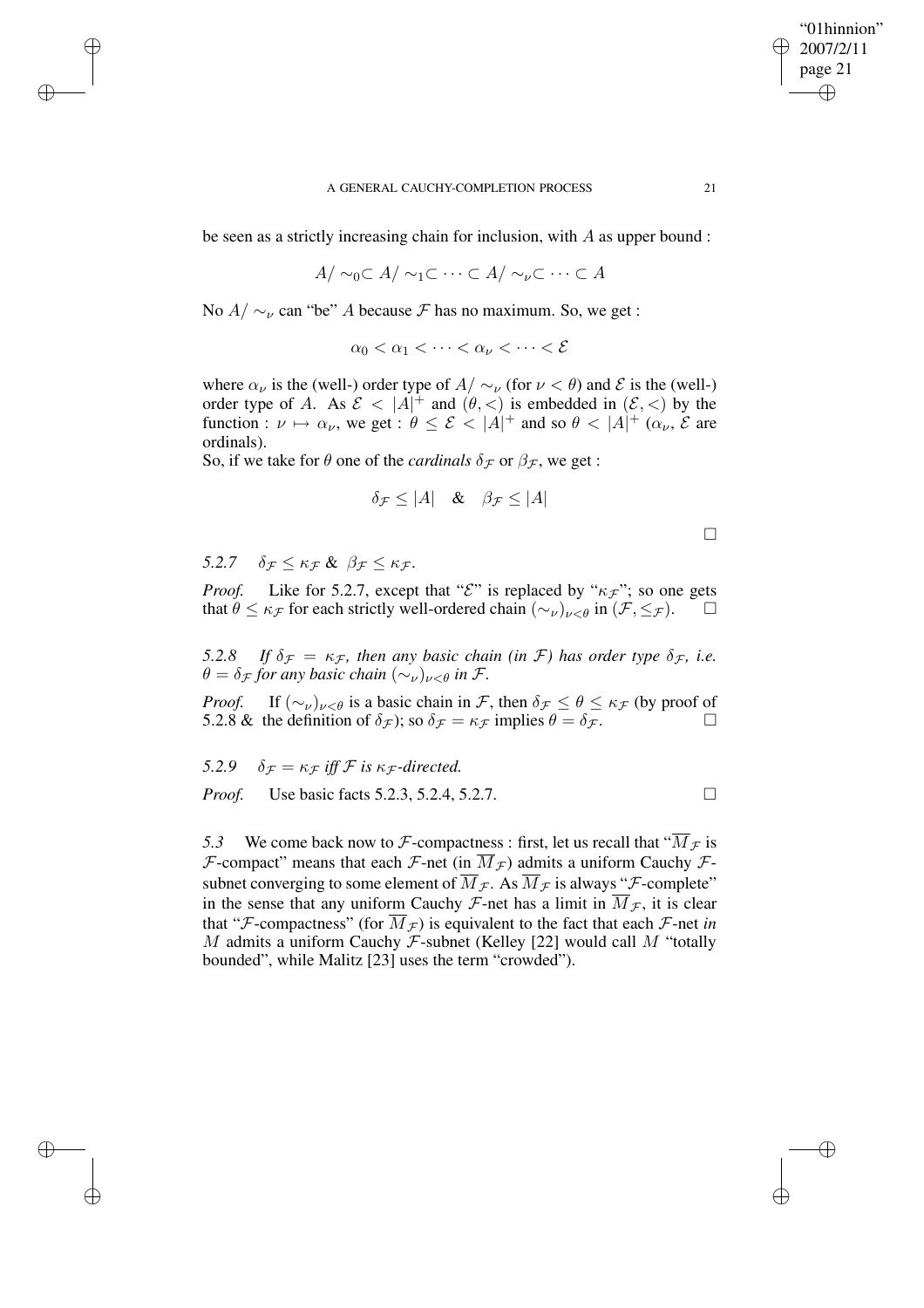# "01hinnion" 2007/2/11 page 22 ✐ ✐

✐

✐

#### 22 ROLAND HINNION

We examine now the very important "necessary condition for  $\mathcal{F}$ -compactness" :

*Lemma* 5.3.1 : *If*  $\overline{M}_{\mathcal{F}}$  *is F*-compact, then *F is*  $\kappa_{\mathcal{F}}$ -directed (and so  $\delta_{\mathcal{F}} = \kappa_{\mathcal{F}}$ ).

*Proof.* Suppose that  $\overline{M}_{\mathcal{F}}$  is  $\mathcal{F}$ -compact but that  $\mathcal{F}$  is *not*  $\kappa_{\mathcal{F}}$ -directed. Then there exists a partition of F into  $\theta < \kappa_F$  pieces :  $(P_\alpha)_{\alpha < \theta}$ , such that no piece  $P_{\alpha}$  is cofinal in F. So  $|M/\sim_0| \ge \theta$  for some  $\sim_0 \in \mathcal{F}$ , because  $\kappa_{\mathcal{F}}$ is the least *strict* upper bound of the  $|A| \sim |$ , for  $\sim \in \mathcal{F}$ . Choose  $(a_{\alpha})_{\alpha < \theta}$ such that  $a_{\alpha} \in A$  and  $\forall \alpha, \alpha' < \theta$  ( $\alpha \neq \alpha' \Rightarrow \neg a_{\alpha} \sim_0 a_{\alpha'}$ ). Further, define for each  $\sim \in \mathcal{F}$ :  $a^{(\sim)}$  = the unique  $a_{\alpha}$  such that  $\sim \in P_{\alpha}$ . Then the  $\mathcal{F}$ net  $(a^{(\sim)})_{\sim \in \mathcal{F}}$  in M can't admit any uniform Cauchy F-subnet. Indeed : if  $(a^{\sigma(\sim)})_{\sim \in \mathcal{F}}$  is a uniform Cauchy *F*-net (for some extractor  $\sigma$  on *F*), then  $\forall \sim \geq \sim_0 a^{\sigma(\sim)} \sim_0 a^{\sigma(\sim)}$  and so  $\{\sigma(\sim) \mid \sim \geq \sim_0\}$ , which is cofinal in F, would be a subset of  $B = {\sigma(\sim) \mid a^{\sigma(\sim)} \sim_0 a^{\sigma(\sim)} }$ , forcing B to be also cofinal in F. As no  $P_{\alpha}$  is cofinal in F,  $B \subset P_{\alpha}$  is false for each  $\alpha < \theta$  and so B has to meet at least 2 of them, i.e.  $\exists \alpha, \alpha' < \theta \ (\alpha \neq \alpha' \ \& \ B \cap P_{\alpha} \neq \emptyset$ &  $B \cap P_{\alpha'} \neq \emptyset$ ). Take some  $\sigma(\sim) \in B \cap P_{\alpha}$  and  $\sigma(\sim') \in B \cap P_{\alpha'}$ . Then

$$
a_{\alpha} = a^{\sigma(\sim)} \sim_0 a^{\sigma(\sim_0)} \sim_0 a^{\sigma(\sim')} = a_{\alpha'}
$$

and so  $a_{\alpha} \sim_0 a_{\alpha'}$ , contradicting the choice of the  $(a_{\alpha})_{\alpha < \theta}$ .

# *Comment 5.3.2*

Remember that : F is  $\kappa_{\mathcal{F}}$ -directed iff  $\delta_{\mathcal{F}} = \kappa_{\mathcal{F}}$ , and that :  $\delta_{\mathcal{F}} = \kappa_{\mathcal{F}} \Rightarrow$  any basic chain in F has order type  $\delta_F$  (see basic facts 5.2.10, 5.2.9). This eliminates (a priori) a lot of types of directed sets as candidates for a "compactifying" Malitz-family; for example : no Malitz-family  $\mathcal F$  such that  $M_{\mathcal F}$  is F-compact can be isomorphic to this directed set  $(D, \leq): D \stackrel{\text{def}}{=} \aleph_0 \times \aleph_1$  $\& \leq$  on *D* is defined by:

$$
(\alpha, \beta) \leq (\alpha', \beta') \Leftrightarrow \alpha \leq \alpha' \& \beta \leq \beta' .
$$

This is a directed set, with  $\delta_D = \aleph_0$ : a witness basic chain is (for example)  $((\alpha, 0))_{\alpha < \aleph_0}$ . But one can find basic chains of order type  $\aleph_1$  as well :

$$
((0,\beta))_{\beta<\aleph_1}
$$

.

 $\rightarrow$ 

 $\rightarrow$ 

✐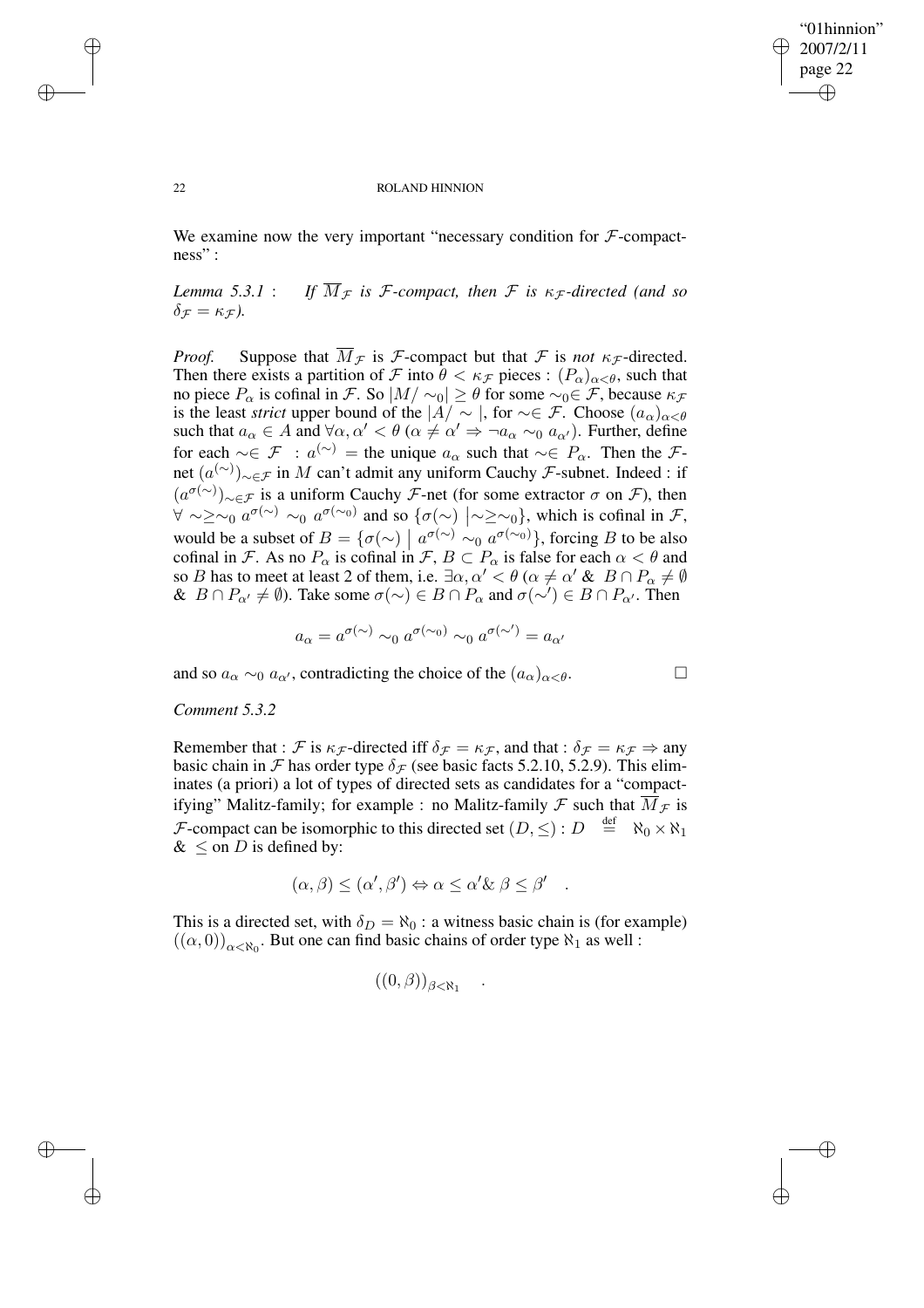*Comment 5.3.3*

 $\rightarrow$ 

 $\rightarrow$ 

✐

✐

Lemma 5.3.1 mentions a necessary condition for  $\mathcal F$ -compactness, but not a sufficient one, i.e. : F is  $\kappa_{\mathcal{F}}$ -directed  $\neq \overline{M}_{\mathcal{F}}$  is F-compact. Before we give a counter-example, we have to recall the definition of the "tree-property" for an infinite cardinal  $\theta$  (see Chang & Keisler [4]) : a "tree" is an ordered set  $(X, \leq)$  such that X has a minimum element and any  $\{y \in X \mid y < x\}$  is well ordered by  $\leq$  (for each  $x \in Y$ ) well-ordered by  $\leq$  (for each  $x \in X$ ).

A subset  $B \subset X$ , well-ordered by  $\leq$ , is called a "branch". The "order" of an element x of X is the order type of  $\{y \in X \mid y < x\}$  and the "order" of X is the summary of the endorse of y in X. The land s (s is an endingly is X is the supremum of the orders of x in X. The level  $\alpha$  ( $\alpha$  is an ordinal) is the set :  $L_{\alpha} = \{x \mid x \text{ is of order } \alpha \text{ in } X\}.$ 

An infinite cardinal  $\theta$  is said to have the "tree-property" (Chang & Keisler [4]) or equivalently to be "ramifiable" (Comfort  $\&$  Negrepontis [5]) iff any tree of order  $\theta$  with  $\theta$ -finite levels (i.e. levels of cardinal  $\langle \theta \rangle$ ) has a branch of order  $\theta$ .

Let us mention at once that the tree-property is a strong one, implying weak inaccessibility ( $\theta$  is weakly inaccessible iff  $\theta$  is a regular cardinal  $\&$  a limit cardinal); so it is a "large cardinal" condition.

So here follows our example :

 $\aleph_1$  is not ramifiable (because it is a successor cardinal), so there exists a tree  $(X, \leq)$  of order  $\aleph_1$ , with  $\aleph_1$ -finite levels and without any branch of order  $\aleph_1$ . If we drop the undesirable elements in  $X$ , we can even choose  $X$  such that each  $\{y \in X \mid y \geq x\}$  is itself a tree of order  $\aleph_1$ .

Define the following Malitz-family  $\mathcal F$  for  $(X, \leq)$ :

$$
\begin{cases}\n\mathcal{F} \stackrel{\text{def}}{=} (\sim_{\alpha})_{\alpha < \aleph_1} \\
a \sim_{\alpha} b \stackrel{\text{def}}{\Leftrightarrow} [(\exists z \in L_{\alpha} (z \le a \& z \le b)) \vee a = b]\n\end{cases}
$$

One can easily check that  $\kappa_{\mathcal{F}} = \delta_{\mathcal{F}} = \aleph_1$ , so  $\mathcal{F}$  is  $\kappa_{\mathcal{F}}$ -directed. But  $M_{\mathcal{F}}$  is not  $\mathcal{F}$ -compact. Indeed, consider an  $\mathcal{F}$ -net  $(x_{\alpha})_{\alpha<\aleph_1}$  in  $M=$  $(X, \leq)$  such that  $x_{\alpha}$  is of order  $\alpha$  in X. If such a net admits a uniform Cauchy F-subnet  $(x_{\sigma(\alpha)})_{\alpha<\aleph_1}$  (for  $\sigma$  an extractor on  $\aleph_1$ ), then one could construct a branch B of order  $\aleph_1$ , in  $X : B \stackrel{\text{def}}{=} \{z_\alpha \mid \alpha < \aleph_1\}$ , with  $z_{\alpha} \stackrel{\text{def}}{=}$  the unique  $z \in L_{\alpha}$  such that  $z \leq x_{\sigma(\alpha)}$ .

Actually this type of counterexample can be generalized and permits to prove that :  $\forall \kappa$  regular (infinite) but non ramifiable cardinal  $\exists \mathcal{F}$  a Malitz-family for a structure M such that  $\overline{M}_{\mathcal{F}}$  is not  $\mathcal{F}$ -compact.

"01hinnion" 2007/2/11 page 23

✐

✐

✐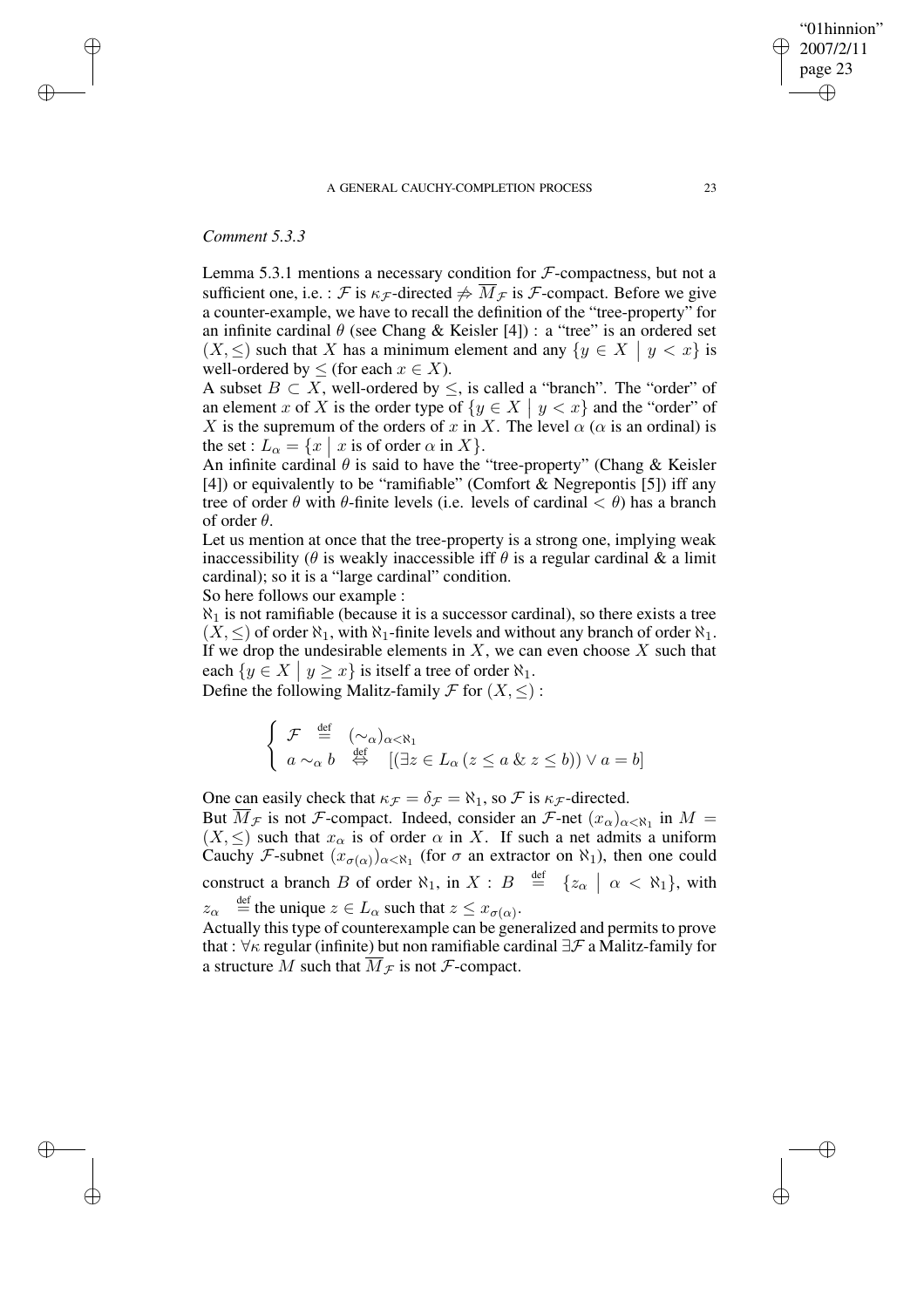#### 24 ROLAND HINNION

# *5.4 The first approach*

As we try here to use some version of Tychonoff's theorem, we have to translate the notion of "F-compactness" in terms of more usual "covercompactness". Let us recall that the topology induced by the uniformity on  $\overline{M}_{\mathcal{F}}$  (for which  $\mathcal F$  is a "uniformity base" in the sense of Kelley [22]) has  $\{ [x]_{\sim} \mid x \in \overline{A}_{\mathcal{F}} / \approx \& \sim \in \mathcal{F} \}$  as a base of open sets.

Remember that F has been "extended" to  $\overline{A}_{\mathcal{F}}$  by the rule :  $x \sim y \Leftrightarrow x_{\sim} \sim$ y<sub>∼</sub> and so also is extended to  $\overline{A}_{\mathcal{F}}$  /  $\approx$ .

Each element  $[x]_{\sim}$  of the base of the topology on  $\overline{A}_{\mathcal{F}}/\approx$  is actually a clopen set (closed  $\&$  open). As we are interested in  $F$ -compactness here, we will suppose that  $\delta_F = \kappa_F$  (see lemma 5.3.1 and comment 5.3.2). So the topology on  $\overline{M}_{\mathcal{F}}$  is actually a " $\kappa_{\mathcal{F}}$ -topology", i.e. a topology closed under  $\kappa_{\mathcal{F}}$ finite intersections (equivalently : the intersection of  $\langle \kappa_F \rangle$  open sets is an open set).

The notion of "base of a  $\kappa$ -topology" is just the usual notion of "base of a topology", i.e. B is a base for the topology T iff each element of T (each "open set") is the union of elements of  $\beta$ .

But the adequate notion of "subbase" for a  $\kappa$ -topology is : S is a  $\kappa$ -subbase for the  $\kappa$ -topology  $\mathcal T$  iff  $\mathcal T$  is the "closure" of  $S$  under arbitrary unions and  $\kappa$ -finite intersections (of elements of S).

Naturally, for  $\kappa = \aleph_0$  one gets back the usual notion of subbase for a topology (as in Kelley [22]).

We already mentioned (remark 3.3) that  $\overline{A}_{\mathcal{F}}$  /  $\approx$  can be seen as a subset of the cartesian product  $\prod$  $\prod_{\gamma \in \mathcal{F}} A/\sim$ . The natural " $\kappa_{\mathcal{F}}$ -product topology" on

 $\prod$  $\prod_{\substack{\sim \in \mathcal{F}}} A/\sim$  is the one obtained by adopting

$$
S = \left\{ \left\{ y \in \prod_{\sim \in \mathcal{F}} A / \sim \mid x_{\sim_0} = y_{\sim_0} \right\} \; \middle| \; x \in \prod_{\sim \in \mathcal{F}} A / \sim \& \sim_0 \in \mathcal{F} \right\}
$$

as a  $\kappa_F$ -subbase.

Note that, except for  $\kappa_F = \aleph_0$ , this  $\kappa_F$ -product topology is generally *not* the simple "product topology" (as defined in Kelley [22]), because for this product topology S is only a subbase (i.e. an  $\aleph_0$ -subbase). One can check that the  $\kappa_{\mathcal{F}}$ -topology we adopted on  $\overline{A}_{\mathcal{F}}/\approx$  is exactly the one induced by the  $\kappa_{\mathcal{F}}$ -product topology on  $\prod_{\sim \in \mathcal{F}} A/\sim$  (when  $A_{\mathcal{F}}/\approx$  is seen as a subset of  $\prod$  $\prod_{\gamma \in \mathcal{F}} A/\sim$ ), and that  $A_{\mathcal{F}}/\approx$  is closed in  $\prod_{\gamma \in \mathcal{F}} A/\sim$ .

 $\rightarrow$ 

 $\rightarrow$ 

✐

✐

# "01hinnion" 2007/2/11 page 24 ✐ ✐

✐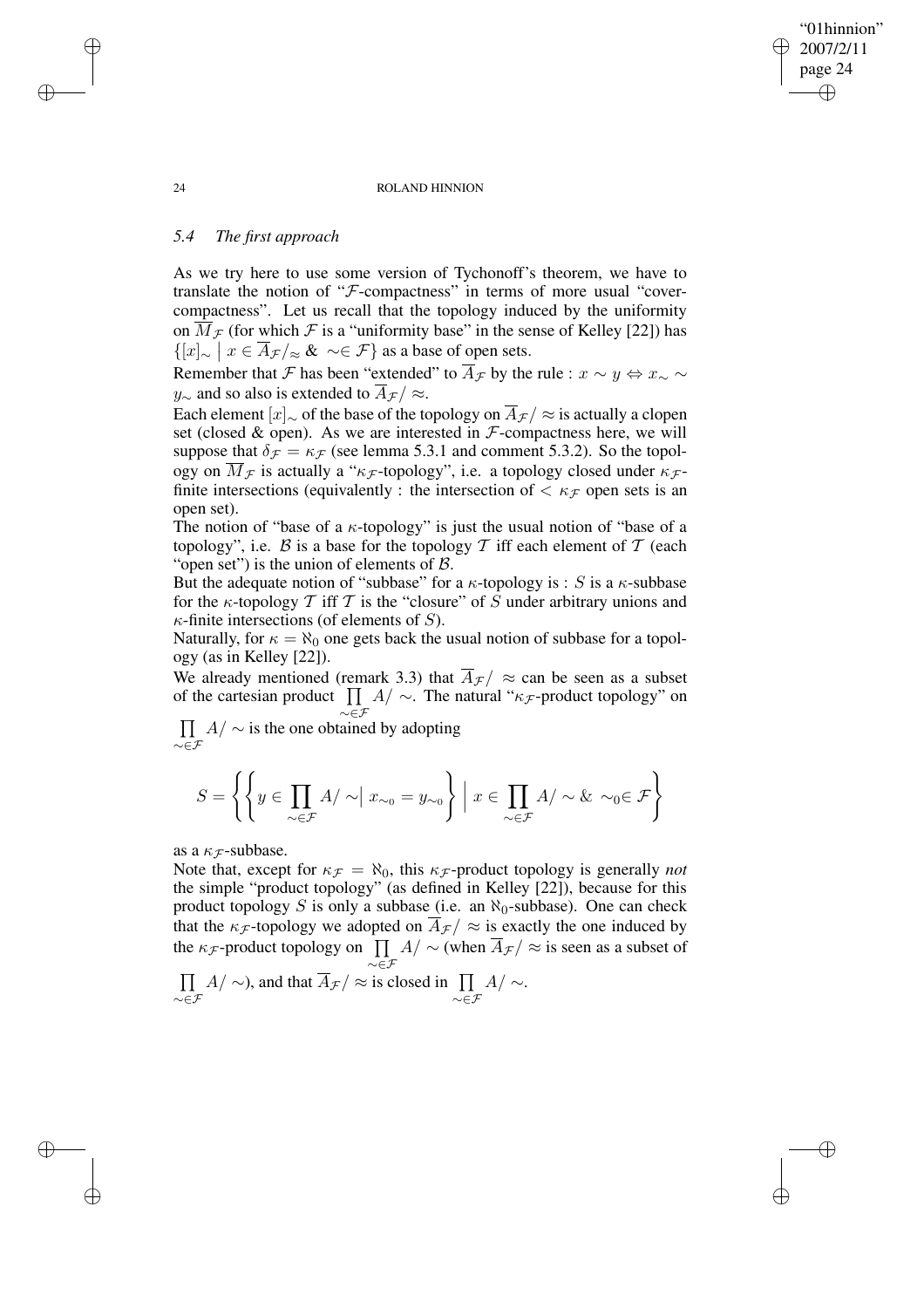*Definition 5.4.1* : *(for* κ *an infinite regular cardinal). A* κ*-topological space is said to be "*κ*-compact" iff any cover of the space (by open sets) admits a* κ*-finite subcover.*

One can prove in the very standard way that any closed subset of a  $\kappa$ -compact space is also  $\kappa$ -compact.

The last point we have to check before we discuss Tychonoff's theorem in this context is :

*Property* 5.4.2 : *If*  $F$  *is a Malitz-family on* M *such that*  $\delta_F = \kappa_F$ , *then*  $\overline{M}_{\mathcal{F}}$  *is*  $\mathcal{F}$ -compact *iff*  $\overline{M}_{\mathcal{F}}$  *is*  $\kappa_{\mathcal{F}}$ -compact.

# *Proof.*

 $\rightarrow$ 

 $\rightarrow$ 

✐

✐

- (a) As  $\mathcal{B} = \left\{ \frac{[x]}{[x]} \sim \in \mathcal{F} \& x \in \overline{M}_{\mathcal{F}} \right\}$  is a base for the topology on  $\overline{M}_{\mathcal{F}}$ , we have :  $\overline{M}_{\mathcal{F}}$  is  $\kappa_{\mathcal{F}}$ -compact  $\Leftrightarrow$  any cover of  $\overline{M}_{\mathcal{F}}$  *by elements of*  $\mathcal{B}$ admits a  $\kappa_{\mathcal{F}}$ -finite subcover.
- (b) We need the following fact :

if an F-net  $(x_{\sim})_{\sim \in \mathcal{F}}$  in  $\overline{M}_{\mathcal{F}}$  has no uniform Cauchy F-subnet, then  $\forall z \in \overline{M}_{\mathcal{F}} \exists \sim \in \mathcal{F}$  such that  $\{\sim' \in \mathcal{F} \mid x_{\sim'} \sim z\}$  is *not* cofinal in  $\mathcal{F}$ . Indeed : otherwise  $\exists z \in \overline{M}_{\mathcal{F}} \quad \forall \sim \in \mathcal{F} \{\sim' \in \mathcal{F} \mid x_{\sim'} \sim z\}$  is cofinal in  $\mathcal{F}$ . Then  $\{\sim\prime\sim\sim\& x_{\sim\prime}\sim z\}$  is also cofinal in *F*. Choose for each  $\sim \in \mathcal{F}$  some  $\sim' \geq \sim$  realizing  $x_{\sim'} \sim z$ , and call this  $\sim' : \sigma(\sim)$ . Then  $(x_{\sigma(\sim)})_{\sim \in \mathcal{F}}$  would be a uniform Cauchy *F*-subnet of  $(x_{\sim})_{\sim \in \mathcal{F}}$ .

(c) Suppose now that  $\overline{M}_{\mathcal{F}}$  is  $\kappa_{\mathcal{F}}$ -compact, but not  $\mathcal{F}$ -compact. Then some F-net  $(x_{\sim})_{\sim \in \mathcal{F}}$  in  $\overline{M}_{\mathcal{F}}$  has no uniform Cauchy F-subnet, and so (by fact  $(b)$ ) :

 $\forall z \in \overline{M}_{\mathcal{F}}$   $\exists \sim \in \mathcal{F}$  such that  $\{\sim' \in \mathcal{F} \mid x_{\sim'} \sim z\}$  is not cofinal in *F*. Choose for each z in  $\overline{M}_{\mathcal{F}}$  one  $\sim$  like that and call it  $\sim_z$ . Define  $Y_z = \{ \sim' \in \mathcal{F} \mid x_{\sim'} \sim z \}.$ 

Then  $\{ [z]_{\sim_z} \mid z \in \overline{M}_{\mathcal{F}} \}$  is an open cover of  $\overline{M}_{\mathcal{F}}$ . So this admits a  $\kappa_{\mathcal{F}}$ -finite subcover  $S = \left\{ [z_{\alpha}]_{\sim_{(z_{\alpha})}} \mid \alpha < \theta \right\}$ , with  $\theta < \kappa_{\mathcal{F}}$ .

Then the family  $(Y_{(z_{\alpha})})_{\alpha < \theta}$  covers  $\mathcal{F}$ , has no cofinal piece but is  $\kappa_{\mathcal{F}}$ finite : this contradicts our assumption that  $\mathcal F$  is  $\kappa_{\mathcal F}$ -directed (modulo basic fact 5.2.1 (ii)).

"01hinnion" 2007/2/11 page 25

✐

✐

✐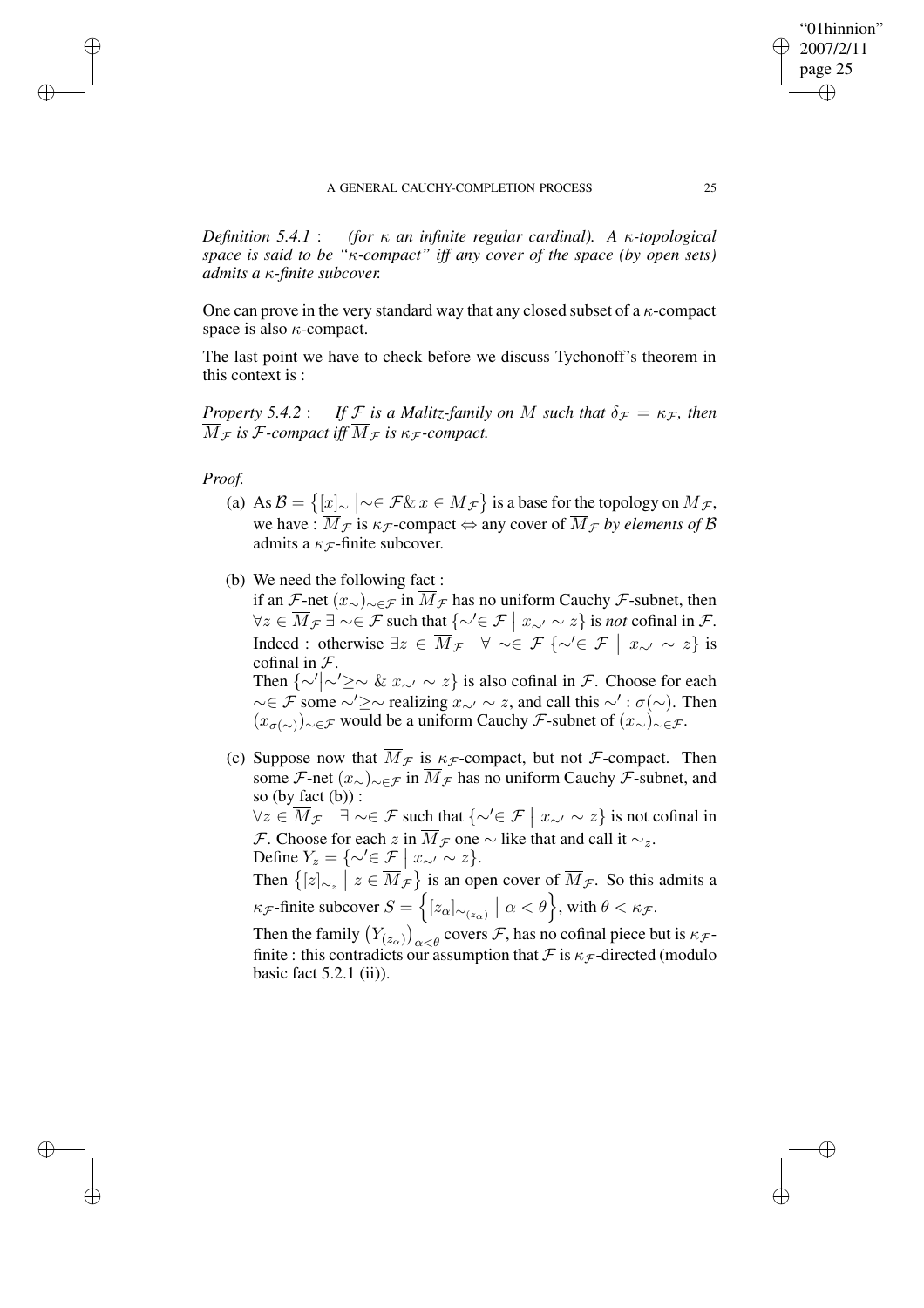✐

### 26 ROLAND HINNION

(d) Suppose now that  $\overline{M}_{\mathcal{F}}$  is  $\mathcal{F}$ -compact, but not  $\kappa_{\mathcal{F}}$ -compact. By point (a), there exists an open cover C of  $\overline{M}_{\mathcal{F}}$  such that C is a subset of the base B and C admits no  $\kappa_{\mathcal{F}}$ -finite subcover. Let us "saturate" C, i.e. replace  $C$  by

 $\mathcal{C}' = \{ Y' \in \mathcal{B} \mid \exists Y \in \mathcal{C} \mid Y' \subseteq Y \}.$ 

Then  $\hat{C}'$  has also no  $\kappa_{\mathcal{F}}$ -finite subcover. As each  $A/\sim$  is of cardinal  $< \kappa_{\mathcal{F}}$ , there should exist, for each  $\sim \in \mathcal{F}$ , some  $x \in \overline{M}_{\mathcal{F}}$  avoiding each  $[v]_{\sim} \in \mathcal{C}'$ , i.e. some  $x \in \overline{M}_{\mathcal{F}}$  such that  $\forall Y \in \mathcal{C}' : Y$  is of type [v]∼ (for some  $v \in \overline{M}_{\mathcal{F}}$ ) implies  $x \notin Y$ . Actually such an x avoids also any  $Y \in \mathcal{C}'$  of type  $[v]_{\sim}$ , for any  $\sim' \leq \sim$  (because, if  $x \in [v]_{\sim} \in$ C' and ~'≤∼, then  $[x]_{\sim} \subset [v]_{\sim'} \in \mathcal{C}'$  and so  $[x]_{\sim} \in \mathcal{C}'$ , contradicting the definition of x). Choose for each  $\sim \in \mathcal{F}$  one x avoiding each  $[v]_\sim \in \mathcal{C}'$  and call it "x∼". Then  $(x_{\sigma(\sim)})_{\sim \in \mathcal{F}}$  will have a uniform limit y in  $\overline{M}_{\mathcal{F}}$ , for some extractor  $\sigma$  (because  $\overline{M}_{\mathcal{F}}$  is supposed to be *F*-compact). As C' covers  $\overline{M}_{\mathcal{F}}$ , y is in some  $[v]_{\sim_0} \in \mathcal{C}'$ , for some  $v \in \overline{M}_{\mathcal{F}}$  &  $\sim_0 \in \mathcal{F}$ . As  $x_{\sigma(\sim_0)} \sim_0 y$ , we get :  $x_{\sigma(\sim_0)} \in [y]_{\sim_0}$  $[v]_{\sim}$  ∈ C'. As  $\sim_0 \leq \sigma(\sim_0)$  and  $x_{\sigma(\sim_0)}$  avoids any  $[v]_{\sim}$  ∈ C' (for any  $\sim' \leq \sim$ ), this is impossible.

 $\Box$ 

*Conclusion* 5.5 : What precedes shows that it suffices to get  $\prod$  $\prod\limits_{\sim\in\mathcal{F}}A/\sim$ 

 $\kappa_{\mathcal{F}}$ -compact if we want  $\overline{M}_{\mathcal{F}}$  to be  $\mathcal{F}$ -compact. For  $\kappa_{\mathcal{F}} = \aleph_0$ , the problem is solved by Tychonoff's theorem, stating that a product of compact spaces (i.e.  $\aleph_0$ -compact spaces) is compact (for the product topology). The proof of this uses Alexander's theorem, which states that a space is compact iff each cover by members of a subbase S has a finite subcover (see Kelley [22]). So, for  $\kappa_{\mathcal{F}} = \aleph_0$ , the problem is solved :

*Theorem* 5.5.1: *If*  $F$  *is a Malitz-family for*  $M$  *and*  $\kappa_F = \aleph_0$ *, then*  $\overline{M}_F$  *is* F*-compact.*

What can be said when  $\kappa_F > \aleph_0$ ? The problem is that the proof of Alexander's theorem uses  $\kappa_{\mathcal{F}} = \aleph_0$  in a way that cannot be (obviously) generalized to  $\kappa_F > \aleph_0$  (see Kelley [22]), so that the analogues of Tychonoff's theorem and Alexander's theorem necessitate some "deus ex machina", namely an "Alexander cardinal", together with extra conditions which we explicitate now (details can be found in Comfort & Negropontis [5]).

*Definition*  $5.5.2$  : An "Alexander *cardinal"*  $\alpha$  *(equivalently : "a cardinal* α *having Alexander's property") is an infinite cardinal such that any* α*-topological space* X *admitting an* α*-subbase* S *of cardinality* ≤ α*, such*

 $\rightarrow$ 

 $\rightarrow$ 

✐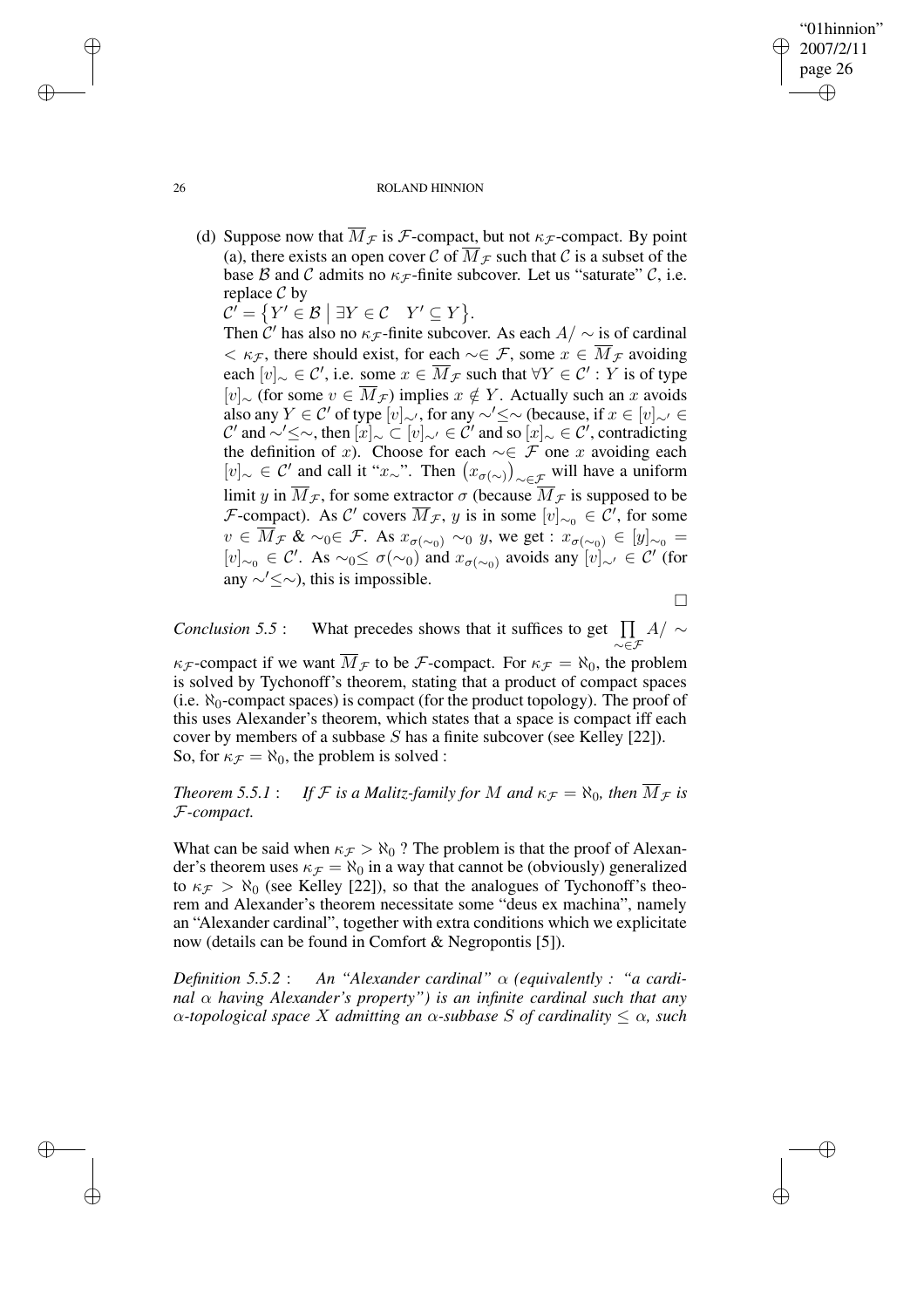"01hinnion" 2007/2/11 page 27

✐

✐

✐

*that every cover of*  $X$  *by elements of*  $S$  *has an*  $\alpha$ *-infinite subcover, is necessarily* α*-compact.*

Theorem 8.23 in [5] states (inter alia) that an Alexander cardinal is exactly a strongly inaccessible, ramifiable cardinal. The notion of "ramifiable" has been recalled in comment 5.3.3. The notion of "strongly inaccessible" is the usual one, i.e. :  $\alpha$  is "strongly inaccessible" iff  $\alpha$  is weakly inaccessible (i.e. regular & limit cardinal) and realizes :  $\forall \beta < \alpha \ 2^{\beta} < \alpha$ .

Further, lemma 8.21 in [5] states that, if  $(X_i)_{i\in I}$  is a family of  $\alpha$ -compact ( $\alpha$ -topological) spaces, such that  $\forall i \in I$   $X_i$  admits a base (for the topology on  $X_i$ ) of cardinality  $\leq \alpha$ ,  $|I| \leq \alpha$ , and  $\alpha$  is an Alexander cardinal, then  $\prod X_i$  is  $\alpha$ -compact (for the  $\alpha$ -product topology). i∈I

In our situation, I will be F,  $\alpha$  will be  $\kappa$ , and each  $X_i$  will admit a base of cardinality  $\leq \alpha$  (as  $|A/\sim| < \kappa_{\mathcal{F}}$  for each  $\sim \in \mathcal{F}$  and each  $A/\sim$  has the trivial discrete topology).

So we deduce :

 $\rightarrow$ 

 $\rightarrow$ 

✐

✐

*Lemma* 5.5.3 : *If*  $F$  *is a Malitz-family for*  $M$ *,*  $\kappa_F$   $(>\aleph_0)$  *is an Alexander cardinal (i.e. strongly inaccessible & ramifiable) and*  $|\mathcal{F}| \leq \kappa_{\mathcal{F}} = \delta_{\mathcal{F}}$  *then*  $\overline{M}_{\mathcal{F}}$  is  $\mathcal{F}$ -compact.

But this is not at all interesting, because in that case  $\mathcal F$  itself, as a directed set, is ramifiable (see section 5.7), so that we get it as a very particular consequence of theorem 5.7.8 ! Actually theorem 5.5.1 (i.e. the case where  $\kappa_F = \aleph$ ) can also be seen as a consequence of theorem 5.7.8, because we know from remark 5.6.5 that  $\mathcal F$  will be measurable and from [9] that this implies that  $F$  is ramifiable. Even more generally can one show that when  $\delta_{\mathcal{F}} = \kappa_{\mathcal{F}}$  is a strongly compact cardinal,  $\mathcal F$  is necessarily ramifiable (see [9]). Conclusion : the Tychonoff-approach is only of some interest in the case  $\kappa_{\mathcal{F}} = \aleph_0$ , as there it provides a simple direct proof of theorem 5.5.1.

# *5.6 The second approach*

This approach uses adapted ultrafilters as "deus ex machina" producing the expected "miracle". Let us first recall that a cardinal  $\kappa$  is "measurable" iff there exists a non-principal,  $\kappa$ -complete ultrafilter  $\mathcal U$  over  $\kappa$  (see Chang & Keisler [4] or Comfort & Negropontis [5]).

If  $\kappa$  is a measurable cardinal, one can easily check that each  $U \in \mathcal{U}$  (the appropriate ultrafilter) is cofinal in  $\kappa$  (seen as a directed set). We generalize now the notion of "measurable" :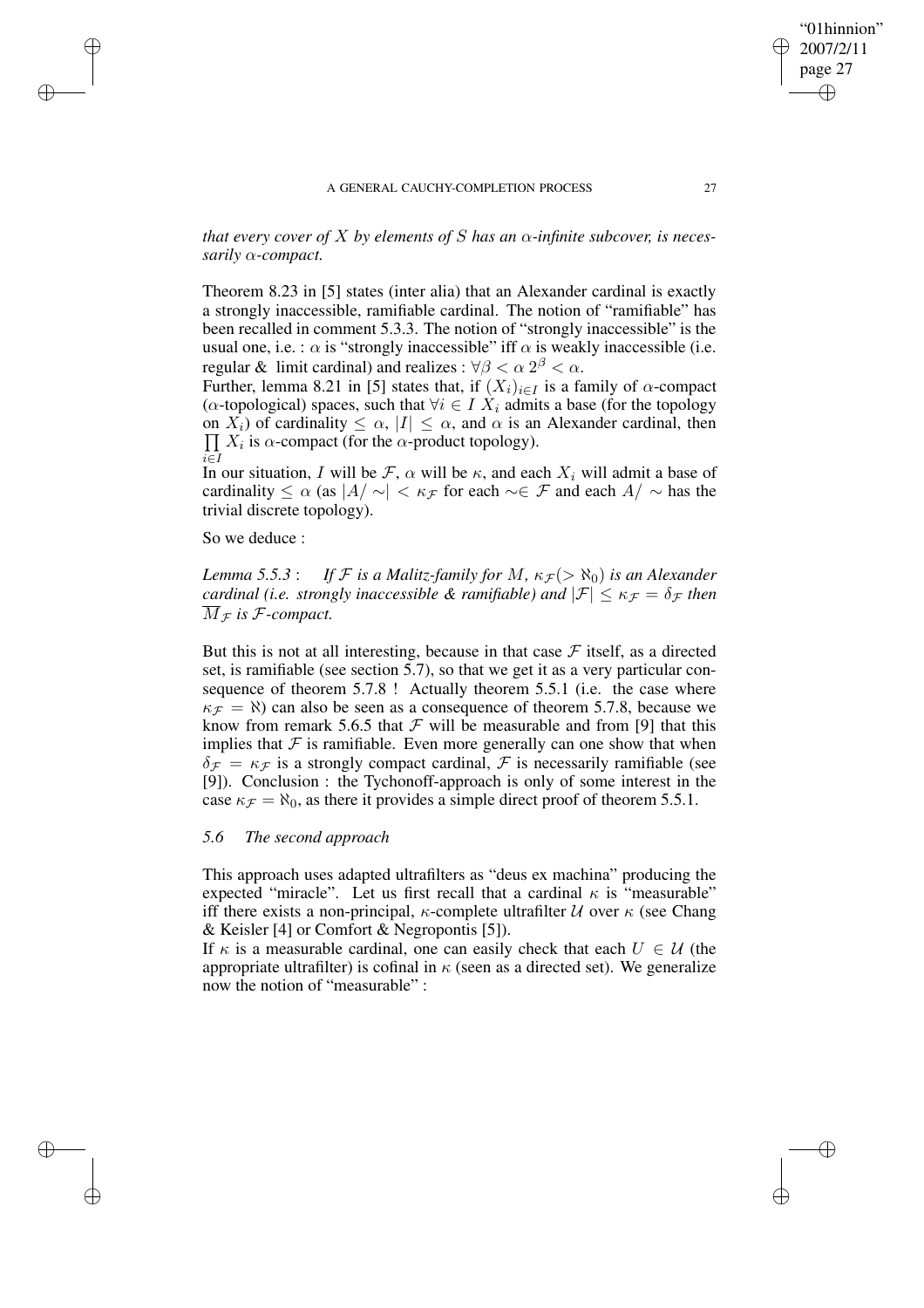"01hinnion" 2007/2/11 page 28 ✐ ✐

✐

✐

#### 28 ROLAND HINNION

*Definition 5.6.1* : *A directed set* D *is "measurable" iff* D *is a regular directed set (i.e. any basic chain in* D *has order type*  $\delta_D$ ) *and there exists a*  $\delta_D$ -complete, non-principal ultrafilter U over D such that each  $U \in U$  is *cofinal in* D*.*

Obviously a measurable cardinal is also a measurable directed set.

*Theorem 5.6.2* : *If* F *is a measurable Malitz-family for* M *and realizes*  $\delta_{\mathcal{F}} = \kappa_{\mathcal{F}}$ , then  $\overline{M}_{\mathcal{F}}$  is *F*-compact.

*Proof.* Suppose U is a  $\kappa_F$ -complete, non principal ultrafilter over F, such that any  $U \in \mathcal{U}$  is cofinal in  $\mathcal{F}$ . We will show that M is  $\mathcal{F}$ -crowded, i.e. that each  $F$ -net in M admits a uniform Cauchy  $F$ -subnet (and this implies that  $\overline{M}_{\mathcal{F}}$  is  $\mathcal{F}$ -compact).

So, fix any  $x$ , an  $\mathcal{F}$ -net in  $M$ .

Then, any  $\sim \in \mathcal{F}$  induces an equivalence  $\sim^*$  on  $\mathcal{F}$ , defined by :  $\sim_1 \sim^* \sim_2$  iff  $x_{\sim_1} \sim x_{\sim_2}$ .

Obviously,  $|\mathcal{F}| \sim^* < \kappa_{\mathcal{F}}$ , so one of the classes of  $\sim^*$  in  $\mathcal{F}$  has to be an element U of U, because any partition (of F) of size  $\lt$   $\kappa_F$  has a piece which is an element of  $U$  (see Lemma 4.2.3 in Chang & Keisler [4]).

Call this "U" : "U∼". By our assumptions on  $U$ , this  $U_{\sim}$  is cofinal in  $\mathcal{F}$ , so we can choose some element  $\sim' \geq \sim$  such that  $\sim' \in U_{\sim}$ , and call this "∼'": " $\sigma(\sim)$ ".

So obviously :  $U_{\sim} = \{ \sim'' \in \mathcal{F} \mid x_{\sim''} \sim x_{\sigma(\sim)} \}.$ 

We verify now that  $\sigma$  is an extractor on  $\mathcal{F}$ , such that  $x_{\sigma} \stackrel{\text{def}}{=} (x_{\sigma(\sim)})_{\sim \in \mathcal{F}}$  is a uniform Cauchy *F*-subnet of x : suppose  $\sim_1 \leq \sim_2$  and take  $\sim'' \in U_{\sim_1} \cap U_{\sim_2}$ (note that  $U_{\sim_1}\cap U_{\sim_2}\neq\emptyset$  because  $U_{\sim_1}\cap U_{\sim_2}\in\mathcal{U}$ ); then  $x_{\sigma(\sim_1)}\sim_1 x_{\sim''}\sim_2$  $x_{\sigma(\sim_2)}$  and so  $x_{\sigma(\sim_1)} \sim_1 x_{\sigma(\sim_2)}$ . . The contract of  $\mathbb{Z}$ 

*Remark* 5.6.3 : Suppose U is a  $\delta_D$ -complete, non principal ultrafilter on the regular directed set D.

Then :  $\forall U \in \mathcal{U} \cup \mathcal{U}$  is cofinal in D iff  $\forall d \in D \{d' \in D \mid d \leq d'\} \in \mathcal{U}$ . Another equivalence can easily be proved, using the family

$$
\mathcal{E} \stackrel{\text{def}}{=} \{ B(X) \mid X \subseteq D\&|X| < \delta_D \}
$$

where

✐

✐

$$
B(X) \stackrel{\text{def}}{=} \{ y \in D \mid \forall x \in X \mid y \geq x \}.
$$

This family  $\mathcal E$  is closed under intersections of strictly less than  $\delta_D$  members (of  $\mathcal{E}$ ), and :  $\forall U \in \mathcal{U}$  U is cofinal in D iff  $\mathcal{E} \subseteq \mathcal{U}$ .

✐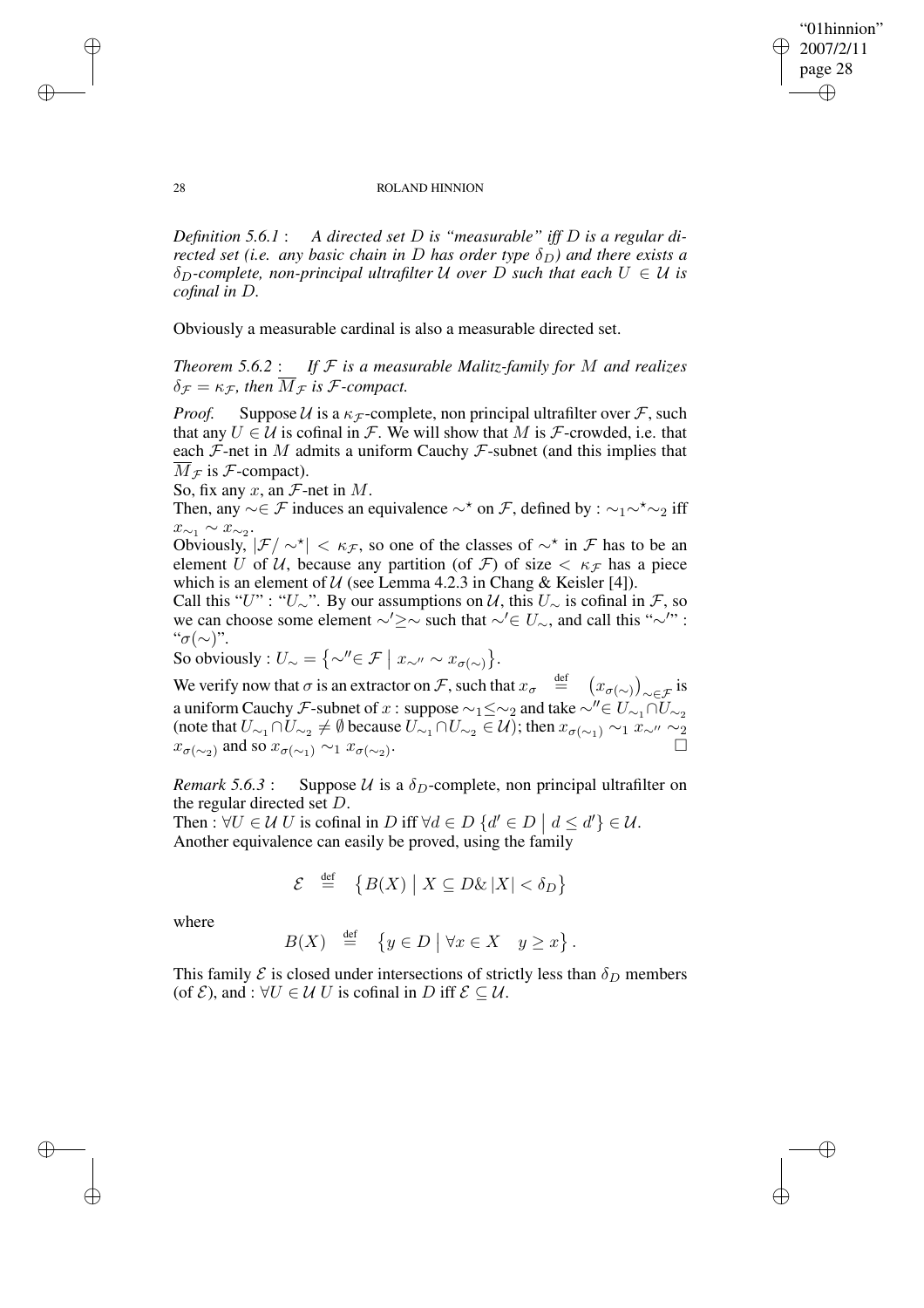So a "good" ultrafilter  $U$  should extend  $E$ .

✐

✐

✐

✐

*Remark*  $5.6.4$ : It is well-known that any non-principal ultrafilter  $U$  (over a set X) admits a cardinal  $\theta_{\mathcal{U}}$  such that  $\mathcal{U}$  is  $\theta_{\mathcal{U}}$ -complete but *not*  $\theta_{\mathcal{U}}^{+}$ -complete, and that this cardinal  $\theta_{\mathcal{U}}$  *is* measurable (Chang & Keisler [4], proposition 4.2.7).

So, if  $D$  is a measurable directed set and  $U$  a corresponding ultrafilter over D, we have obviously :  $\delta_D \leq \theta_{\mathcal{U}}$ .

Let us show that  $\delta_D < \theta_U$  is excluded : remember that any  $\{y \in D \mid y \ge x\}$ has to be an element of U; so, if  $\delta_D < \theta_U$ , take  $(x_{\nu})_{\nu < \delta_D}$  a basic chain in D and consider  $Y = \bigcap$  $\mathit\nu<\delta_D$  $\{y \in D \mid y \geq x_{\nu}\}\;$  as we used a basic chain, Y

should obviously be  $\emptyset$ , but on the other hand Y should be an element of  $\mathcal U$  !

We can conclude from this, that  $\delta_D = \theta_{\mathcal{U}}$ , and so that :

D is a measurable directed set  $\Rightarrow \delta_D$  is a measurable cardinal.

*Remark* 5.6.5 : In the case of  $\delta_D = \aleph_0$  (and D regular) however, we know by the ultrafilter theorem (proposition 4.1.3, Chang & Keisler [4]), that some ultrafilter U extends  $\mathcal E$  (which has the finite intersection property) and this U witnesses that  $D$  is measurable.

So we find again back theorem 5.5.1. And, as already mentioned at the end of section 5.5, more generally : any regular D with  $\delta_D$  strongly compact will be measurable (see [9]). The fact that "measurable" implies "ramifiable" (for directed sets) lets appear this second section approach as unnecessary, if only "compactification" is concerned. It is however still agreeable to have a simple direct proof of those cases where we know  $\mathcal F$  to be measurable. Further did the concept itself of "measurable directed set" provide results that probably cannot be extended to "ramifiable directed sets" (see [20]).

# *5.7 The third approach*

This is the "direct" approach for  $\mathcal F$ -compactness and leads to a generalized notion of "tree-property" (also called "ramifiability") : we try to understand how to extract a uniform Cauchy  $\mathcal F$ -subnet from an arbitrary  $\mathcal F$ -net in  $M$ . So, consider F a Malitz-family for M, realizing  $\delta_{\mathcal{F}} = \kappa_{\mathcal{F}}$  and take x an Fnet in M. This x induces, for each  $\sim \in \mathcal{F}$ , an equivalence  $\sim^*$  on  $\mathcal{F}$ , defined by :

$$
\sim_1\sim^\star\sim_2\ \Leftrightarrow\ [(x_{\sim_1}\sim x_{\sim_2}\ \&\ \sim_1\geq \ \sim \ \&\ \sim_2\geq \ \sim)\ \vee \ \neg (\sim_1\geq \ \sim \ \vee \ \sim_2\geq \ \sim)]
$$

"01hinnion" 2007/2/11 page 29

✐

✐

✐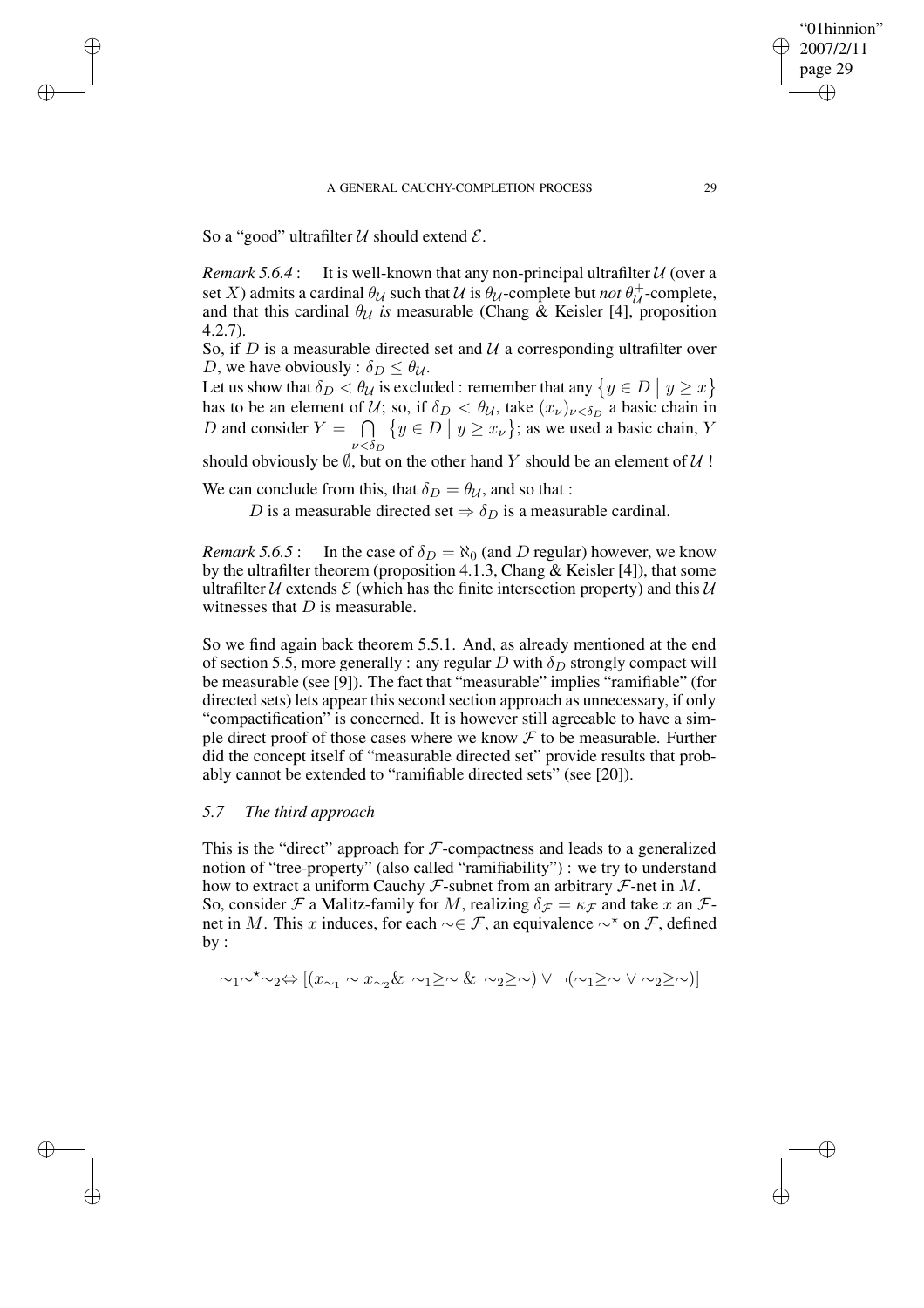✐

## 30 ROLAND HINNION

(this is a refinement of the " $\sim$ \*" used in the proof of theorem 5.6.2). Define  $\mathcal{F}^* = \{ (\sim, Y) \mid Y \in \mathcal{F} / \sim^* \& \sim \in \mathcal{F} \& Y \text{ is cofinal in } \mathcal{F} \}.$  So any element Y of  $\mathcal{F}/\sim'$  will be of type  $[\sim_1]_{\sim \star}$  def  $\{\sim_2 \in \mathcal{F} \mid \sim_1 \sim^{\star} \sim_2\}$  and any element of  $\mathcal{F}^{\star}$  is an ordered pair  $(\sim, Y)$ , with  $\hat{Y} \in \mathcal{F}/\sim^{\star}$ . Obviously :  $|\mathcal{F}/\sim^{\star}| < \kappa_{\mathcal{F}}$ . So, as  $\mathcal{F}$  is  $\kappa_{\mathcal{F}}$ -directed, at least one of the equivalence classes of  $\sim^*$  in F has to be cofinal in F, i.e. :  $\forall \sim \in \mathcal{F}$   $\exists Y \subseteq$  $\mathcal{F} \quad (\sim, Y) \in \mathcal{F}^\star.$ 

Put on  $\mathcal{F}^{\star}$  the strict order relation "<\*" defined by :

 $({\sim}, Y) <^{\star} ({\sim}', Y') \stackrel{\text{def}}{\Leftrightarrow} (\sim < {\sim}' \& Y' \subseteq Y).$ 

The corresponding order relation " $\leq^*$ " is naturally defined by :

$$
(\sim, Y) \leq^{\star} (\sim', Y') \quad \stackrel{\text{def}}{\Leftrightarrow} \quad [(\sim, Y) <^{\star} (\sim', Y') \vee (\sim, Y) = (\sim', Y')].
$$

A straightforward investigation shows that the structure  $(\mathcal{F}^*, \leq^*)$  has the following

*Basic properties 5.7.1*

- (1)  $\forall \sim \in \mathcal{F}$   $\exists Y \subseteq \mathcal{F}$   $(\sim, Y) \in \mathcal{F}^{\star}$  (already mentioned),
- $(2) \ \forall (\sim, Y) \in \mathcal{F}^* \ \ \forall \ \sim' \rightarrow \sim \ \ \exists Y' \subseteq \mathcal{F} \ \ (\sim, Y) \ \lt^* \ (\sim', Y') \ \&$  $(\sim', Y') \in \mathcal{F}^\star$ (due to the fact that any  $\kappa_F$ -finite partition of a cofinal Y in F admits a cofinal piece  $Y' \subseteq \mathcal{F}$ ).
- (3)  $\forall (\sim', Y') \in \mathcal{F}^* \quad \forall \sim < \sim' \quad \exists! Y \subseteq \mathcal{F} \quad (\sim, Y) <^{\star} (\sim', Y')$ (due to the fact that each equivalence class of  $\sim'$  is contained in exactly one equivalence class of  $\sim$ , when  $\sim < \sim'$ ).
- (4)  $\forall \sim_0 \in \mathcal{F} \left| \left\{ X \in \mathcal{F}^\star \mid \exists Y \subseteq \mathcal{F} \mid X = (\sim_0, Y) \right\} \right| < \kappa_{\mathcal{F}}$ <br>(due to :  $|\mathcal{F}/\sim_0^{\star}| < \kappa_{\mathcal{F}}$ ).

*Fact* 5.7.2 : We can now easily get a uniform Cauchy  $\mathcal{F}$ -subnet of x, if we suppose the existence of a "faithful" embedding h of  $(F, \langle)$  into  $(F^*, \langle)$ , i.e. of an embedding h such that :  $\forall \sim \in \mathcal{F}$   $h_1(\sim) = \sim$  (where  $h_1(\sim)$ ) is the first component of the ordered pair  $h(\sim)$ ). Indeed : choose, for any  $\sim \in \mathcal{F}$ , some  $\sim' \in h_2(\sim)$  (where  $h_2(\sim)$  is the second component of  $h(\sim)$ ) and call this  $\sim'$ : " $\sigma(\sim)$ ". If  $\sim_1<\sim_2$  (in *F*), then  $h(\sim_1)$  <  $h(\sim_2)$  and so  $h_2(\sim_1) \supseteq h_2(\sim_2)$ . As  $\sigma(\sim_1) \in h_2(\sim_1)$  and  $\sigma(\sim_2) \in h_2(\sim_2)$ , this implies

✐

✐

✐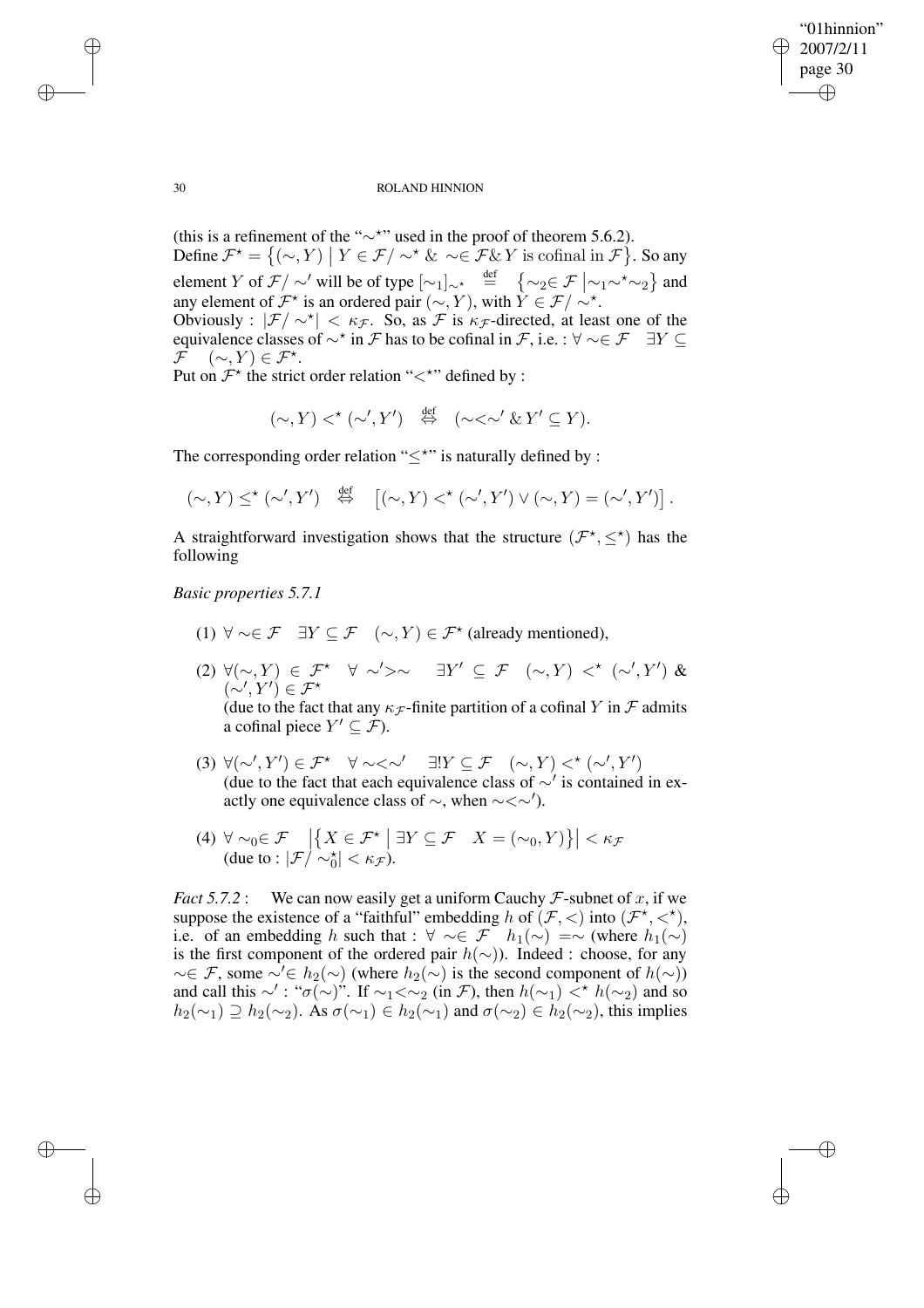## A GENERAL CAUCHY-COMPLETION PROCESS 31

that  $\sigma(\sim_1) \sim_1^{\star} \sigma(\sim_2)$  and so  $x_{\sigma(\sim_1)} \sim_1 x_{\sigma(\sim_2)}$ . This shows, that  $x_{\sigma} \stackrel{\text{def}}{=} (x_{\sigma(\sim)})_{\sim \in \mathcal{F}}$  is a uniform Cauchy  $\mathcal{F}$ -net.

*Remark* 5.7.3 : Actually any function  $f : \mathcal{F} \to \mathcal{F}^{\star}$  realizing :  $\forall \sim \in$  $\mathcal{F}$   $f_1(\sim) \geq \sim$  and  $\forall \sim, \sim \in \mathcal{F}$   $\left(\sim \leq \sim' \Rightarrow f(\sim) \leq^{\star} f(\sim')\right)$  suffices to construct an adequate extractor  $\sigma$ . This, however, does not produce a stronger result (in Fact 5.7.2) because the existence of such an  $f$  implies the existence of a "faithful" embedding  $h$ ; to get  $h$  from  $f$ , just define :  $h(\sim)$  = the unique  $(\sim, Y)$  realizing  $(\sim, Y) \leq^{\star} f(\sim)$ . The basic properties (5.7.1) of  $(\hat{\mathcal{F}}^*, \leq^*)$  guarantee that h is well-defined :  $\mathcal{F} \to \hat{\mathcal{F}}^*$ , and is a faithful embedding :  $(\mathcal{F}, \leq) \rightarrow (\mathcal{F}^*, \leq^*)$ . This is why we prefer the "faithful embedding" version.

What precedes suggests the following abstract definitions (for a directed set  $(D, \leq)$ , without maximum element) :

*Definition* 5.7.4 : A "D-arborescence" is an ordered set  $(D^*, \leq^*)$ , together with a surjective homomorphism  $s$   $:(D^{\star}, \leq^{\star}) \rightarrow (D, \leq)$ , such that *the three following conditions are verified :*

(i)  $\forall d \in D$   $|s^{-1}(d)| < \delta_D$ 

✐

✐

✐

✐

- (ii)  $\forall u \in D^* \quad \forall d \in D \quad (d \ge s(u) \Rightarrow \exists v \in s^{-1}(d) \quad v \ge^* u)$
- (iii)  $\forall u \in D^* \quad \forall d \in D \quad (d \leq s(u) \Rightarrow \exists! v \in s^{-1}(d) \quad v \leq^* u).$

*Remark* 5.7.5 : One can easily check that  $(\mathcal{F}^*, \leq^*)$  is an  $\mathcal{F}$ -arborescence, where  $s : \mathcal{F}^* \to \mathcal{F} : (\sim, Y) \mapsto \sim$ .

Condition (i) corresponds to (4) (in Basic properties 5.7.1), (ii) to (2) and (iii) to (3). The very important condition (iii) will be called the "downwards uniqueness property".

*Definition 5.7.6* : D *has the (generalized) "tree-property" (equivalently : "*D *is ramifiable") iff* D *is regular and can be "faithfully" embedded in each* D-arborescence, *i.e.*  $:\forall D^{\star}$  (with  $\leq^{\star}$ , *s*) D-arborescence, there exists an em*bedding*  $h : (D, \leq) \to (D^{\star}, \leq^{\star})$ , *realizing*  $\forall d \in D$   $h(d) \in s^{-1}(d)$ .

*Remark* 5.7.7 : In fact 5.7.2, the surjection  $s : \mathcal{F}^* \to \mathcal{F}$  is the one mapping  $(\sim, Y)$  onto  $\sim$ , so that  $h(\sim)$  ∈  $s^{-1}(\sim)$  exactly expresses that  $h_1(\sim) = \sim$ .

Our final conclusion is summarized by

"01hinnion" 2007/2/11 page 31

✐

✐

✐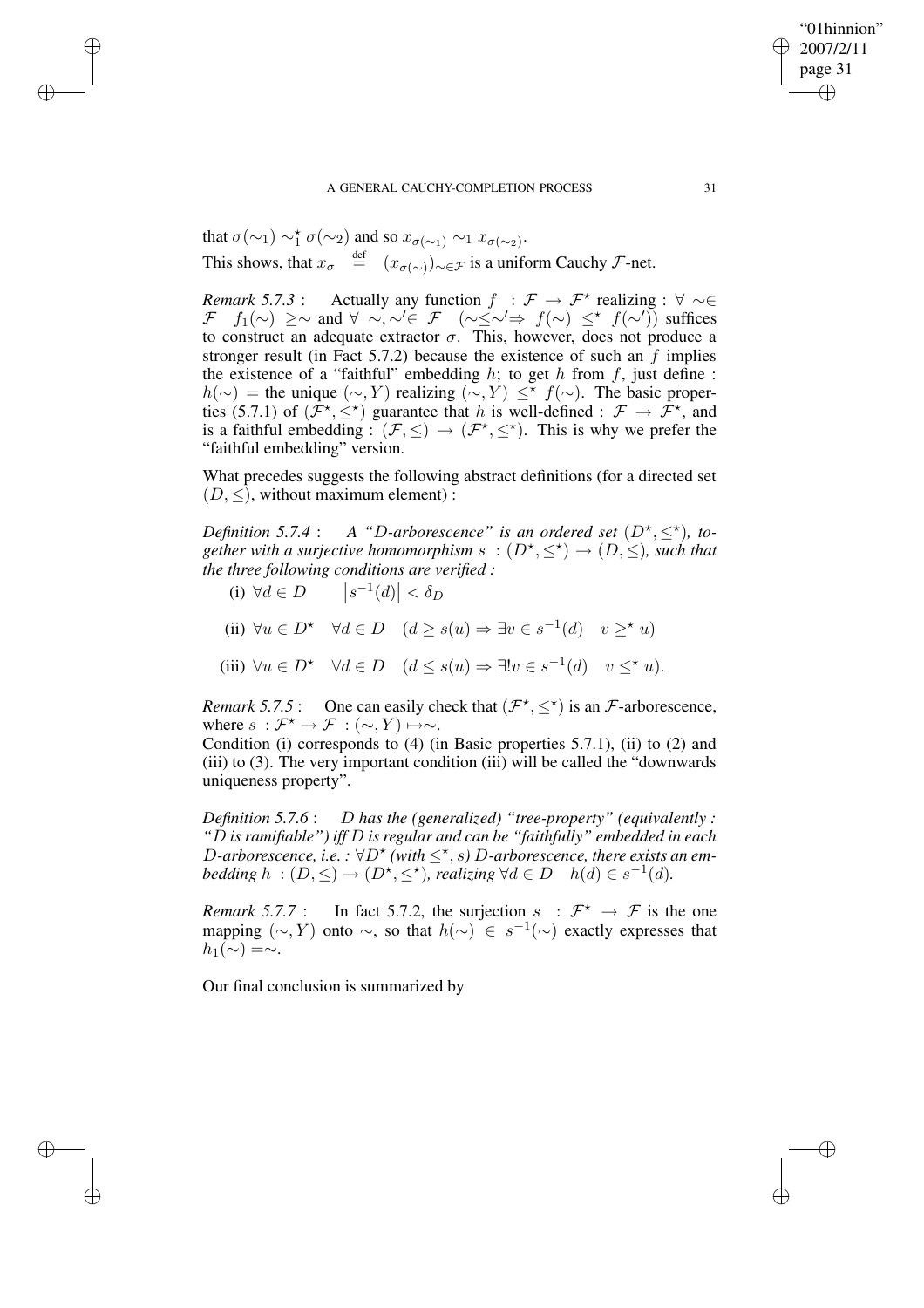# "01hinnion" 2007/2/11 page 32 ✐ ✐

✐

✐

#### 32 ROLAND HINNION

*Theorem* 5.7.8: *If*  $F$  *is a ramifiable Malitz-family for* M, *realizing*  $\delta_F =$  $\kappa_F$ , then  $\overline{M}_F$  is F-compact.

*Proof.* Just combine Fact 5.7.2, Definitions 5.7.4, Remark 5.7.5 and Definition 5.7.6.  $\Box$ 

*Remark* 5.7.9 : The (generalized) tree-property (or ramifiability) is not a necessary condition for  $\mathcal F$ -compactness, i.e.  $\mathcal F$  is a Malitz-family for M &  $\overline{M}_{\mathcal{F}}$  is  $\mathcal{F}$ -compact does not imply that  $\mathcal{F}$  is ramifiable.

*Counter-example* :  $M = \aleph_1 \cup {\aleph_1}$  with  $\mathcal{F} = {\sim_\alpha \mid \alpha < \aleph_1}$ , where  $x \sim_\alpha y \stackrel{\text{def}}{\Leftrightarrow} (x < \alpha \& y < \alpha \& x = y) \vee (x \geq \alpha \& y \geq \alpha).$ 

One can easily check that  $\overline{M}_{\mathcal{F}}$  is  $\mathcal{F}$ -compact. But  $\mathcal{F}$  is not ramifiable, because  $(\mathcal{F}, \leq_{\mathcal{F}})$  is isomorphic to  $(\aleph_1, \leq)$  and  $\aleph_1$  (as a cardinal) is not ramifiable (for the correspondence between "ramifiable" for directed sets and "ramifiable" for cardinals see Proposition 6.1 in next section).

*Remark* 5.7.10 : Call "D-tree" an ordered set  $(D^*, \leq^*)$  satisfying only conditions (i) and (iii), in Definition 5.7.4; the concept of "ramifiable  $D$ " (Definition 5.7.6) is still the same if one replaces "D-arboresence" by "Dtree" (see [9]). For cardinals, such "arboresences" are called usually "wellpruned trees".

*Remark 5.7.11* : There is an analogue of theorem 5.7.8 for general uniformities, due to A. Rigo [24].

# 6. *About the tree-property*

*Proposition 6.1*: *If* κ *is an infinite cardinal, then :* κ *(as a directed set) is ramifiable* ⇔ κ *(as a cardinal) is ramifiable (equivalently : "has the tree-property").*

# *Proof.*

✐

✐

(i) Suppose  $\kappa$  (as a directed set) is ramifiable. Then  $\kappa$  is a regular cardinal (remember that a directed set  $D$  is regular iff each basic chain is of order type  $\delta_D$ ). Take a tree T of order  $\kappa$ , with levels of size  $\lt \kappa$ . Consider the sub-tree  $T^*$  obtained by selecting the elements x of T realizing that the sub-tree  $\{y \in T \mid y \geq x\}$  is still of order  $\kappa$ . Then  $T^*$  will be a *D*-arborescence (definition 5.7.4), for  $D = \kappa$ . This is easy to verify, but uses the fact that  $\kappa$  is regular (as a cardinal).

✐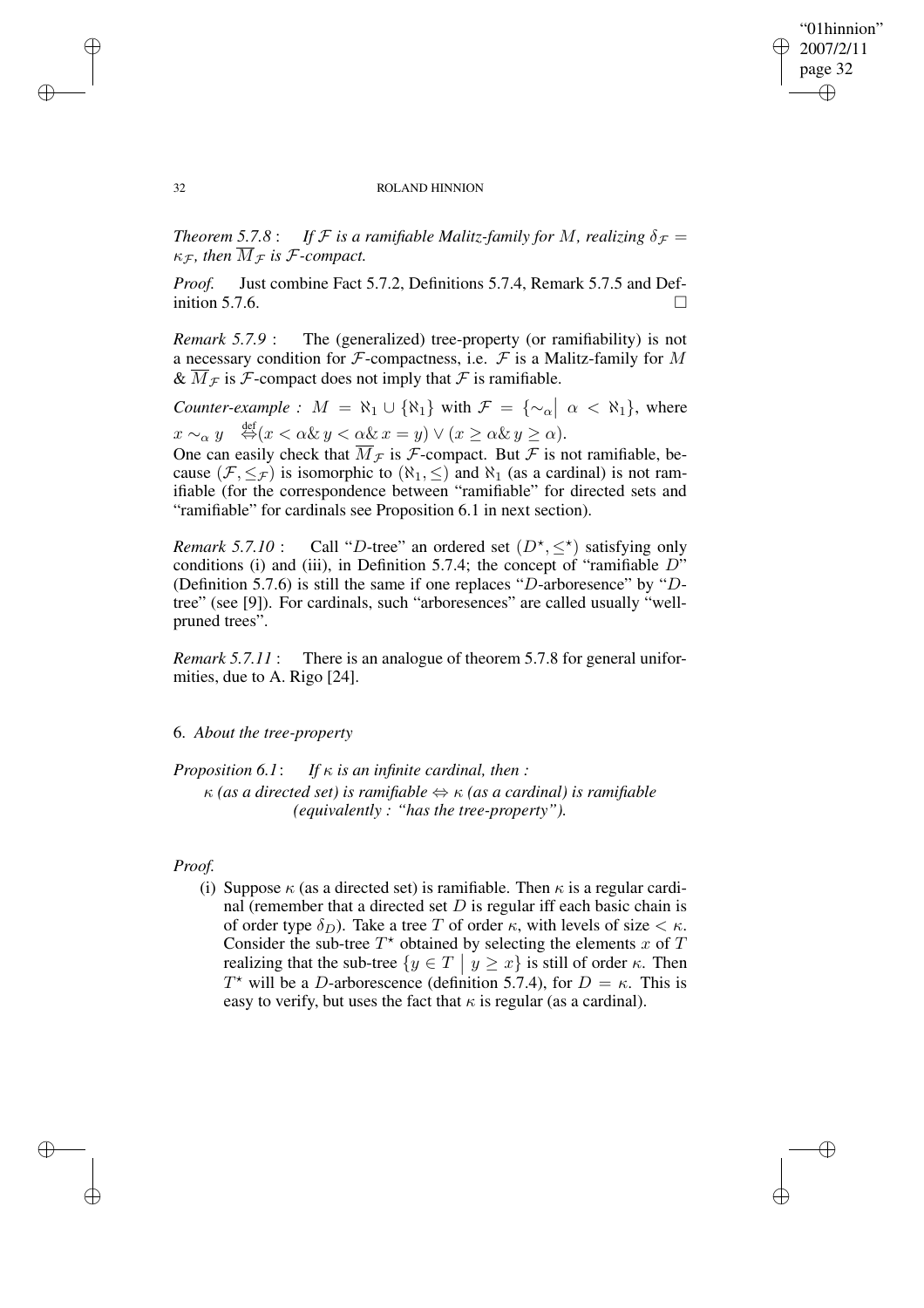✐

✐

✐

As  $\kappa$  is ramifiable (as a directed set), there exists a "faithful" embedding  $h$  :

 $(\kappa, \leq) \to (T^*, \leq)$ , which image is a branch of order  $\kappa$ , in T.

(ii) Suppose  $\kappa$  (as a cardinal) is ramifiable. It is well-known that this implies that  $\kappa$  is a regular cardinal, so that  $\kappa$  is a regular directed set also.

Suppose  $D^*$  is a  $\kappa$ -arborescence, i.e. a D-arborescence for  $D = \kappa$ . Just add to  $D^*$  an artificial least element : the new structure will exactly be a tree of order  $\kappa$ , with  $\kappa$ -finite levels. As  $\kappa$  is a ramifiable cardinal, this tree has a branch of order  $\kappa$ , which induces obviously a "faithful" embedding :  $\kappa \to D^*$ .

*Remark* 6.2: The definition of "*D* is a ramifiable directed set" (5.7.6) mentions explicitly that  $D$  has to be regular. If we call "weakly ramifiable" a directed set D, which is embeddable in each D-arborescence (but is not a priori supposed to be regular), we get another formulation of *Proposition 6.1 : If* κ *is an infinite cardinal, then* κ *is regular and weakly ramifiable (as a directed set*) *iff*  $\kappa$  *is ramifiable* (*as a cardinal*). *Note that*  $\aleph_{\omega}$  (*for example*) *is weakly ramifiable (as a directed set) but not ramifiable (as a cardinal).*

*Proposition 6.3*: *If* D *is a regular, infinite directed set admitting some cofinal ramifiable subset, then* D *itself is a ramifiable directed set.*

*Proof.* Suppose  $Y \subseteq D$  is cofinal in D and ramifiable (when Y is seen as directed by the restriction of  $\leq$  (on D) to Y). So Y is the image of some extractor  $\sigma$  on D. Note that  $\delta_Y = \delta_D$  because D is regular. Take  $\bar{D}^*$  some Darborescence and let  $Y^*$  be the obvious part of  $D^*$  corresponding to Y. Then  $Y^*$  is a Y-arborescence, so there exists a faithful embedding  $h: Y \to Y^*$ , which we extend to D by the rule :  $\overline{h}(z)$   $\stackrel{\text{def}}{=}$  the unique (by the "downwards") uniqueness property") element  $v \in s^{-1}(z)$  realizing  $v \leq^* h(\sigma(z))$ .

Naturally  $s$  is the surjection appearing in the definition of "D-arborescence" 5.7.4.

In order to convince the reader that  $\overline{h}$  is a faithful embedding :  $D \to D^{\star}$ , we check now the only non-trivial point, namely :

$$
\forall z, z' \in D \quad (z \le z' \Rightarrow \overline{h}(z) \le \overline{h}(z')).
$$

Take  $z \leq z'$ , in D, and choose some  $t \in Y$  realizing  $\sigma(z) \leq t$  &  $\sigma(z') \leq t$ . The "downwards uniqueness property" (remark 5.7.5) guarantees that there exists exactly one  $b \in s^{-1}(z)$  such that  $b \leq^* \overline{h}(z')$ . But then b realizes also

 $\Box$ 

"01hinnion" 2007/2/11 page 33

✐

✐

✐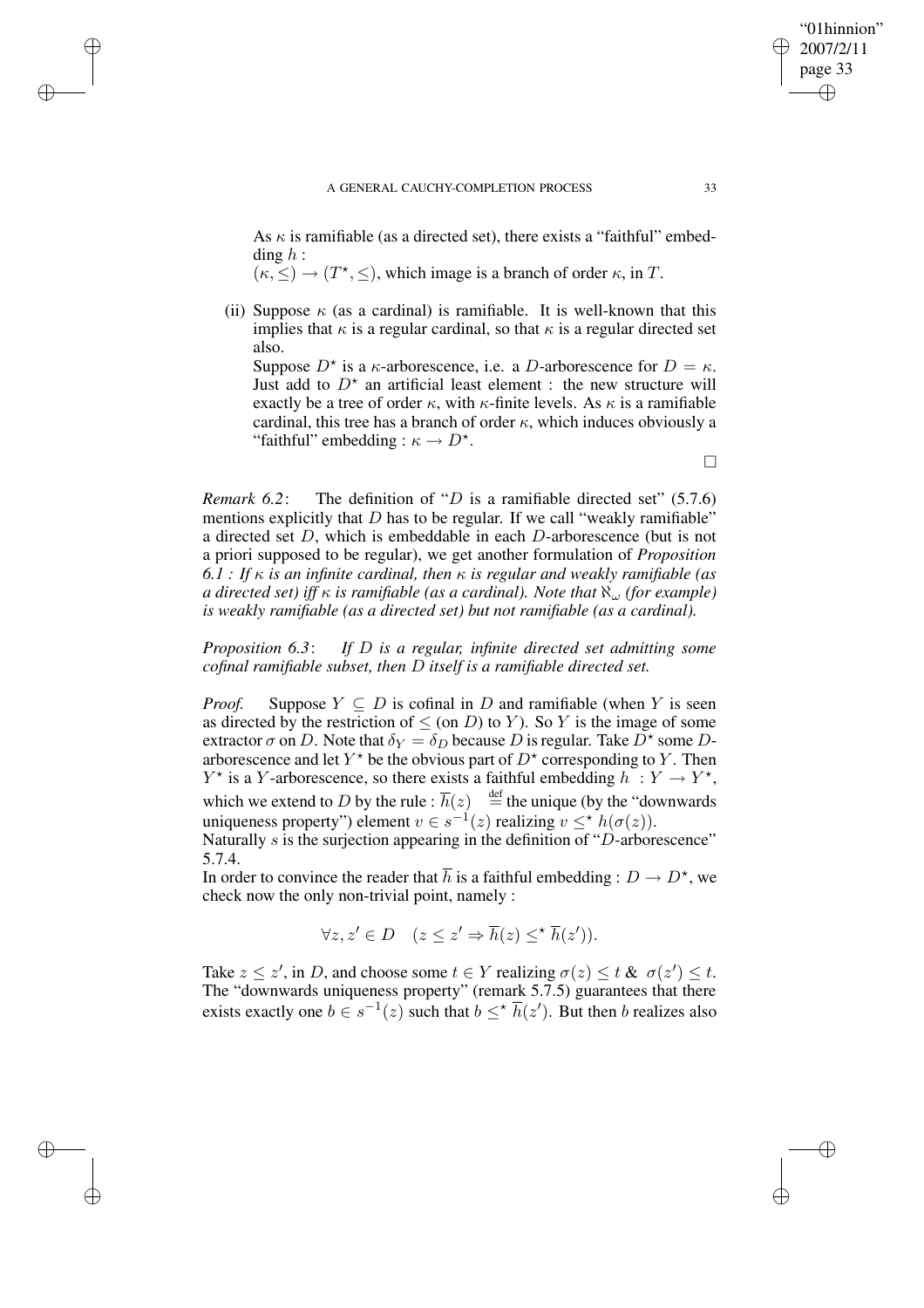✐

## 34 ROLAND HINNION

 $b \leq^* h(t)$ , because  $\sigma(z') \leq t$  and so  $\overline{h}(z') \stackrel{\text{def}}{=} h(\sigma(z')) \leq^* h(t)$ . As  $\overline{h}(z)$ also realizes  $\overline{h}(z) \in s^{-1}(z)$  &  $\overline{h}(z) \leq^* h(t)$ , the "downwards uniqueness" implies that  $\overline{h}(z) = b$ . So we conclude :  $\overline{h}(z) \leq^{\star} \overline{h}(z')$  $\Box$ 

*Proposition* 6.4: *If D is an infinite, ramifiable directed set, then*  $\delta_D$  *is a ramifiable cardinal.*

*Proof.* Suppose D is infinite and ramifiable. Take  $(c_{\alpha})_{\alpha < \delta_D}$  a basic chain in D.

We will show that  $C = \{c_{\alpha} | \alpha < \delta_D\}$  is ramifiable (as a directed set), and so  $\delta_D$  is a ramifiable cardinal (by lemma 6.1). So, let  $C^*$  be a  $C$ arborescence and s be the corresponding adequate surjection :  $C^* \rightarrow C$ . Note that  $\delta_D = \delta_C$ .

We construct a D-arborescence  $D^*$ , extending  $C^*$ : define, for each  $d \in D$ ,  $\alpha_D$   $\stackrel{\text{def}}{=}$  the least ordinal  $\alpha < \delta_{\mathcal{F}}$  such that  $\neg c_{\alpha} \leq d$ . Note that  $\alpha_d = 0$  if no  $c_{\alpha} \leq d$ ; otherwise,  $\alpha_d$  is the *strict* supremum (i.e. the least *strict* upper bound) of  $\{\alpha < \delta_{\mathcal{F}} \mid c_{\alpha} \leq d\}$ . Obviously :  $d \leq d' \Rightarrow \alpha_d \leq \alpha_{d'}$ .

We define the "level d" by :  $L_d$   $\stackrel{\text{def}}{=}$   $s^{-1}(c_{(\alpha_d)}) \times \{d\}$ ;  $L_d$  is just a copy of  $s^{-1}(c_{(\alpha_d)})$ . Further we define :  $D^* \stackrel{\text{def}}{=} \bigcup_{d \in D} L_d$ , and  $\leq^*$  on  $D$  :  $(x, d) \leq^{\star} (y, d') \stackrel{\text{def}}{\Leftrightarrow} d \leq d' \& x \leq^{\star} y$  (where  $\leq$  is the order on D, while  $\leq^*$ , in " $x \leq^* y$ ", is the order on  $C^*$ ). One extends s to  $D^*$  by :

$$
\overline{s}: D^* \to D : (x,d) \mapsto d .
$$

One can easily check that  $D^*, \leq^*, \overline{s}$  is a D-arborescence. So there exists a faithful embedding  $h : D \to D^*$ , and the restriction of h to C is the desired faithful embedding :  $C \rightarrow C^*$ .

 $\Box$ 

*6.5* Ramifiability for directed sets has been further investigated (see [9], [10], [11], [13], [20], [21], [24]) or used (see [7], [13], [24]); and the concept has even been extended to (general) partial orders (see [10], [11], [12]).

# 7. *Some examples*

# *7.1 In set theory*

The "archetypical" example already mentioned in Section 4, namely the completion of  $(R_\omega, \in)$ , is a particular case of more general structures  $N_\kappa$ 

✐

✐

✐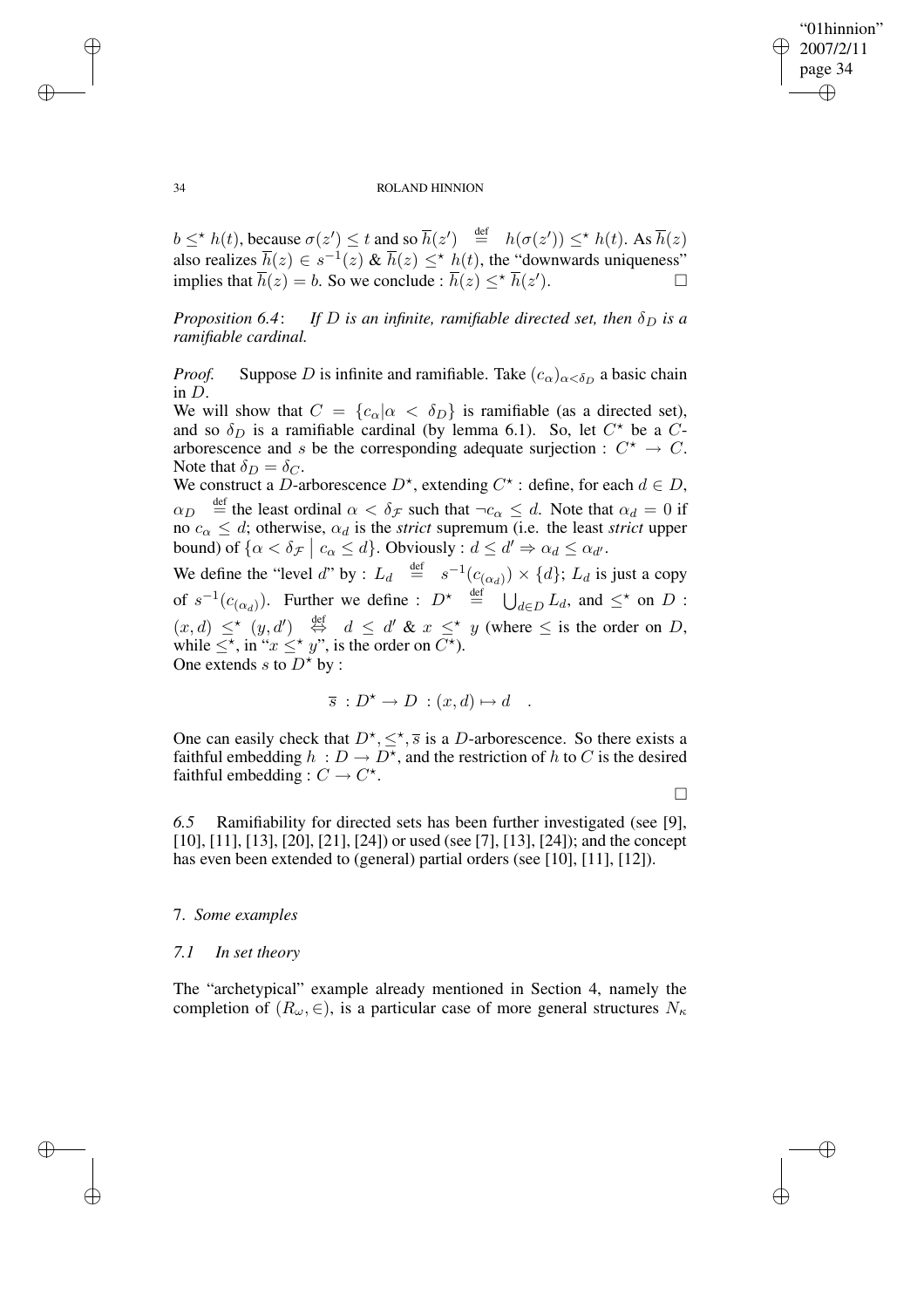## A GENERAL CAUCHY-COMPLETION PROCESS 35

investigated by Forti & Honsell in [16].

These  $N_{\kappa}$  are Cauchy-complete and  $\kappa$ -compact structures. The involved Malitz-family is  $\mathcal{F} = {\infty_\alpha | \alpha < \kappa},$  where  $\sim_0=N_\kappa \times N_\kappa, \sim_{\alpha+1} = (\sim_\alpha)^+$ (the "+" is defined in Section 4),  $\sim_{\gamma} = \cap$  $\bigcap_{\alpha<\gamma}\sim_{\alpha}$ . The condition on  $\kappa$  is the one we presented here in Section 5, Theorem 5.5.5, namely : *"*κ *is an Alexander cardinal (equivalently :* κ *is strongly inaccessible and ramifiable)"*. In this case F will be a ramifiable directed set realizing  $\delta_{\mathcal{F}} = \kappa_{\mathcal{F}} = \kappa$ .

*7.2* In non-classical logics, namely in "partial logic" and in "paradoxical logic", adequate Malitz-completions provide models for naive set theory with extensionality. In Hinnion [19], the structure  $X_{\omega}$  (in section 5.2), for example, can be seen to be  $\mathcal F$ -complete and  $\mathcal F$ -compact for the Malitz-family  $\mathcal{F} = \{ \sim_n \mid n \in \mathbb{N} \},\$  where :  $a \sim_n b$  iff  $a_n = b_n$  (for  $a, b \in X_\omega$ ).

As in 7.1, the compactness plays an essential role here.

*7.3* Each infinite structure M, which functions have exactly *one* variable, admits Malitz-families F.

For example :  $\mathcal{F} = \{ \sim \mid \sim \text{in an equivalence on } A \& |A/\sim \mid \lt \aleph_0 \}$ , where A is the universe of  $M$ .

The obvious "uniformizer" for a function  $F_M$  (with 1 variable) is  $\sigma$  defined by :

where

✐

✐

✐

✐

$$
\sigma(\sim) = \sim_{F_M} \cap \sim ,
$$

 $x \sim_{F_M} y \stackrel{\text{def}}{\Leftrightarrow} F_M(x) \sim F_M(y)$ .

One can give more refined examples by selecting "definable" equivalences (and naturally several notions of "definable" can be used). Families of more or less definable equivalences (which however are not necessarily exactly Malitz-families) have been used in Hinnion [18] and can suggest possible paths for the creation of Malitz-families.

Notice that some structures have no Malitz-family at all (see [20]).

# *7.4 In lambda-calculus*

The well-known "topological" models for lambda-calculus (see for example Scott [25]) are examples of  $F$ -complete structures (for an adequate Malitzfamily  $\mathcal{F}$ ).

These models are obtained like this (see [25] for details) :  $D_0$  is a continuous lattice,  $D_{n+1}$  is the set of the continuous functions from  $D_n$  to  $D_n$ . One chooses a continuous injection  $i : D_0 \to D_1$  and a continuous surjection

"01hinnion" 2007/2/11 page 35

✐

✐

✐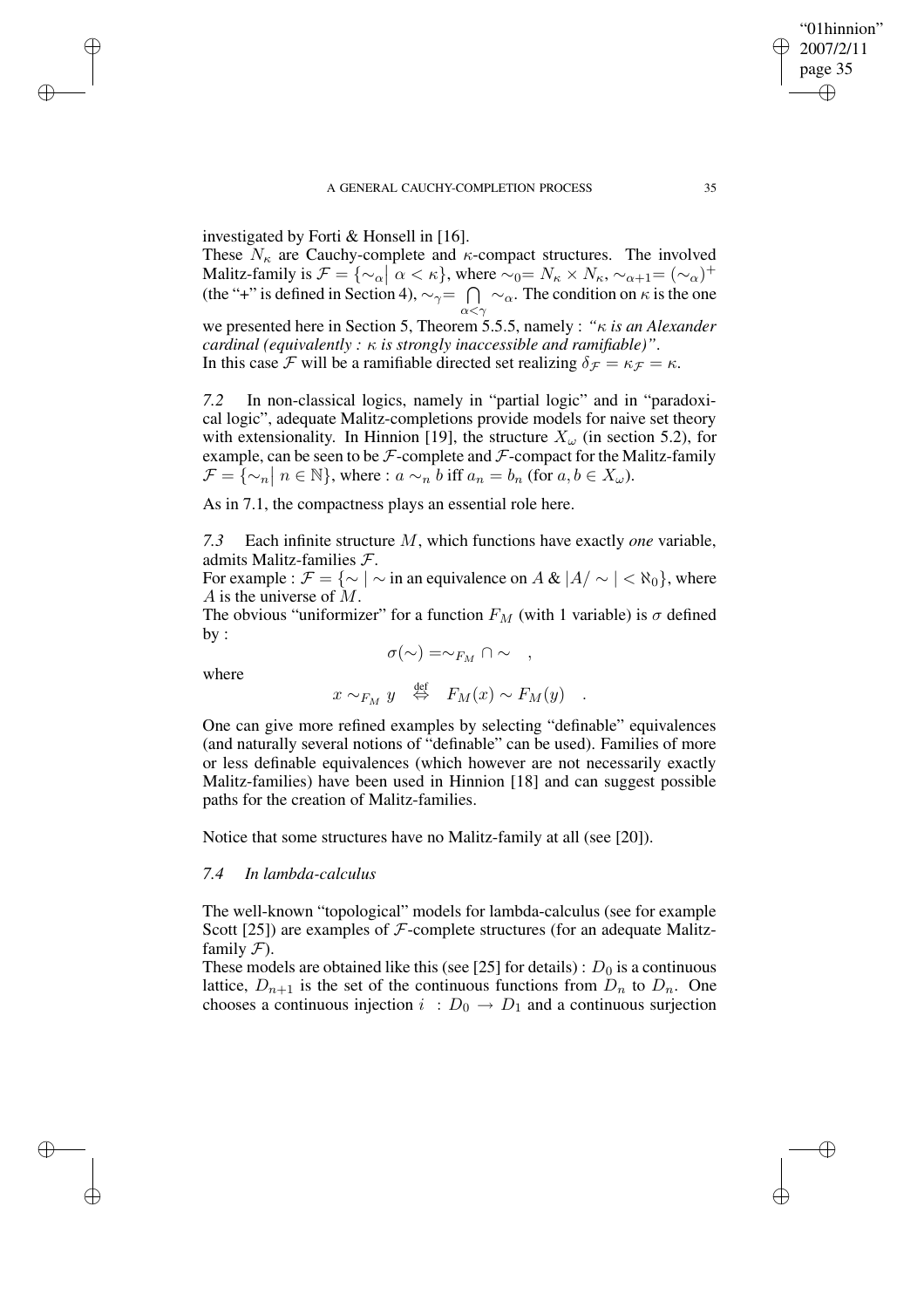✐

### 36 ROLAND HINNION

 $s : D_1 \rightarrow D_0$ , such that  $s \circ i$  is the identity function on  $D_0$ . These s and i can be extended to the other "levels", as functions :  $s : D_{n+1} \to D_n$ &  $i: D_n \to D_{n+1}$ .  $D_{\infty}$  is the projective limit of the  $D_n$  and is a model for extensional lambda-calculus.

The system of injections permits to see the sequence  $D_0, D_1, D_2, \ldots$  as a chain  $D_0 \subset D_1 \subset D_2 \ldots$ 

Take  $A =$  the "union" of this chain and let  $\rho(a)$  be the "rank" of  $a \in A$ , i.e. the least  $n < \aleph_0$ , such that  $a \in D_n$ .

Define  $s^m = s \circ s \circ \cdots \circ s$  (*m* times).

Put on A the "product" defined by :

$$
a \cdot b \stackrel{\text{def}}{=} \begin{cases} \text{the minimum element of } D_0, \text{ if } \rho(a) = 0; \\ a(s^{k+1}(b)), \text{ if } \rho(a) = n+1 \& \rho(b) = n+1+k. \\ (s^k(a))(b), \text{ if } \rho(b) = n \& \rho(a) = n+1+k. \end{cases}
$$

One can check that  $\mathcal{F} = {\lbrace \sim_n \vert n < \aleph_0 \rbrace}$  is a Malitz-family for  $M = (A, \cdot),$ where

$$
a \sim_n b \stackrel{\text{def}}{\Leftrightarrow} [(\rho(a) < n \& \rho(b) < n \& a = b) \\ \lor (s^{\rho(a)-n}(a) = s^{\rho(b)-n}(b) \& \rho(a) \geq n \& \rho(b) \geq n)].
$$

 $D_{\infty}$  is exactly the Malitz-completion  $\overline{M}_{\mathcal{F}}$ . This shows that compactness is not always necessary to get interesting completions.

Notice that Scott [25] himself mentions (p. 98) that " $D_{\infty}$  is the completion of the union A" but that  $D_{\infty}$  is more easily described as the inverse (i.e. projective) limit of the  $D_n$ ".

*7.5 In algebra* We restrict our attention here to groups, but many algebraic properties are first-order, more or less "positive" formulas and so will be "preserved" under adequate completions.

7.5.1 If we see a group G as a first-order structure of type  $M = (G, \cdot, -1, 1)$ , M has to satisfy the axioms :

- (1)  $\forall a, b, c \quad (a \cdot b) \cdot c = a \cdot (b \cdot c)$
- (2)  $\forall x \quad x \cdot 1 = x = 1 \cdot x$
- (3) ∀x  $x \cdot x^{-1} = 1 = x^{-1} \cdot x$

The preservation rules studied in Section 4, and more precisely Fact 4.7 and Fact 4.12, guarantee that these axioms are INV, so that any Malitzcompletion  $\overline{M}_{\mathcal{F}}$  will again be a group.

However, if we see a group G as a first-order structure of type  $M = (G, \cdot, 1)$ , then M has to satisfy the axioms : (1) and (2) (as in 7.5.1), and

✐

✐

✐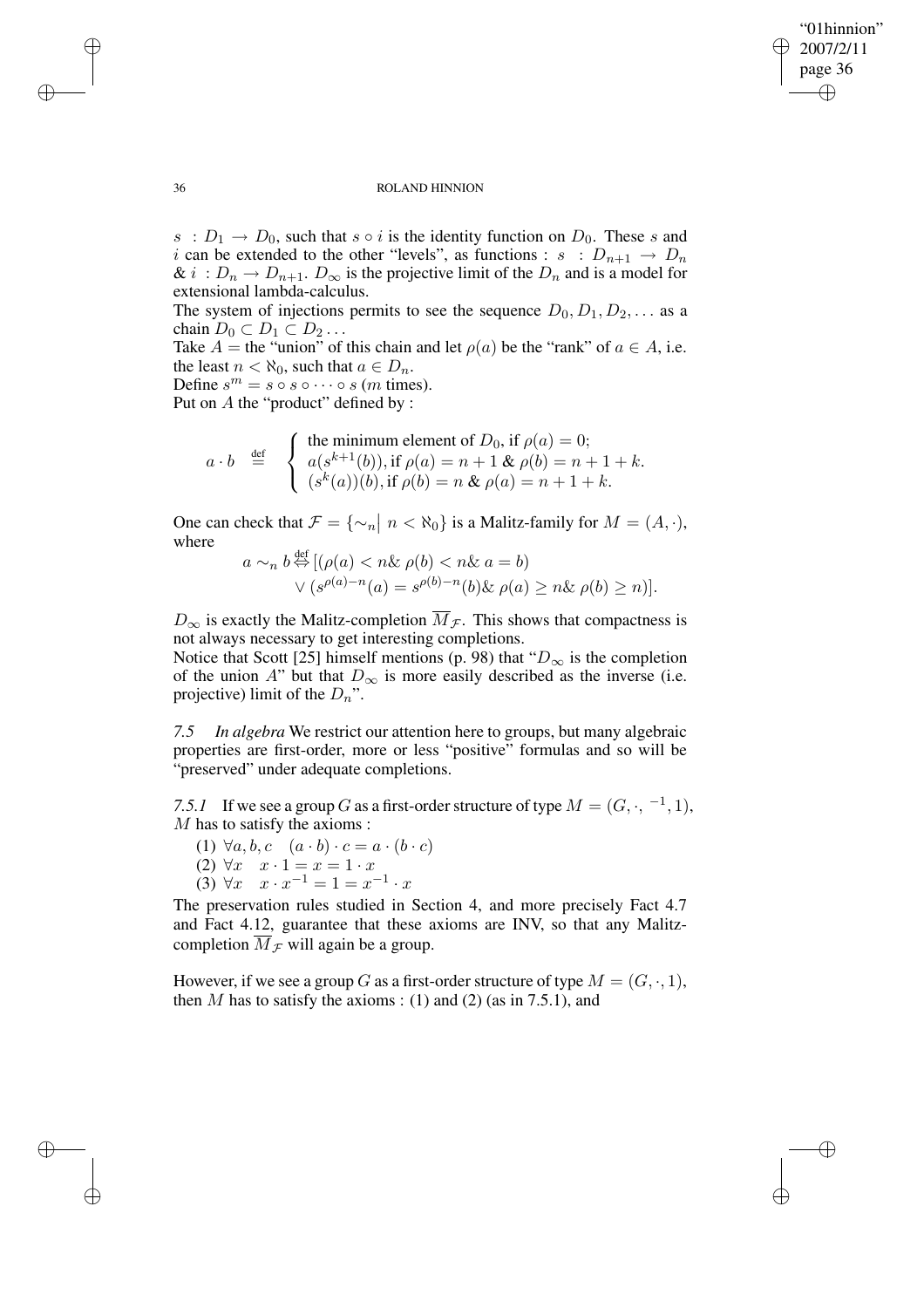# A GENERAL CAUCHY-COMPLETION PROCESS 37

(3') 
$$
\forall x \quad \exists y \qquad x \cdot y = 1 = y \cdot x
$$

Axioms (1) and (2) will again be INV for any Malitz-family  $\mathcal F$ , but, in order to force (3') to be INV, it seems that we have to suppose that  $\overline{M}_{\mathcal{F}}$  is  $F$ -compact, because we need Fact 4.13 which involves  $F$ -compactness. So a priori  $\overline{M}_{\mathcal{F}}$  will be a group *if*  $\overline{M}_{\mathcal{F}}$  is  $\mathcal{F}$ -compact.

M. Boffa however found the following (unpublished) improvement : if  $\mathcal F$  is a Malitz-family for a group  $(G, \cdot, 1)$ , then F is also a Malitz-family for the group  $(G, \cdot, ^{-1}, 1)$ . So that the hypothesis of compactness is not necessary.

*Proof.* Consider a uniformizer  $\sigma$  for  $\cdot$ ; it suffices to show that there exists a uniformizer for  $^{-1}$ . Actually  $\sigma^2$  (i.e.  $\sigma \circ \sigma$ ) is adequate, because (successively) :

if 
$$
x \, \sigma^2(\sim)
$$
 y, then :  
\n•  $x^{-1}.x \, \sigma(\sim) \, x^{-1}.y$   
\n•  $1 \, \sigma(\sim) \, x^{-1}.y$   
\n•  $1. y^{-1} \sim x^{-1}.y. y^{-1}$   
\n•  $y^{-1} \sim x^{-1}$ 

✐

✐

✐

✐

7.5.2 The "profinite completion"  $\hat{G}$  of an arbitrary group  $G$  is defined as the projective limit (for the obvious projections) of the  $G/N$  where N is a normal subgroup of G and  $|G/N| < \aleph_0$  (Douady [6]). The topology on  $G$  is the one induced by the product topology, when the topology on each  $G/N$  is the discrete one. This  $\hat{G}$  is exactly the Malitz-completion  $\overline{M}_{\mathcal{F}}$ , for  $M = (G, \cdot, 1)$  and  $\mathcal{F} = \{\sim_N \mid N \text{ is a normal subgroup of } G \text{ and } G/N \text{ is }$ finite}, where  $x \sim_N y \stackrel{\text{def}}{\Leftrightarrow} x \cdot N = y \cdot N$ , at least when  $\cap \mathcal{F}$  is the equality on G. Here  $\kappa_{\mathcal{F}} = \aleph_0$ ,  $M_{\mathcal{F}}$  is  $\mathcal{F}$ -compact and the elements of  $\mathcal{F}$  are compatible equivalences (so that each  $G / \sim_N N$  is also a group).

7.5.3 If F is a Malitz-family for the group G seen as  $M = (G, \cdot, -1, 1)$ , and  $\kappa_{\mathcal{F}} = \aleph_0$ , then  $\overline{M}_{\mathcal{F}}$  is a topological group which universe is a "profinite" topological space (i.e. a projective limit of finite discrete topological spaces), and so  $\overline{M}_{\mathcal{F}}$  is necessarily a "profinite group" (i.e. a projective limit of discrete finite groups, or, equivalently, a group  $G$  coinciding with its own profinite completion  $\hat{G}$ ; see Douady [6] for the different equivalent presentations of the notion of "profinite group").

*"01hinnion" 2007/2/11 page 37*

✐

✐

✐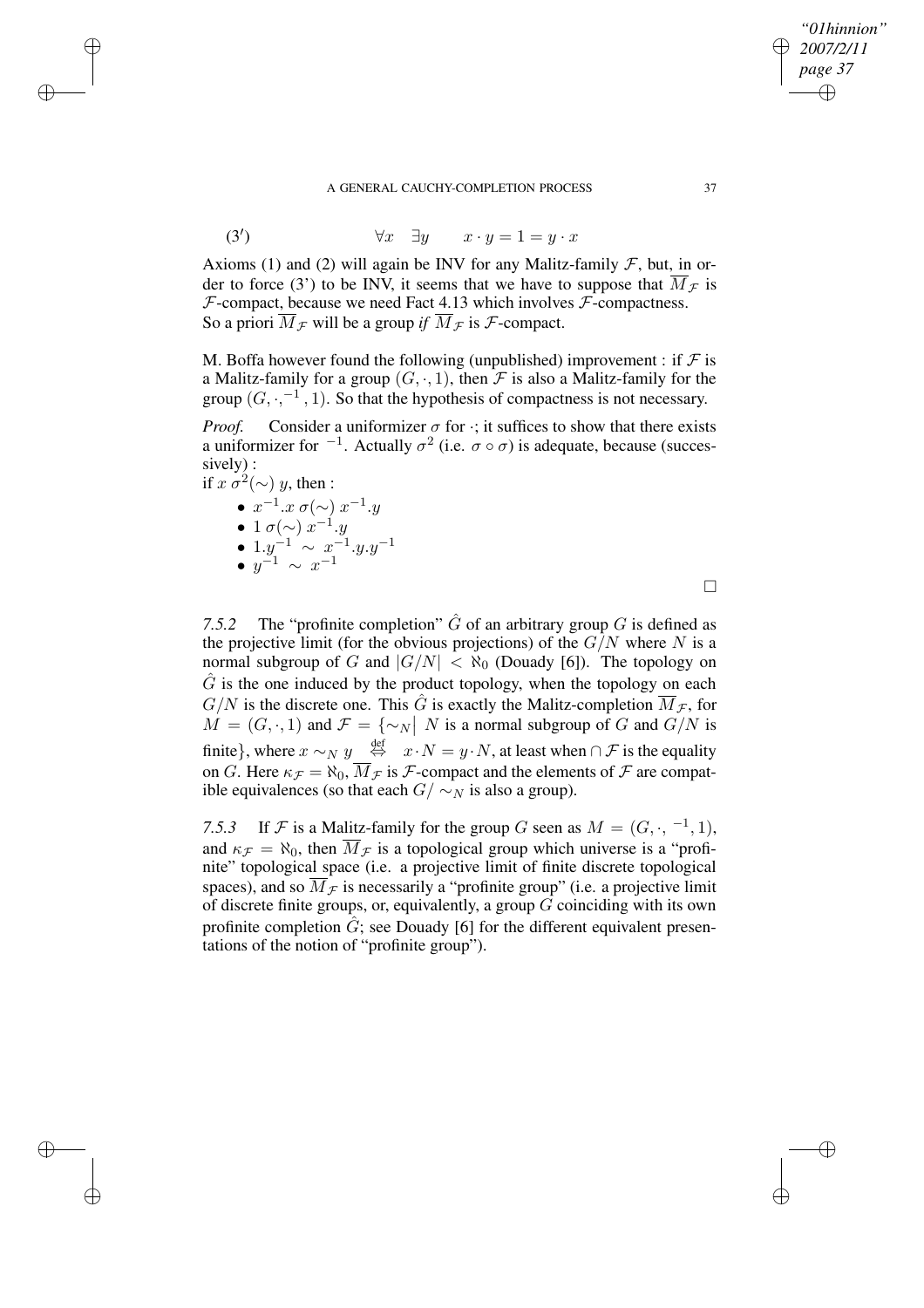#### 38 ROLAND HINNION

"01hinnion" 2007/2/11 page 38

✐

✐

✐

✐

# 8. *About compatible equivalences*

*Definition 8.1*: *Let us call a Malitz-family* F *(for a structure* M*) "soft" if there exists a Malitz-family*  $\mathcal{F}^{\star}$  *(for M)* which *elements are compatible equivalences (see Section 2, before definition 2.13), such that*  $\overline{M}_{\mathcal{F}}$  *and*  $\overline{M}_{\mathcal{F}^{\star}}$  are isomorphic (as first-order structures). A Malitz-family which is not *"soft" will be called "hard".*

In remark 3.1, we showed that there do exist hard Malitz families. We investigate this problem more in detail now.

So, let  $\mathcal{E}_M$  be the number of functional symbols in the language of M (remember that  $\mathcal{E}_M$  might be an infinite cardinal).

*Theorem* 8.2: *Any Malitz-family*  $\mathcal F$  *(for M), satisfying*  $\delta_{\mathcal F} > \aleph_0 \& \delta_{\mathcal F} >$  $\mathcal{E}_M$ , is soft.

*Proof.* Suppose that  $(T^{(\alpha)})_{\alpha < \mathcal{E}}$  enumerates uniformizers for the functions of M (where  $\mathcal E$  is  $\mathcal E_M$ ).

For each  $\sim \in \mathcal{F}$ , construct :

$$
\begin{cases} \sim_0 = \sim \\ \sim_{n+1} = \text{some upper bound for } \{ T^{(\alpha)}(\sim_n) \mid \alpha < \mathcal{E} \} \\ \sim^{\star} = \cap \{ \sim_n \mid n < \aleph_0 \} \end{cases}
$$

Consider  $\mathcal{F}^* = {\sim^*| \sim \in \mathcal{F}}$ .

One can easily check that  $\hat{\mathcal{F}} \cup \mathcal{F}^*$  is also a Malitz-family for M and that both  $\mathcal F$  and  $\mathcal F^*$  are cofinal in  $\mathcal F \cup \mathcal F^*$ .

Further, the elements of  $\mathcal{F}^*$  are compatible equivalences. So, by basic fact 2.17, we get :

$$
\overline{M}_{\mathcal{F}} \cong \overline{M}_{\mathcal{F} \cup \mathcal{F}^{\star}} \cong \overline{M}_{\mathcal{F}}^{\star} .
$$

So  $F$  is soft.

The example in remark 3.1 shows that there exist hard Malitz-families realizing  $\delta_{\mathcal{F}} = \aleph_0$  (even with  $\mathcal{E}_M = 1$ ), so that " $(\delta_{\mathcal{F}} \ge \aleph_0 \& \delta_{\mathcal{F}} > \mathcal{E}_M) \Rightarrow \mathcal{F}$ is soft" is false. The next theorem shows that " $(\delta_{\mathcal{F}} > \aleph_0 \& \delta_{\mathcal{F}} \geq \mathcal{E}_M) \Rightarrow \mathcal{F}$ is soft" is also false.

*Theorem 8.3*: *For any regular cardinal* δ*, there exists a hard Malitz-family F* (for some structure M), satisfying  $\delta = \delta_{\mathcal{F}} = \mathcal{E}_M$ .

✐

✐

✐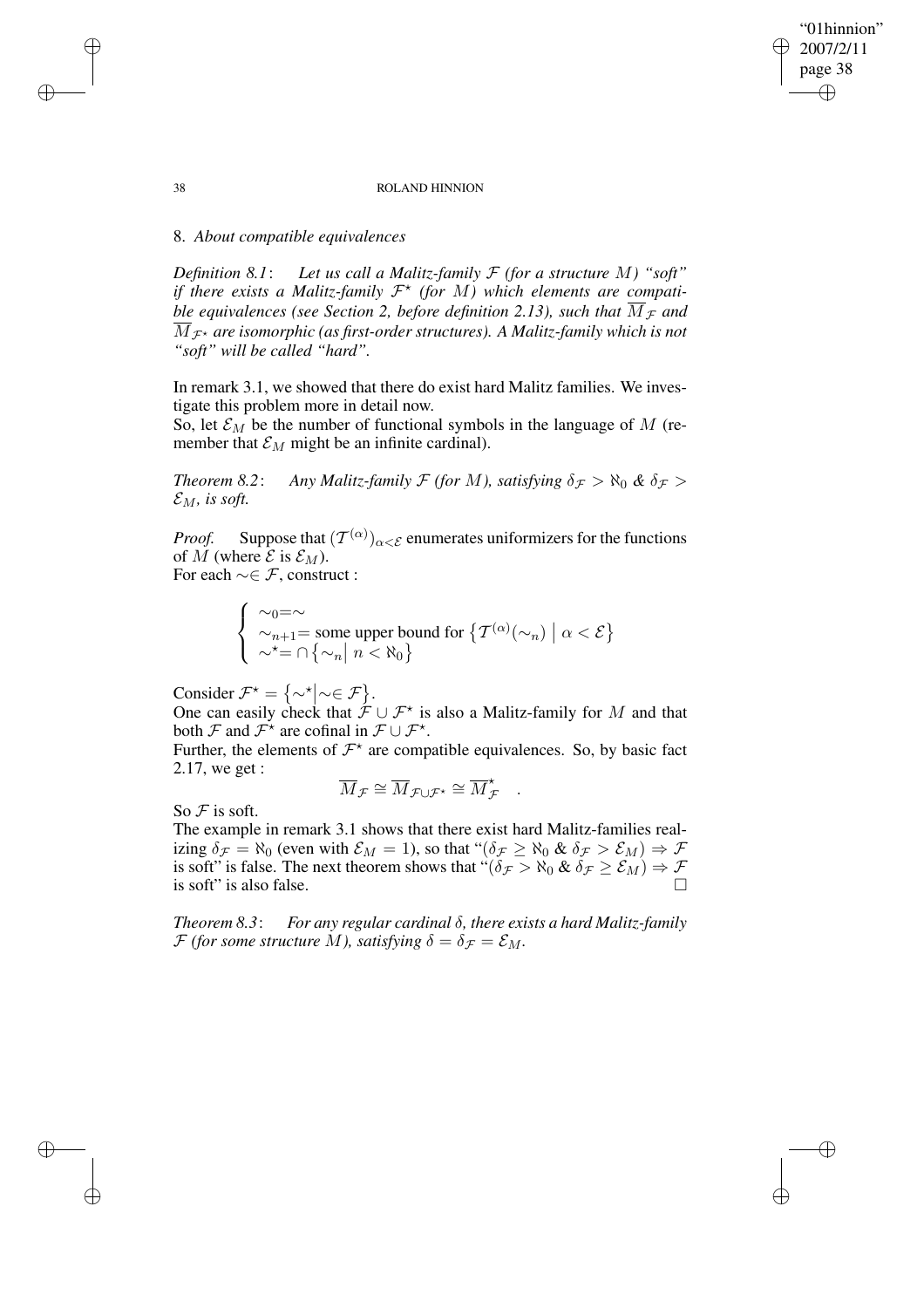*Proof.* The universe of M will simply be  $\delta$  and M will admit  $\delta$  functions, denoted :  $f^{(\alpha,\beta)}$  (for  $0 < \beta < \alpha < \delta$ ). The action of  $f^{(\alpha,\beta)}$  is defined by :

$$
f^{(\alpha,\beta)}(x) = \begin{cases} \beta & \text{if } x = \alpha \\ x & \text{if } x \neq \alpha \end{cases}
$$

Further  $\mathcal F$  will be the set of the "final" equivalences on  $\delta$ , i.e. :

$$
\mathcal{F} = \left\{ \sim_{\alpha} \middle| \alpha < \delta \right\},\
$$

where  $\sim_\alpha$  is defined by :

✐

✐

✐

✐

$$
x \sim_{\alpha} y \Leftrightarrow \left[ (x = y < \alpha) \lor (x \ge \alpha \& y \ge \alpha) \right].
$$

One can easily check that F is a Malitz-family for M, satisfying  $\delta = \delta_{\mathcal{F}} =$  $\mathcal{E}_M$ . A routine investigation shows that the compatible equivalences on M are exactly the "initial" equivalences  $\approx_{\alpha}$  (for  $0 < \alpha < \delta$ ) defined by :

$$
x \simeq_{\alpha} y \Leftrightarrow \left[ (x < \alpha \& y < \alpha) \vee (x = y \ge \alpha) \right].
$$

Any set  $\mathcal{F}^*$  of compatible equivalences will have a maximum element, namely ∩ $\mathcal{F}^{\star}$ , so that no  $\mathcal{F}^{\star}$  can be a Malitz-family. So  $\mathcal{F}$  is indeed hard.  $\Box$ 

> Université Libre de Bruxelles C.P. 211 Bd. du Triomphe 1050 Brussels, Belgium

# **REFERENCES**

- [1] Aczel, P., "Non-well-founded sets", vol. 14, *CSLI Lecture Notes* (1988), Stanford.
- [2] Boffa, M., "Décoration ensembliste de graphes par approximations", *Cahiers du Centre de Logique*, Université Catholique de Louvain, vol. 7 (1992), pp. 45–50.
- [3] Bourbaki, N., "Topologie générale" (1971), Hermann.
- [4] Chang, C.C. and Keisler, H.J., "Model Theory" (1973), North-Holland.
- [5] Comfort, W.W. and Negropontis, S., "The Theory of Ultrafilters" (1974), Springer-Verlag.
- [6] Douady, R. and Douady, A., "Algèbres et théories galoisiennes, 1/algèbre", Cedic/Fernand Nathan (1977).

"01hinnion" 2007/2/11 page 39

✐

✐

✐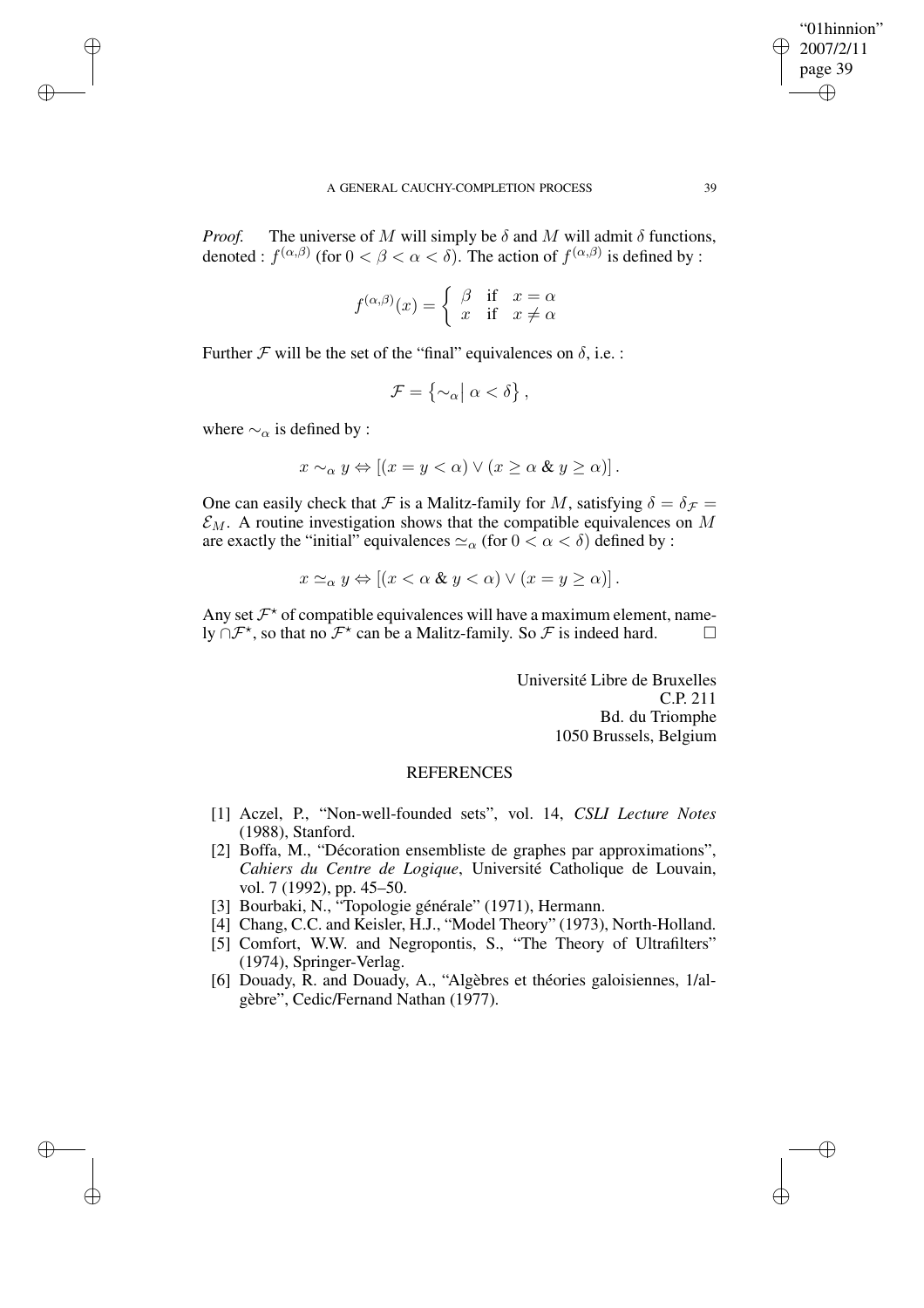#### 40 ROLAND HINNION

"01hinnion" 2007/2/11 page 40

✐

✐

✐

✐

- [7] Dzierzgowski, D.; Esser, O.; Hinnion, R., "Fixed points of set continuous operators", *Mathematical Logic Quarterly* 46 (2000), pp. 183–198.
- [8] Esser, O., "Un modèle topologique d'ensembles non bien fondés", Mémoire de Licence, Fac. des Sciences, U.L.B. (1993).
- [9] Esser, O. and Hinnion, R., "Large cardinals and ramifiability for directed sets", *Mathematical Logic Quarterly* 46 (2000), pp. 25–34.
- [10] Esser, O. and Hinnion, R., "Combinatorial criteria for ramifiable ordered sets", *Mathematical Logic Quarterly* 47 (2001), pp. 539–555.
- [11] Esser, O. and Hinnion, R., "Tree-properties for orders : a survey", *Bulletin de la Société Mathématique de Belgique* (2001), "A tribute to Maurice Boffa", pp. 133–144.
- [12] Esser, O. and Hinnion, R., "Tree-properties for ordered sets", *Mathematical Logic Quarterly* 48 (2002), pp. 213–219.
- [13] Esser, O., "Mildly ineffable cardinals and hyperuniverses", to appear in *Reports on Mathematical Logic*.
- [14] Forti, M. and Hinnion, R., "The consistency problem for positive comprehension principles", *The Journal of Symbolic Logic*, vol. 54 (1989), pp. 1401–1418.
- [15] Forti, M. and Honsell, F., "Set Theory with Free Construction Principles", *Annali Scuola Normale Sup. di Pisa*, Classe di Sc., Series IV (1983), X(3).
- [16] Forti, M. and Honsell, F., "Weak foundation and Anti-foundation properties of positively comprehensive hyperuniverses", *Cahiers du Centre de Logique*, Université Catholique de Louvain, vol. 7 (1992), pp. 31– 43.
- [17] Hinnion, R., "Stratified and positive comprehension seen as superclass rules over ordinary set theory", *Zeitschrift für Math. und Grundlagen d. Math.*, vol. 36 (1990), pp. 519–534.
- [18] Hinnion, R., "The number of definable proper classes in an ∈ universe", *Bulletin de la Soc. Math. de Belgique*, vol. 43 (1991), fasc. 2, Série B, pp. 151–165.
- [19] Hinnion, R., "Naive Set Theory with Extensionality in Partial Logic and in Paradoxical Logic", *Notre Dame Journal of Formal Logic*, vol. 35 (1994), Number 1.
- [20] Hinnion, R., "Directed sets and Malitz-Cauchy-completions", *Mathematical Logic Quarterly* 43 (1997), pp. 465–484.
- [21] Hinnion, R., "Ramifiable directed sets", *Mathematical Logic Quarterly* 44 (1998), pp. 216–228.
- [22] Kelley, J.L., "General Topology", Van Nostrand (1955).
- [23] Malitz, R.J., "Set theory in which the axiom of foundation fails", Ph.D Thesis, University of California (1976) (unpublished; available from University Microfilms International, Ann Arbor, Michigan 48106).

✐

✐

✐